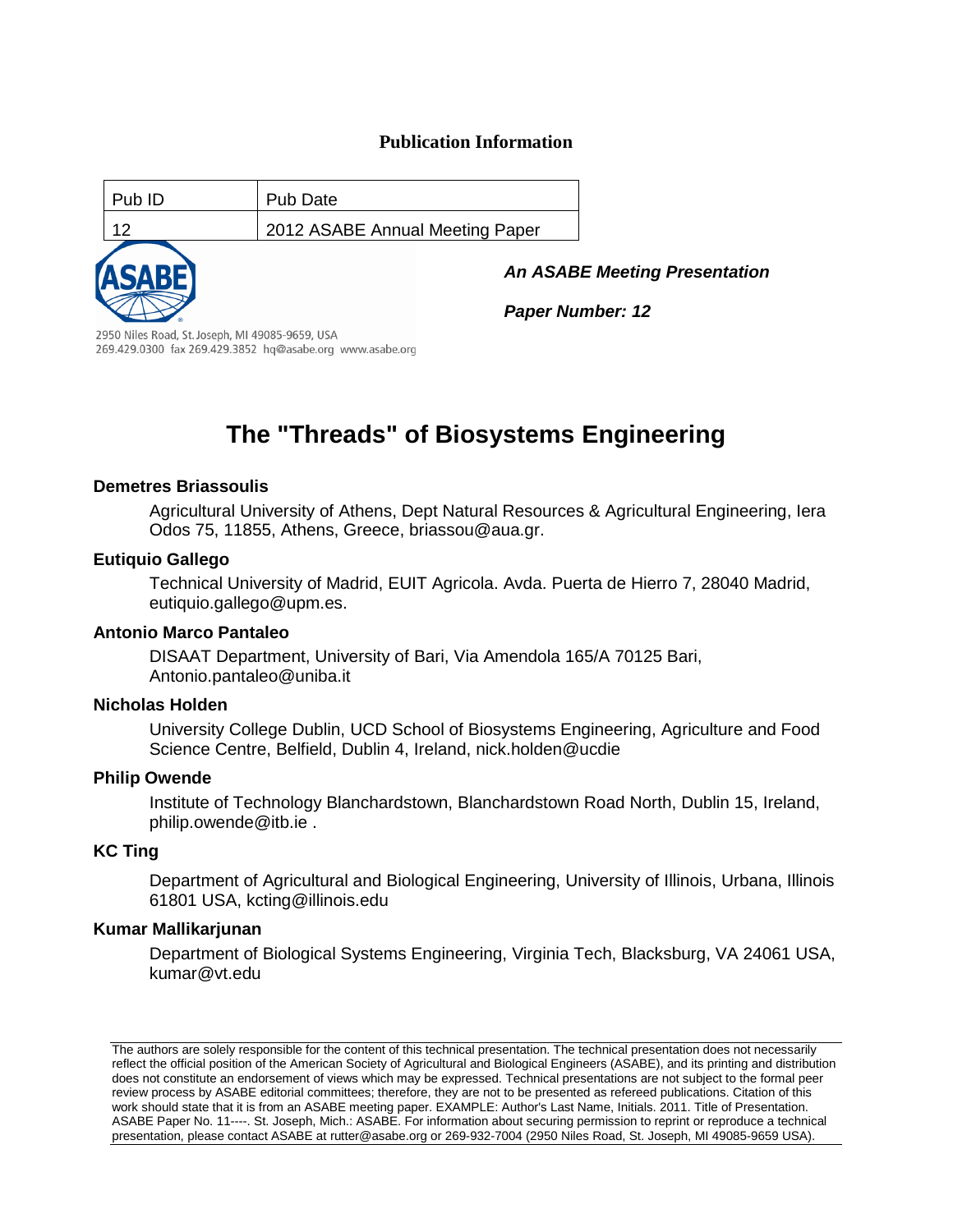## **Written for presentation at the 2012 ASABE Annual International Meeting Sponsored by ASABE Hilton Anatole Dallas, Texas July 29 – August 1, 2012**

**Abstract***. The core concepts, or threads, of Biosystems Engineering (BSEN) are variously understood by those within the discipline, but have never been unequivocally defined due to its early stage of development. This makes communication and teaching difficult compared to other well established engineering subjects.*

*Biosystems Engineering is a field of Engineering which integrates engineering science and design with applied biological, environmental and agricultural sciences. It represents an evolution of the Agricultural Engineering discipline applied to all living organisms not including biomedical applications.*

*The basic key element for the emerging EU Biosystems Engineering program of studies is to ensure that it offers essential minimum fundamental engineering knowledge and competences. A core curriculum developed by Erasmus Thematic Networks is used as benchmark for Agricultural and Biosystems Engineering studies in Europe. The common basis of the core curriculum for the discipline across the Atlantic, including a minimum of competences comprising the Biosystems Engineering core competencies, has been defined by an Atlantis project, but this needs to be taken further by defining the threads linking courses together.* 

*This paper presents a structured approach to define the Threads of BSEN. The definition of the midlevel competences and the associated learning outcomes has been one of the objectives of the Atlantis programme TABE.NET. The mid-level competences and learning outcomes for each of six specializations of BSEN are defined while the domain-specific knowledge to be acquired for each outcome is proposed. Once the proposed definitions are adopted, these threads will be available for global development of the BSEN.*

**Keywords.** Biosystems Engineering, engineering science, applied biological sciences, environmental sciences, agricultural sciences, core curriculum, competences, learning outcomes, knowledge.

(The ASABE disclaimer is on a footer on this page, and will show in Print Preview or Page Layout view.)

The authors are solely responsible for the content of this technical presentation. The technical presentation does not necessarily reflect the official position of the American Society of Agricultural and Biological Engineers (ASABE), and its printing and distribution does not constitute an endorsement of views which may be expressed. Technical presentations are not subject to the formal peer review process by ASABE editorial committees; therefore, they are not to be presented as refereed publications. Citation of this work should state that it is from an ASABE meeting paper. EXAMPLE: Author's Last Name, Initials. 2011. Title of Presentation. ASABE Paper No. 11----. St. Joseph, Mich.: ASABE. For information about securing permission to reprint or reproduce a technical presentation, please contact ASABE at rutter@asabe.org or 269-932-7004 (2950 Niles Road, St. Joseph, MI 49085-9659 USA).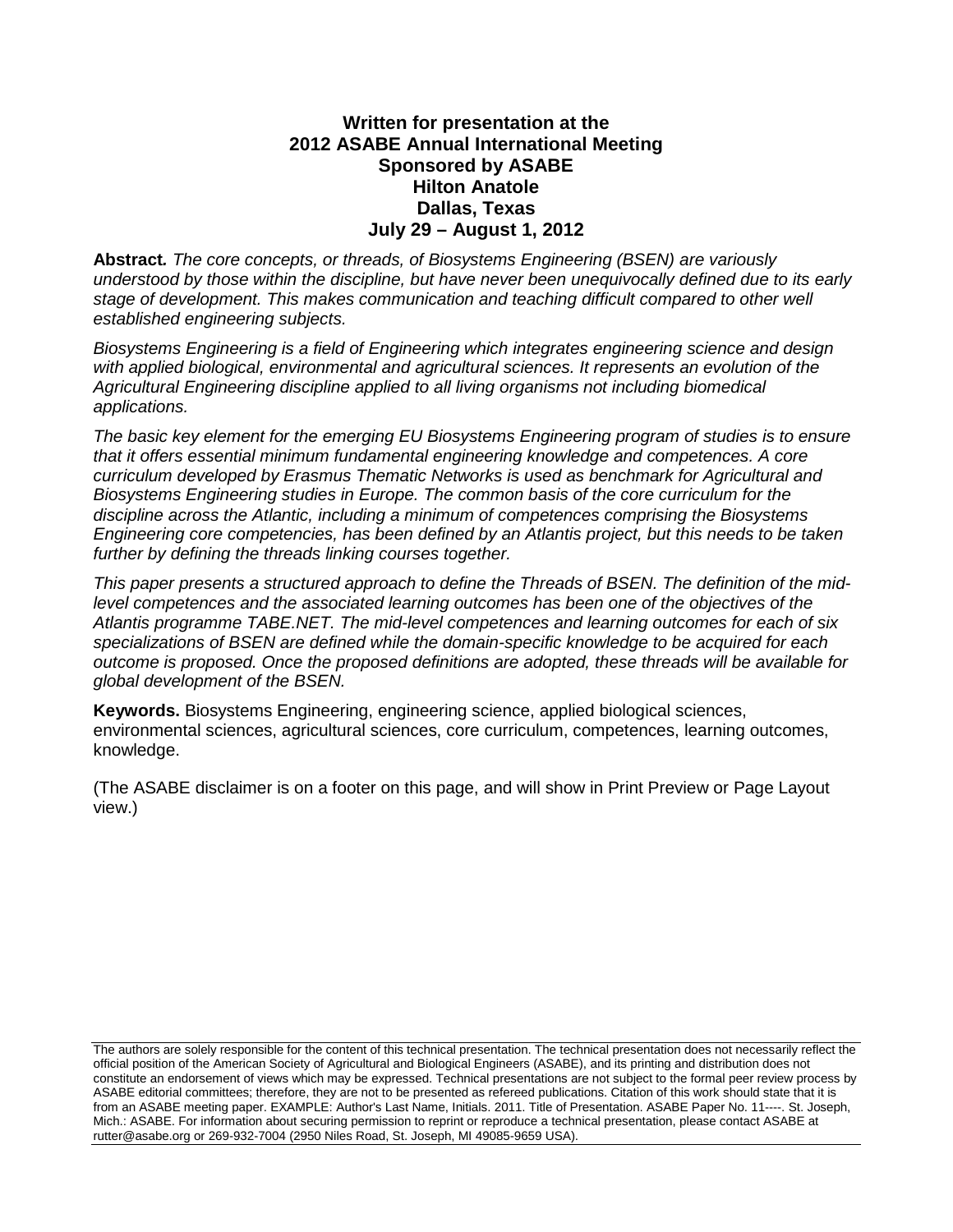# **Introduction**

 $\ddot{\phantom{a}}$ 

The core concepts, or threads, of Biosystems Engineering (BSEN) are variously understood by those within the discipline, but have never been unequivocally defined due to the early stage of development of the discipline. This makes communication and teaching difficult compared to other well established engineering subjects.

Biosystems Engineering is a field of Engineering which integrates engineering science and design with applied biological, environmental and agricultural sciences. It represents an evolution of the Agricultural Engineering discipline applied to all living organisms not including biomedical applications. Therefore, Biosystems Engineering is 'the branch of Engineering that applies Engineering Sciences to solve problems involving biological systems' (ERABEE TN, 20[1](#page-2-0)0). Biosystems Engineering excludes Biomedical Engineering<sup>1</sup> (with human biology background prerequisite; also referred to as Bioengineering<sup>[2](#page-2-1)</sup>) and Biotechnology<sup>[3](#page-2-2)</sup>.

The very basic key element for the emerging EU Biosystems Engineering program of studies is to ensure that it offers essential minimum fundamental engineering knowledge and competences (POMSEBES, 2008). On this basis, the (USAEE-TN, 2006) core curriculum, approved by FEANI (FEANI-EMC, 2007), has been used as benchmark for both, Agricultural and Biosystems Engineering studies in Europe and has been adopted by ERABEE TN. The core curriculum is available at USAEE Core Curriculum (2007). The Atlantis POMSEBES (2008) project and the Erasmus Network ERABEE) have worked towards defining the common basis of the core curriculum for the discipline across the Atlantic, but this needs to be taken further by defining the threads that link courses together. This would especially help in USA to clearly differentiate Biosystems Engineering programs of studies from others that are really focused on Agricultural Engineering or Biomedical Engineering.

The first structural step in developing compatible programs of the Biosystems Engineering discipline in Europe is the definition of a minimum of desired competences comprising the Biosystems Engineering core competencies. Core competences regard the general competences (i.e. mostly related to math, informatics, sciences like physics, chemistry, etc.), and to generic competencies of the graduate (related to communication, cooperation, design ability, etc.) and the core competences referring to Engineering and Agricultural/Biological Sciences part of the Biosystems Engineering program of studies.

Note that the use of the term Agricultural Sciences part in the core curriculum concerns the corresponding non-engineering part of the traditional programs of studies of Agricultural Engineering. However, Agricultural Engineering is considered a sub-set of the emerging discipline of Biosystems Engineering. Thus, the term Biological Sciences part in the curriculum

<span id="page-2-0"></span> $1$  The application of engineering principles and techniques to the medical field. It combines the design and problem solving skills of engineering with the medical and biological science to help improve patient health care and the quality of life of healthy individuals.

<span id="page-2-1"></span><sup>&</sup>lt;sup>2</sup> Bioengineering (also encompasses Biomedical Engineering and Medical Engineering) is an application of engineering principles and design to challenges in human health and medicine [http://en.wikipedia.org/wiki/Bioengineering].

<span id="page-2-2"></span> $3$  Techniques that use living organisms or parts of organisms to produce a variety of products (from medicines to industrial enzymes) to improve plants or animals or to develop microorganisms to remove toxics from bodies of water, or act as pesticides or a multidisciplinary field in which biological systems are developed and/or used for the provision of commercial goods or services.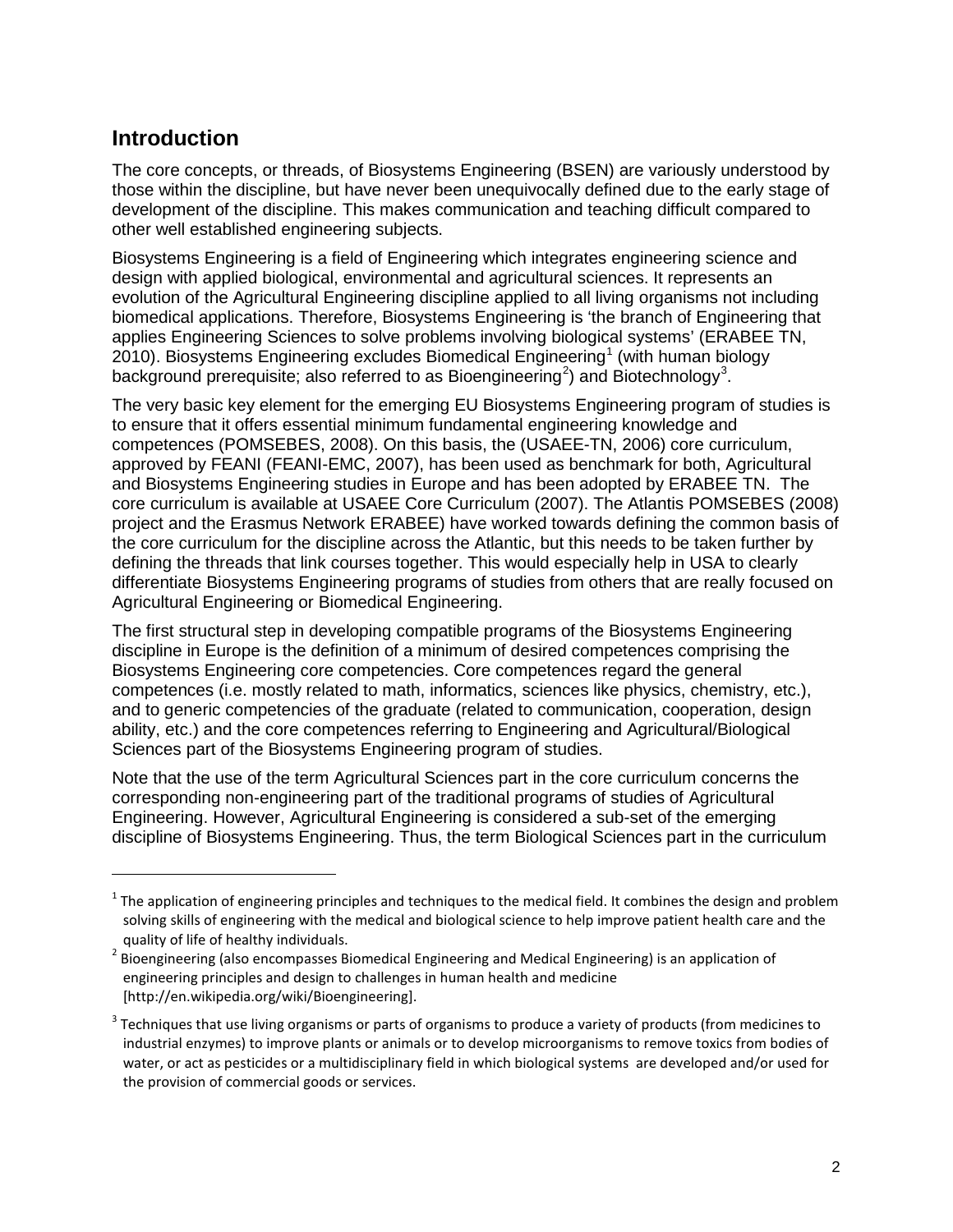of a modern program of Biosystems Engineering may be interpreted as covering also classical Agricultural Sciences subjects (e.g. soil sciences) or alternatively the term "Agricultural/Biological Sciences part of the Biosystems Engineering program of studies" may be used instead. To avoid confusion during the current transition period from the traditional Agricultural Engineering to the emerging discipline of Biosystems Engineering, and in accordance to the corresponding terminology of the core curriculum of ERABEE, the dual term "Agricultural/Biological Sciences is used in this work.

The core curriculum of Biosystems Engineering studies in Europe (ERABEE TN, 2010) includes core competences, but does not include mid-level competences (specializations dependent competences) related to applied Biosystems Engineering topics, which are defined by the individual programs of studies.

The present paper presents a structured approach to define the Threads of Biosystems Engineering. The definition of the mid-level learning outcomes and the associated competences has been one of the objectives of the Atlantis programme TABE.NET (2012). The mid-level competences and the learning outcomes for each of six selected specializations of BSEN are defined while the domain-specific knowledge to be acquired for each outcome is also proposed. Once the proposed definitions are adopted, these threads will be available for global development of the BSEN.

# **Core Curricula of Agricultural and Biosystems Engineering - The Europe Approach**

The proposed second generation national qualifications framework in Europe define learning outcomes by the knowledge acquired, the skills gained and the competences the students are expected to have when graduating (Gallavara et al., 2008). The learning outcomes in terms of the general competences the students should have following the basic stage of their Agricultural and Biosystems Engineering studies were adopted from the corresponding Thematic Network E4-TN (2003) and incorporated in the core curricula approved by FEANI-EMC (USAAE, 2007). In addition to the general competences, the learning outcomes that compose the fundamental basis of the core curricula of Agricultural and Biosystems Engineering in Europe include two parts of fundamental competences and knowledge associated to the Engineering part and the Biological /Agricultural Sciences part of the core curricula, respectively.

## *The Fundamental Core Basis of the Core Curricula of Agricultural and Biosystems Engineering in Europe*

The minimum set of the fundamental competences and knowledge associated to the learning outcomes of the Engineering part of the core curricula includes the contents of fundamental Engineering subjects mandatory for all specializations of Agricultural/Biosystems Engineering. These contents are expressed in terms of the following well-defined and recognised internationally basic Engineering courses:

*(1) Engineering Graphics and Design – CAD, (2) Mechanics – Statics, (3) Strength of Materials, (4) Mechanics-Dynamics, (5) Fluid Μechanics, (6) Applied Thermodynamics, (7) Heat and Mass Transfer, (8) Electricity and Electronics and (9) System Dynamics.* 

The minimum set of the fundamental competences and knowledge associated to the learning outcomes of the Agricultural/Biological sciences part of the core curricula is designed in such a way that it includes the required fundamental knowledge of Agricultural/Biological sciences subjects mandatory for all specializations of Biosystems Engineering. These subjects represent the Agricultural/Biological sciences related fundamental basic knowledge with a broader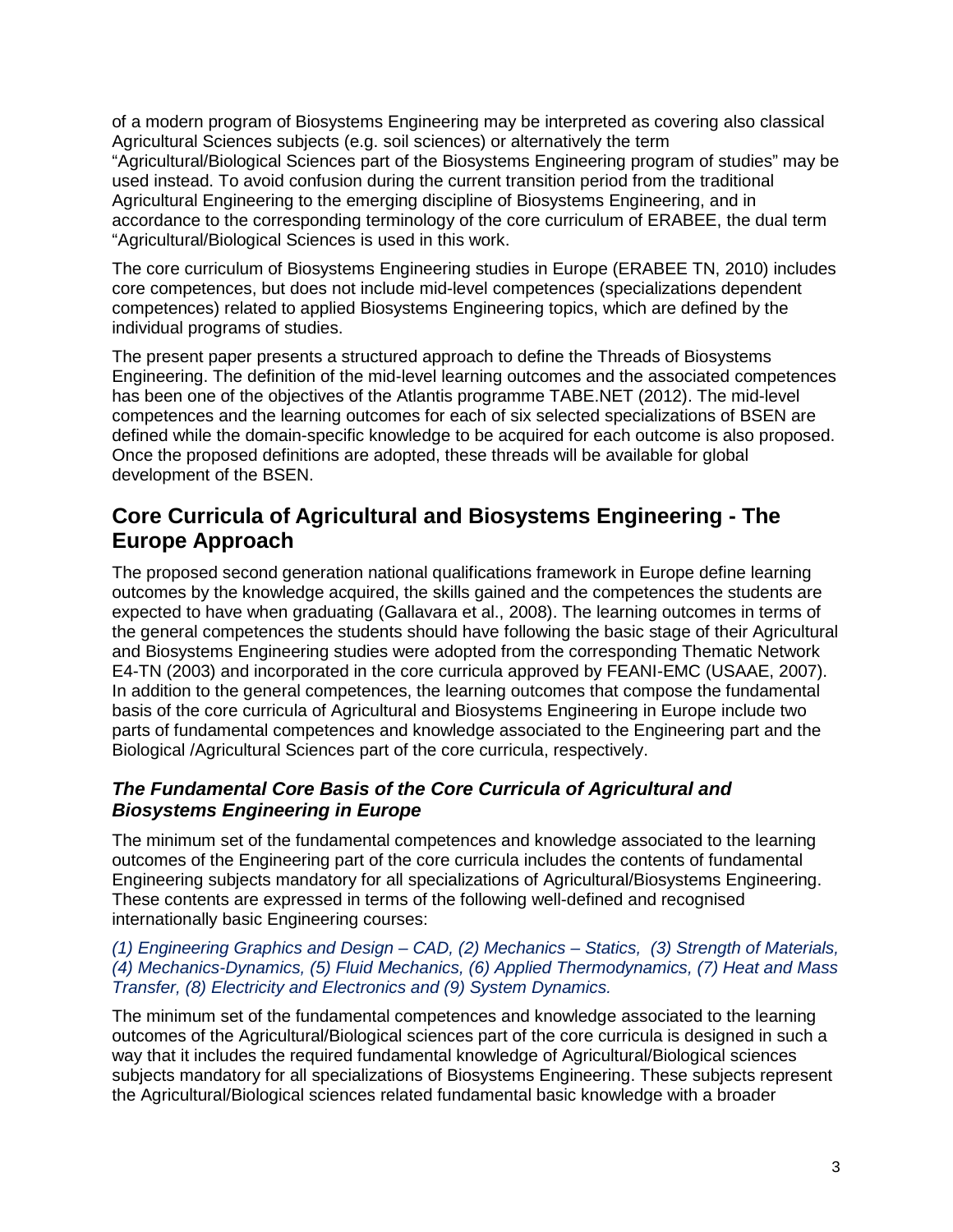biological background for Biosystems Engineering as compared to traditional Agricultural Engineering programs of studies. Based on the core curricula of USAEE (2007), the following courses may be considered as comprising the corresponding Agricultural/Biological core fundamental basis (5 courses may be selected out of six depending on the specializations offered):

*1) Plant Biology, (2) Animal Biology, (3) Introduction to Soil Science, (4) Introduction to Agricultural Meteorology and Micro-meteorology, (5) Understanding the Environment and its interaction with Living Organisms and (6) Microbiology*.

## *The Specialization-Specific Mid-Level Learning Outcomes of the Core Curricula of Agricultural and Biosystems Engineering in Europe*

According to the design of the core curriculum in the framework of USAEE TN (2007) and ERABEE TN (2010) Thematic Networks and the analysis of POMSEBES (2008), apart from the fundamental core basis learning outcomes and the associated core competencies and basic knowledge, a study program with uniform structure-framework leading to compatible learning outcomes has to incorporate mid-level competences which refer to the optional specializations part of the core curriculum.

The mid-level learning outcomes and the associated mid-level competences and knowledge defined in the core curricula of USAEE (2007) abide to the following typical specializations (or equivalent or combinations of specializations): *Water Resources Engineering, Mechanical Systems and Mechanisms, Structural Systems and Materials, Information Technology and Automation, Bioprocessing, Waste Management, Energy Supply* and *Management*.

Following the corresponding scheme of the fundamental core basis of the core curricula of Agricultural and Biosystems Engineering in Europe, the mid-level learning outcomes of the core curricula of USAEE (2007) were also defined for the two main constituents of the curricula: the Engineering and the Biosystems (Agricultural /Biological Sciences) parts of the core curricula.

The mid-level learning outcomes concern the foundation for the development of advanced level learning outcomes related to various specializations. The associated mid-level competences, knowledge and skills have to be enriched and strengthened through more specialised / advanced level competences and knowledge so as to end up to the specific expertise to be acquired. Thus, the complete program of studies requires that mid-level competences and knowledge are extended and completed with advanced level courses on specialised areas of expertise over the  $2^{nd}$  cycle program of studies (or during the last two years of the integrated two-cycle programs of studies).

# **The "Threads" of Biosystems Engineering**

The mid-level learning outcomes and the associated competences and knowledge, as well as the advanced level knowledge and skills that define the threads of BSEN were defined in a structured way in the framework of the Atlantis programme TABE.NET (2012). The mid-level competences and the learning outcomes for each of six selected specializations of BSEN are defined in the next sections while the domain-specific knowledge to be acquired for each outcome is also proposed.

The six selected specializations of BSEN of interest to EU and USA programs of studies are the following: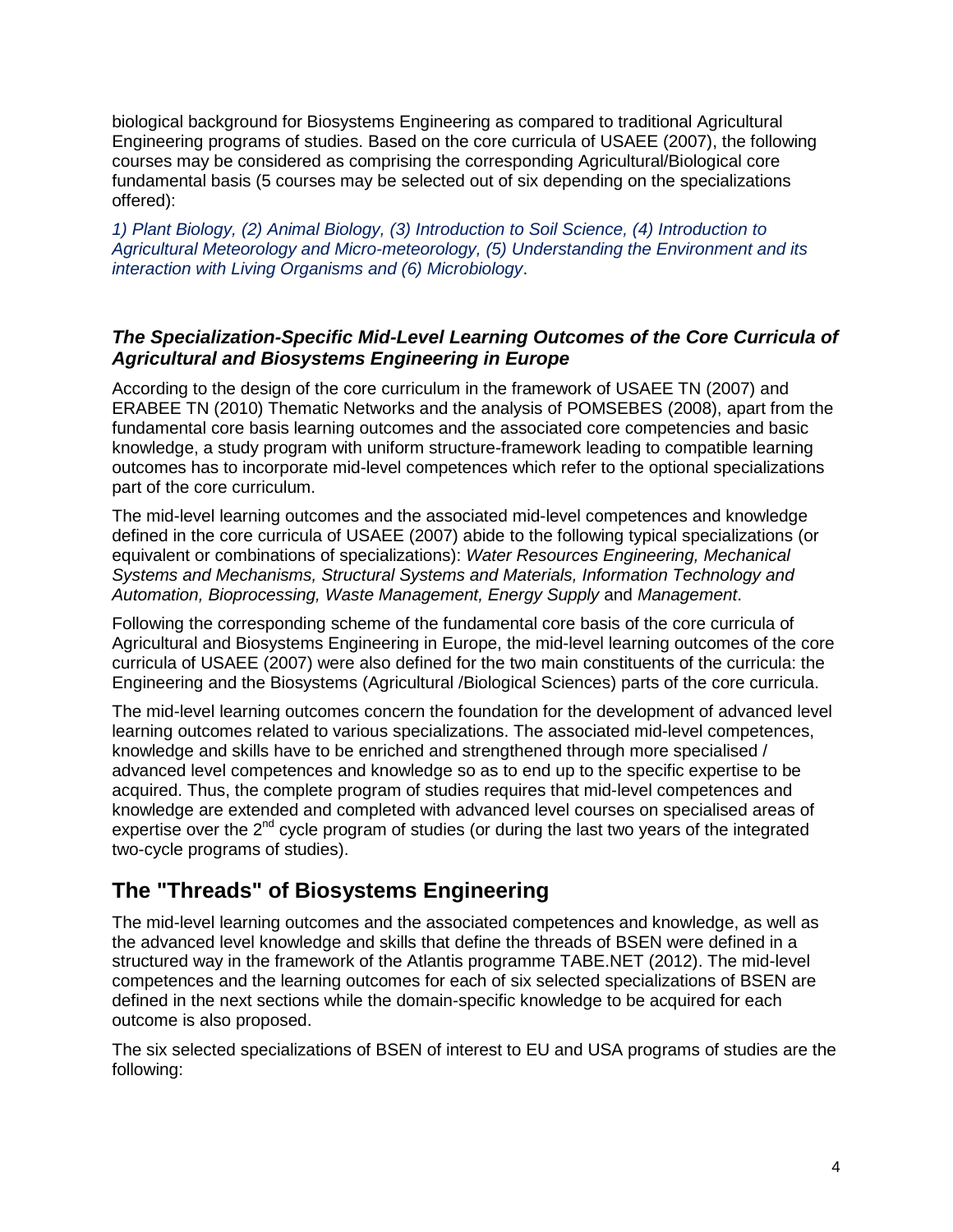*Bioprocess engineering, Bioenergy systems, Bio-based materials, Biosystems Informatics and Analysis, Structural systems, materials and environment for biological systems, Water Resources Engineering*

## *Mid-level Competences within a Specific Specialization*

## Bioprocess engineering

*Biosystems mid-level competences for this specialization:*

- Understand the biological reactions which govern the life of living organisms and their biological, mechanical and physicochemical characteristics as they are related to production of value added bio-based products
- Understand the biological mechanisms that govern enzymatic reactions
- Understand the biochemical processes that occur in biomass conversion (aerobic digestion, anaerobic digestion, and enzymatic hydrolysis)
- Appreciate matters related to living organisms' interaction with bioprocess systems and the effects of the related physical, chemical and biological factors.
- Understand matters related to environmental impact and sustainability as related to production of various bio-based products and their supply chains.

#### *Engineering mid-level competences for this specialization:*

- Understand the mass and energy balance in each step (unit operation) of a process of producing value added bio-based products.
- Understand the effect of process parameters in designing an enzyme reactor for the production of various bio-based products.
- Describe material flow through the processing plant producing valued added bio-based products
- Describe the processes of isolating enzymes from specific microorganisms for the purpose of producing value added bio-based products.
- Understand application of process kinetics principles to design fermenters and bioreactors
- Describe required technologies to separate product from fermentation broths.
- Describe required technologies to effectively utilize genetically engineered microorganisms for bioprocessing.
- Appreciate issues for the techniques and principles and computational methods used to model and simulate bioprocess operations as they are related to value added bio-based product supply chains.

## Bioenergy systems

*Biosystems mid-level competences for this specialization:*

- Understand the biological mechanisms which govern the life of living organisms and their biological, mechanical and physicochemical characteristics as they are related to various aspects of energy conversion processes of organic-based materials
- Understand the biochemical energy conversion processes applied to biomass (anaerobic digestion, hydrolysis, esterification and etherification processes,  $2<sup>nd</sup>$  generation biological conversion processes)
- Appreciate matters related to living organisms interaction with energy systems and the effects of the related physical, chemical and biological factors.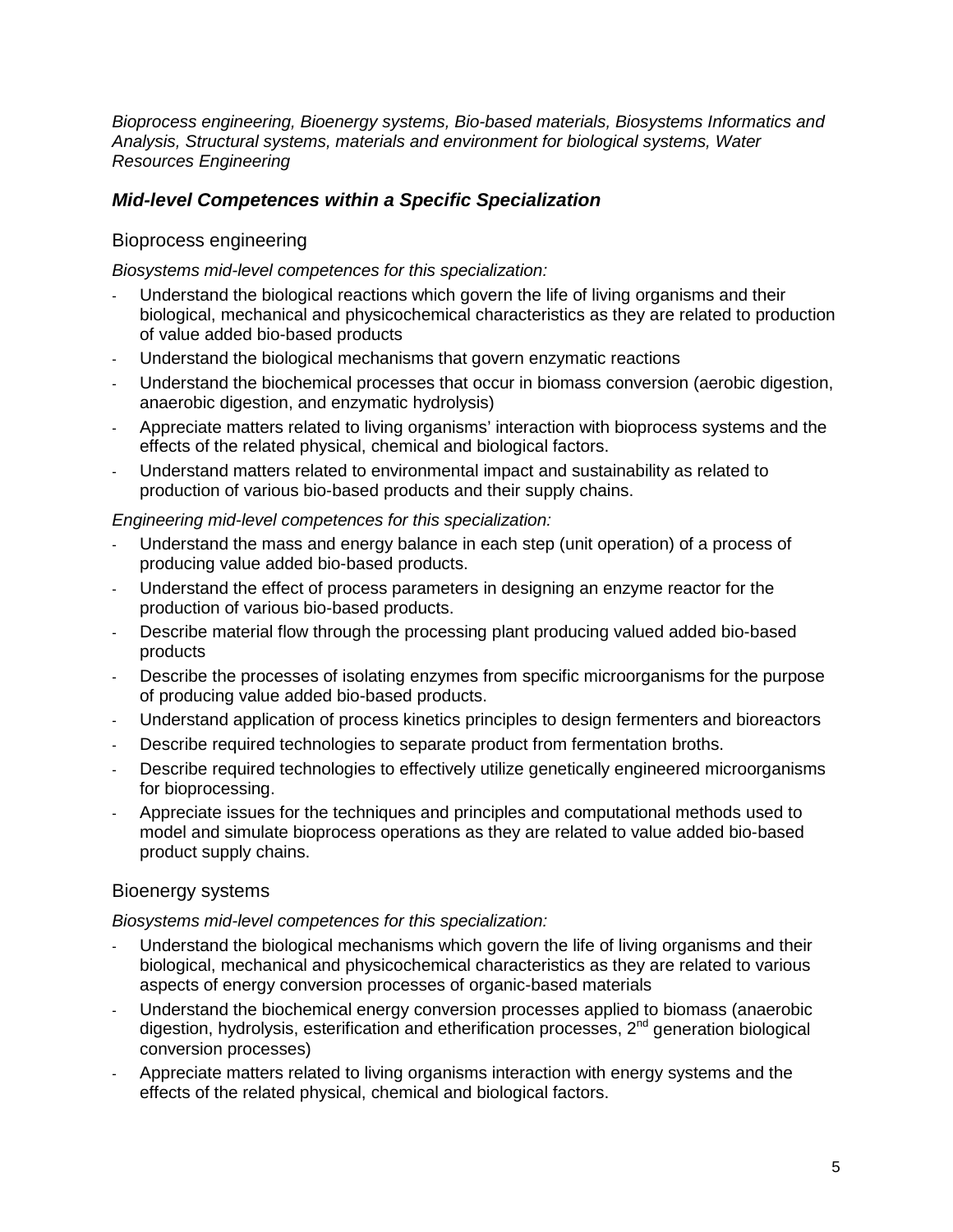- Understand matters related to environmental protection and sustainability as related to various aspects of energy systems and biomass-to-energy supply chains.

#### *Engineering mid-level competences for this specialization:*

- Understand the typologies and quantities of organic by-products available in the agricultural, forestry, zoo technical and agro-industrial sector suitable for energy conversion
- Understand the main physical and chemical characteristics of bio-fuels and existing standards (pellets, wood chips, bio-oils, biogas fuels)
- Understand the biomass harvesting, loading, densification and transport techniques for energy valorization, including in particular agricultural and forestry mechanization processes
- Understand optimization techniques, modeling and planning of biomass supply chains and biomass-based energy production and distribution systems
- Understand the principles of analysis and design of biomass to energy conversion processes (mechanical and thermo-chemical processes) including pre-treatment, drying and storage techniques, bio-oil extraction and refining, air emission abatement systems and related emission level standards
- Appreciate issues for the techniques and principles and computational methods used to model and simulate energy conversion processes as they are related to biomass-to-energy chains.
- Understand mass-energy balances and GHG balances of biomass-to-energy chains during the whole life cycle, in order to proper address sustainability issues of bioenergy
- Understand the energy demand of agricultural, forestry, zoo technical and agro-industrial processes for heat, cool and power
- Understand the main energy efficiency and energy saving measures suitable for the agroindustrial sector
- Understand on site heat/cool and power generation systems for agro-induastruial applications

## Bio-based materials

*Biosystems mid-level competences for this specialization:*

- Understand the science and technology underpinning biomass feedstock production and conversion to bio-based materials.
- Understand the criteria for identification, classification, and description of bio-based material characteristics, and structure-property performance relationships.
- Understand the fundamentals of the biorefinery concept, as applicable to optimal biomass value recovery towards bio-based material production.
- Knowledge of quality assessment attributes and benchmarks for bio-based material, and understanding of how to achieve such in the feedstock-to-product chains.
- Understand the Life Cycle Assessment (LCA) protocol in relation to the optimal coupling biomass feedstock production/recovery, conversion technology/processes, and environmental impact mitigation.

## *Engineering mid-level competences for this specialization:*

Understand the methods for identification, formulation, analysis, and resolution of engineering technology problems relevant to bio-based material deployment.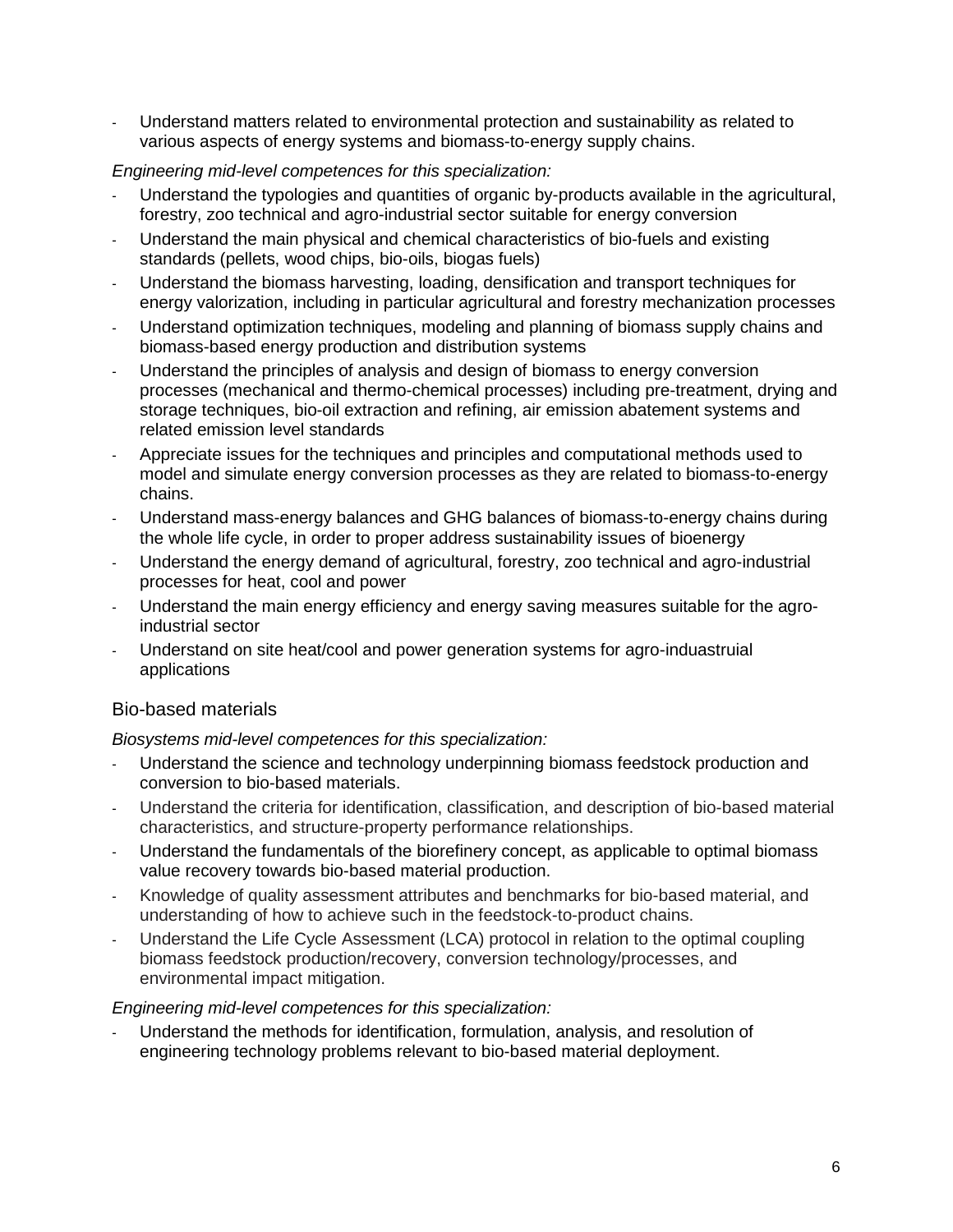- Understanding the basic principles of designing and conducting experiments, and applying a range of standard and specialized research tools and techniques relevant to bio-based material deployment.
- Understand the principles of processing of biomass feedstock (including natural fibres) to bio-polymers or fibre-reinforced polymers.
- Understand the influence of raw material and/or fibre properties on bio-based material characteristics;
- Understand the role of sensors and rapid assessment techniques for in-situ and in-process characterisation of biomass and biomass fractions, towards targeted yield optimisation

#### Biosystems Informatics and Analysis

*Biosystems mid-level competences for this specialization:*

- Understand biosystems at the system's level
- Understand critical information needed for biosystem analysis and integration
- Understand methods for deriving quantitative and qualitative conclusions for questions related to biosystems in agriculture, food, energy, and the environment.
- Understand how to provide engineering solutions to biosystem problems at the system's level
- Appreciate recent developments in heuristic and uncertainty analyses
- Understand how to provide support for decision making

*Engineering mid-level competences for this specialization:*

- Understand how to carry out the 11 tasks of Biosystems Informatics and Analysis:
	- 1. Define system scope and objectives
	- 2. Identify system constraints
	- 3. Establish system performance indicators
	- 4. Conduct system abstraction (transforming from physical space to information space to facilitate analysis)
	- 5. Obtain and organize data and information
	- 6. Handle uncertain and incomplete information
	- 7. Develop system model to represent a system and its operations
	- 8. Verify and validate the model
	- 9. Perform modeling studies including scenario simulation and optimization
	- 10. Draw conclusions about the system
	- 11. Communicate outcomes (transforming from information space to physical space to support actions)

#### Structural systems, materials and environment for biological systems

#### *Biosystems mid-level competences for this specialization:*

- Understand the biological mechanisms which govern the life of living organisms and their biological, mechanical and physicochemical characteristics as they are related to various aspects of structural systems and materials (design and analysis of structural systems in support of living organisms, related production, etc.)
- Appreciate matters related to living organisms interaction with controlled or natural micro-environment and the effects of the related physical, chemical and biological factors.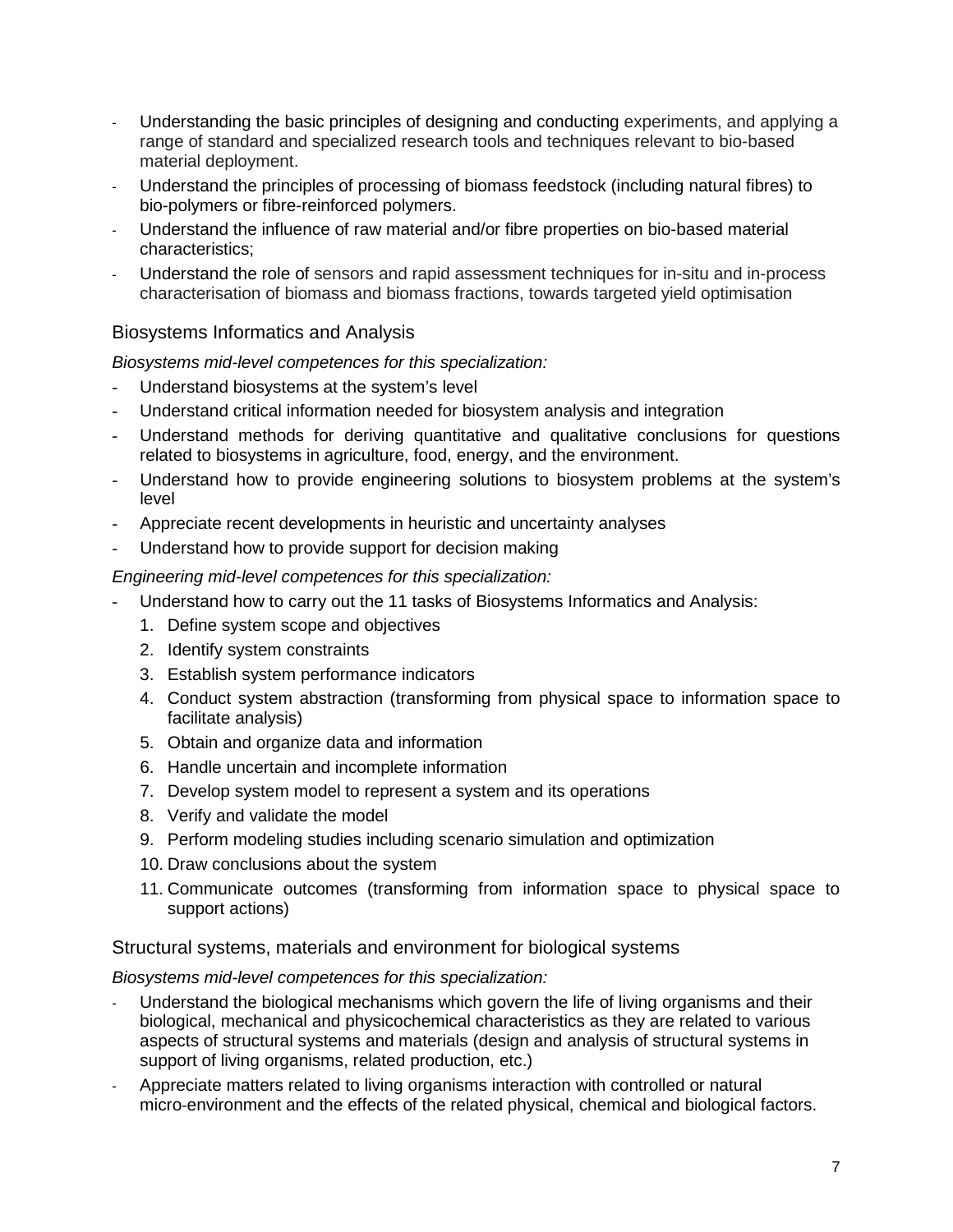- Understand matters related to environmental protection and sustainability as related to various aspects of structural systems and materials.

#### *Engineering mid-level competences for this specialization:*

- Understand the principles of analysis and design and the behaviour of structural systems and components for various conventional and innovative alternative materials designed in support of biosystems related applications and functions
- Understand the mechanical and physicochemical characteristics and behavior of conventional and innovative materials used for the design of structural systems.
- Understand the fundamental mechanical behaviour of soils and their mechanical, hydraulic and physical characteristic with regard to applications in biosystems engineering and as they are related to the design and analysis of structural systems for biosystems related applications.
- Appreciate issues for the techniques and principles and computational methods used to model and simulate structural systems as they are related to biological systems.

## Water Resources Engineering

#### *Biosystems mid-level competences for this specialization:*

- Understand the biological mechanisms which govern the life of living organisms and their biological and physicochemical characteristics as they are related to various aspects of water resources engineering (design and analysis of hydraulic systems in support of living organisms, related production, etc.)
- Recognise the interactions between water and soils and their effect on the living organisms systems
- Understand matters related to environmental protection and sustainability as related to various aspects of water resources engineering.
- Appreciate the interactions between water and soils and contaminants or pollutants as they are related to soil erosion or nonpoint source pollution.

#### *Engineering mid-level competences for this specialization:*

- Understand the principles of analysis and design of water flow in conveyed elements as they are related for the design of Irrigation and Drainage Systems in support of biological systems.
- Understand the principles of analysis that govern the flow of surface-water and groundwater and the hydraulic and physical characteristics of soils as they are related to the design of groundwater systems and hydraulic structures, and the development of nonpoint source pollution models for biosystems related applications.
- Understand the fundamental mechanical behaviour of soils and their mechanical and physical characteristics as they are related to the design of surface-water and groundwater systems and geotechnical structures for biosystems and environment related applications.
- Appreciate issues for the techniques and principles and computational methods used to model and simulate hydrologic and hydraulic systems as they are related to biological systems and production and environmental protection systems.
- Understand the principles of design of instrumentation and equipment in support of water resources engineering systems as they are related to biological, systems and production and environmental protection systems.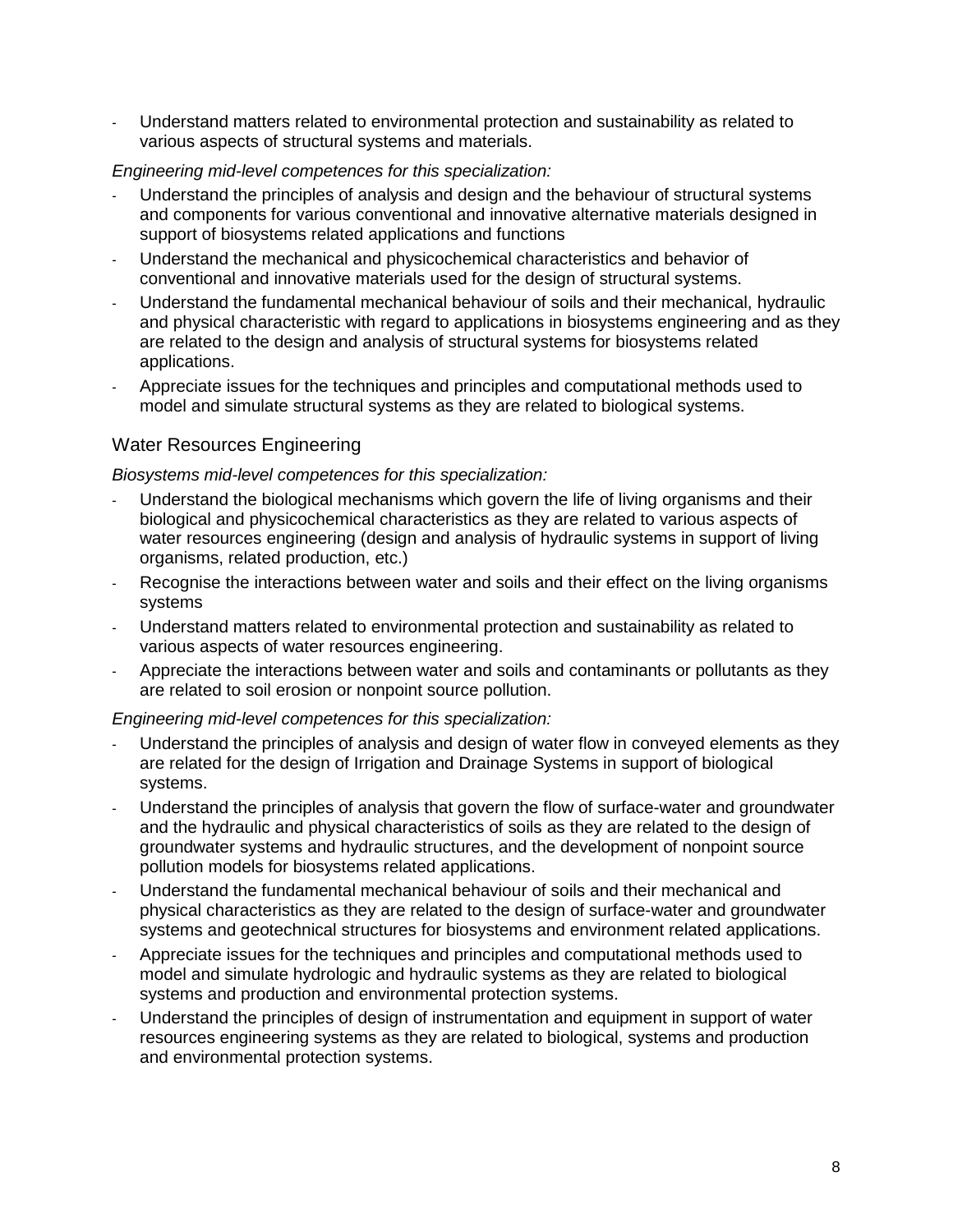#### *Basic-level learning outcomes for all Specializations*

The Biosystems Engineering basic-level learning outcomes are to be achieved as a prerequisite for the mid-level learning outcomes of all specializations.

*Basic-level learning outcomes for Biosystems Engineering: acquire basic level knowledge and understanding of fundamental principles of Basic Sciences, Engineering Sciences, Biological/Agricultural Sciences and Humanities and Economics* 

- LOBS (Learning outcome: Basic Sciences). Biosystems Engineering is an engineering programme of studies. Accordingly a major prerequisite is that the students at mid-level must have already acquired a good knowledge in Basic Sciences and the ability to apply this knowledge to various Biosystems Engineering specializations (i.e. mathematics, informatics, physics, chemistry in compliance with the Basic Sciences learning outcomes related to the general competences adopted from the corresponding E4 -TN (E4 2003) and incorporated in the USAEE-TN/ERABEE-TN core curricula approved by FEANI-EMC).
- LOFES (Learning outcome: fundamental Engineering Sciences). As Biosystems Engineering is based on several classical Engineering disciplines, students must have acquired at the basic level a good knowledge and understanding of the fundamental principles of Engineering Sciences and the ability to apply this knowledge for the Biosystems Engineering related problems, in compliance with the core competences and learning outcomes referring to the fundamental Engineering part of the Biosystems Engineering program of studies (refer to learning outcomes of fundamental Engineering part of the USAEE/ERABEE core curricula).
- LOFBS (Learning outcome: fundamental Biological/Agricultural Sciences). The key characteristic of the Biosystems Engineering programmes of studies that distinguishes them from the classical Engineering disciplines is that they are built upon the interaction and integration of knowledge and understanding of basic principles of Engineering Sciences and Technology with the fundamental knowledge about living organisms and systems and the environment. As a result, students must have acquired at the basic level a good knowledge and understanding of the fundamental principles of Biological/Agricultural Sciences and the ability to apply this knowledge for the Biosystems Engineering related problems, in compliance with the core competences and learning outcomes referring to the fundamental Biological/Agricultural part of the Biosystems Engineering program of studies (refer to learning outcomes of fundamental Biological/Agricultural part of the USAEE/ERABEE core curricula).
- LOHE (Learning outcome: Humanities and Economics). As technological advances and biological production and environment are issues of major concern to the society with respect to social, economic, environmental and quality of life aspects, students must have acquired at the basic level a knowledge and understanding of the basic principles of Economy and some elements of Humanities as they apply to Biosystems Engineering related problems (in compliance with the Electives-Humanities learning outcomes related to the general competences adopted from the corresponding E4 -TN (E4 2003) and incorporated in the USAEE-TN/ERABEE-TN core curricula approved by FEANI-EMC).

#### *Basic-level learning outcomes for Biosystems Engineering: acquire basic skills in applying fundamental principles of Basic Sciences, Engineering Sciences, Biological/Agricultural Sciences and Humanities and Economics*

Using the knowledge and understanding acquired at this basic level, the students learn to apply fundamental principles of Basic Sciences, Engineering Sciences, Biological/Agricultural Sciences and Humanities and Economics in various Biosystems Engineering design and analysis problems. This includes learning the basic steps in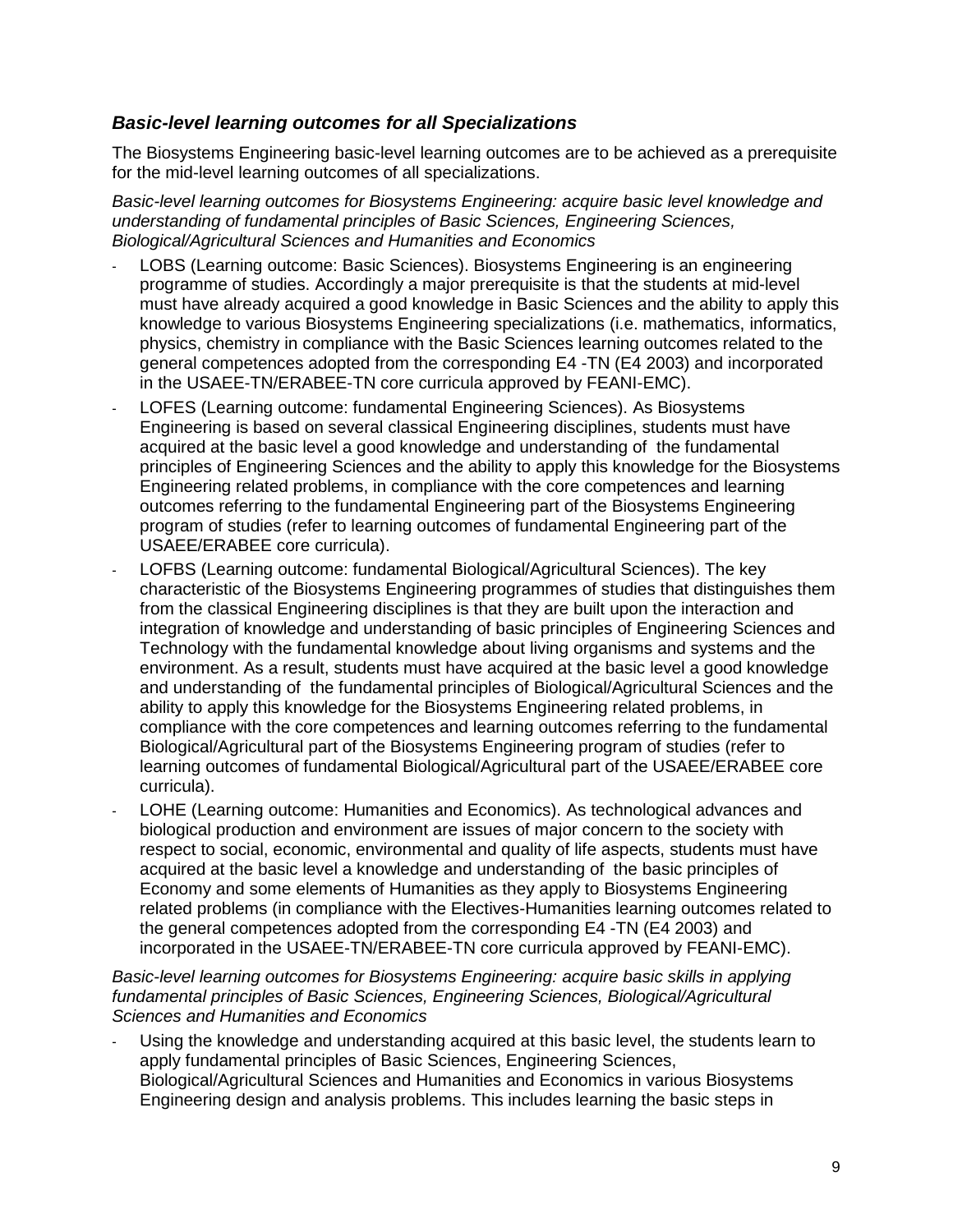engineering design following a methodical approach, programming techniques, mathematical and statistical analysis and measurements using sensors and other devices and equipment.

## *Learning Outcomes to be Achieved in Each Specific Specialization*

## Bioprocess engineering

Mid-level learning outcomes for specialization "Bioprocess Systems in Biosystems Engineering": acquire domain specific mid-level knowledge and understanding of Biosystems Sciences and Engineering Sciences necessary for the fields of biomass production, treatment, conversion for production of value added bio-based products.

*Biosystems mid-level learning outcomes / knowledge to be achieved for this specialization:*

The graduate should be able to:

- LOB1. Describe the physicochemical, mechanical and biological characteristics of living organisms to that affect the design parameters and the process conditions of bioprocessing operations.
- LOB2. Describe types of biochemical reactions (exothermic/endothermic) and reaction kinetics of enzyme mediated reactions in production of value added bio-based products and explain relationships between microorganisms and their products.
- LOB3. Describe the process of isolation of enzymes from specific microorganisms in relation to production of value added bio-based products.
- LOB4. Understand the basics of bio-waste characteristics, thermochemical and the biological treatment alternatives
- LOB5. Explain factors related to environmental impact and sustainability from production of various bio-based products and their supply chains.

*Engineering mid-level learning outcomes / knowledge to be achieved for this specialization:* The graduate should be able to:

- LOE1: Draw and analyze process flow diagrams, define a system and draw the system boundaries for mass and energy balance
- LOE2: Apply the knowledge gained from thermodynamics and transport phenomena to design various unit operations technologies in processing biological materials.
- LOE3: Design unit operation steps to achieve a given task in the process of producing value added bio-based materials.
- LOE4: Understand the effect of process parameters in designing an enzyme reactor for the production of various bio-based products.
- LOE5: Apply process kinetics principles to design fermenters and bioreactors
- LOE6: Utilize computational models to simulate bioprocess operations as they are related to value added bio-based product supply chains.

## Bioenergy systems

Mid-level learning outcomes for specialization "Bioenergy systems in Biosystems Engineering": acquire domain specific mid-level knowledge and understanding of Biosystems Sciences and Engineering Sciences necessary for the fields of (i) biomass production, treatment, conversion for energy production; (ii) energy efficiency and rationale use of energy in the agricultural,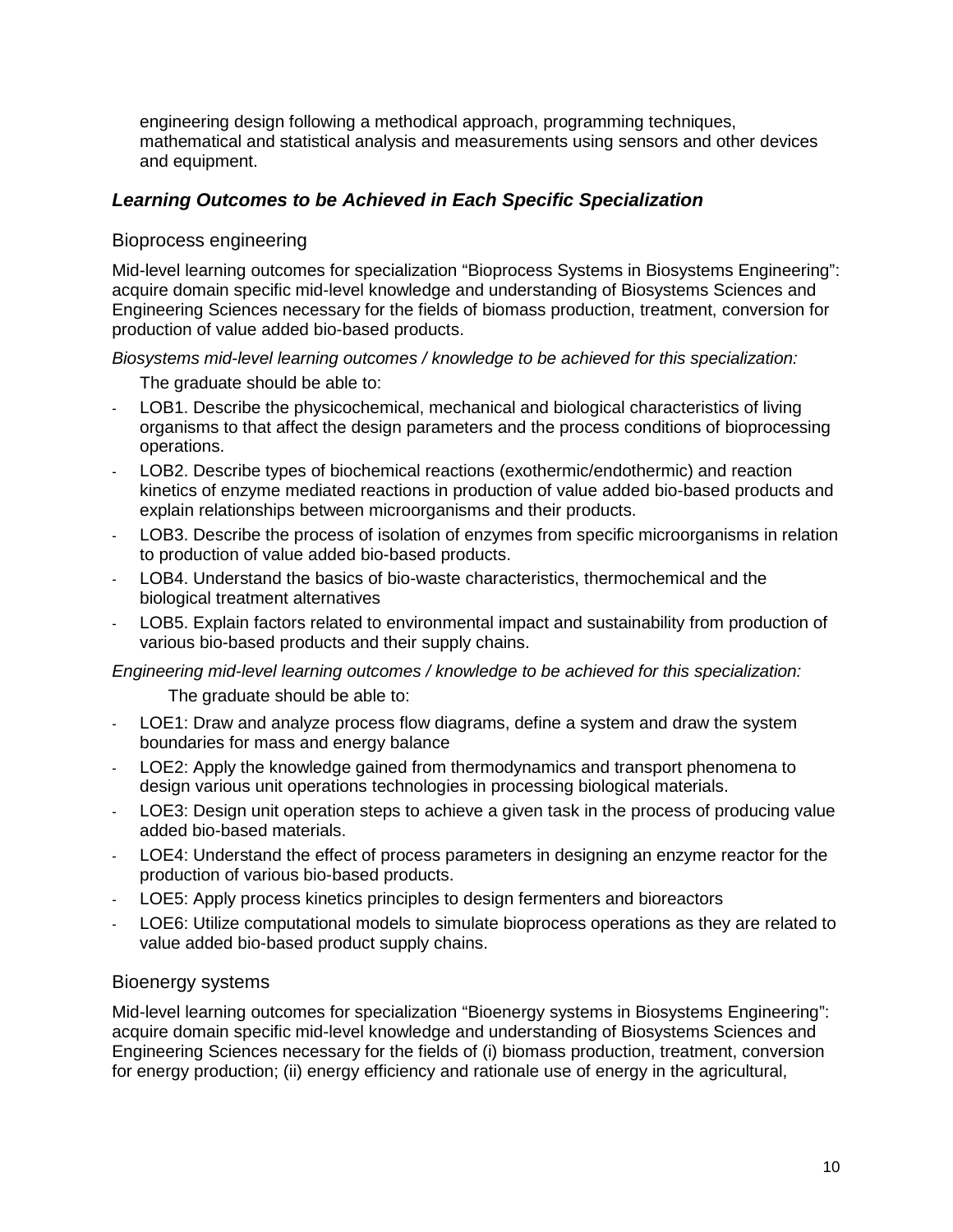forestry and agro-industrial sectors; (iii) use of renewable energy sources in agricultural, agroindustrial and in various Biosystems Engineering applications.

#### *Biosystems mid-level learning outcomes to be achieved for this specialization:*

The graduate should be able to:

- LOB1. Describe the physicochemical, mechanical and biological characteristics of living organisms to that affect the design parameters and the microenvironment and operation of energy systems.
- LOB2. Recognize the main environmental issues for selecting and using biomass sources for energy production and main environmental impact of biomass based energy generation plants
- LOB3. Understand the basics of bio-waste characteristics, thermochemical and the biological treatment alternatives for energy generation

#### *Engineering mid-level learning outcomes to be achieved for this specialization:*

The graduate should be able to:

- LOE1. Understand the composition, physical and chemical characteristics of organic-based materials suitable for energy production, especially wood, agricultural and forestry residues, agro-industrial by-products, energy crops.
- LOE2. Know and distinguish the biological and thermochemical energy conversion processes and the main thermodynamic energy cycles for energy conversion of biomasses into heat, cool, power and fuels for transport.
- LOE3. Know and distinguish the fundamental principles of operation and efficiencies of boilers, heat exchangers, engines, turbines, compressors, electrical machines, adsorption chillers
- LOE4. Understand the main biomass harvesting, loading, transport, drying, storage, densification and upgrading techniques required in bioenergy chains.
- LOE5. Understand the techniques to estimate the biomass energy potentials of a given territory, as regards both dedicated energy crops and residual biomass.
- LOE6. Deal with biomass standards, specifications and classifications, power plants emission standards and regulations, codes and specifications of energy conversion devices (boilers, turbines, engines, fuel cells)
- LOE5. Understand the behavior of various structural components and systems, identify their main elements, and develop numerical models to simulate energy conversion processes
- LOE6. understand the main typologies of energy consumption (heat, electricity) in the agricultural and agro industrial processes, the techniques to carry out energy audits in these sectors and the measures to increase the energy efficiency.

*Mid-level skills for specialization "Bioenergy Systems in Biosystems Engineering": acquire domain specific mid-level skills in integrating and applying principles of Biosystems Sciences and Engineering Sciences in various biomass to energy conversion routes, including biomass production, treatment, transport and energy conversion.*

LOBE1. Design and optimize the main elements of energy conversion systems fired by biomass fuels for heat, power and transport fuels.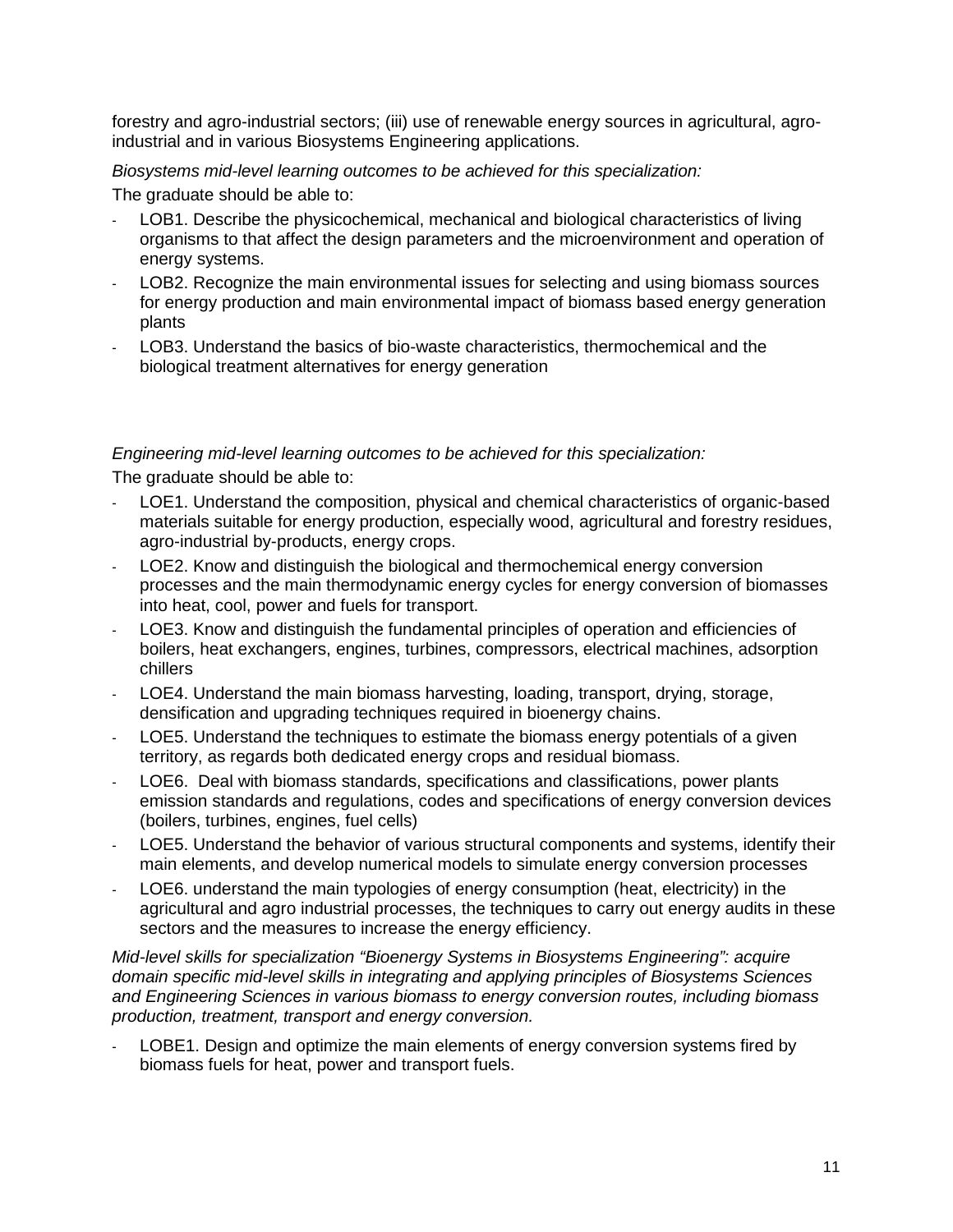- LOBE2. Design and optimize the biomass production, harvesting, transport, handling, treatment and storage steps in order to fulfill the technological, environmental and economic requirements of bioenergy chains.
- LOBE3. Design the basic components of energy conversion systems related to the air emissions abatement and waste management.
- LOBE4. design and optimize the use of renewable energy sources in agricultural and agroindustrial sectors (wind power, solar thermal, photovoltaic, small hydro, greenhouses integrated and rural buildings integrated renewable energy plants, heat pumps)

#### Bio-based materials

Mid-level learning outcomes for specialization "Bio-based materials": acquire domain specific mid-level knowledge and understanding of Biosystems Sciences and Engineering Sciences necessary for the field of (i) biomass resource production (including extraction from biological waste streams); (ii) the associated conversion/refining processes and technologies; the Life Cycle environmental impacts of bio-based materials and composites, and; (iii) the synergistically coupled by-products and co-products, geared to enhancement of entire value chains, in a biorefinery concept.

Bio-based material refers to organic material in which carbon is derived from contemporary biological sources (plant, animal and aquatic matter). Bio-based products in this context are commercial or industrial products (other than food or feed), that are composed of bio-based material, in whole or significant part.

#### *Biosystems mid-level learning outcomes / knowledge to be achieved for this specialization:*

The graduate should be able to:

- LOB1. Understand the concepts of bio-based products and insights at the forefront of biobased materials production and use, including end-of-life disposal/recycling.
- LOB2. Articulate the importance of the biorefinery concept and pertinent extractive steps, as applicable to the processing of various biomass classes into a spectrum of marketable bioproducts and fuel.
- LOB3. Describe factors related to environmental impact and sustainability from production of various bio-based products and their supply chains.

#### *Engineering mid-level learning outcomes / knowledge to be achieved for this specialization:*

The graduate should be able to:

- LOE1. Understand basic principles of materials science and engineering properties of biological materials.
- LOE2. Describe the measurement of mechanical, physical, chemical, thermal and electromagnetic properties of biomaterials and the significance of these properties in pertinent engineering applications.
- LOE3. Describe resource constraints, health and safety issues, and risk assessment issues associated with feedstock production, and processing/conversion/refining of bio-based materials.
- LOE4. Design and conduct experiments pertaining to, identification, classification, characterisation and correlation of structure-property performance, through the use of analytical methods, tools, and modelling techniques.
- LOE5. Design and optimize biomaterial recovery process yield, and enhance products quality and performance in use.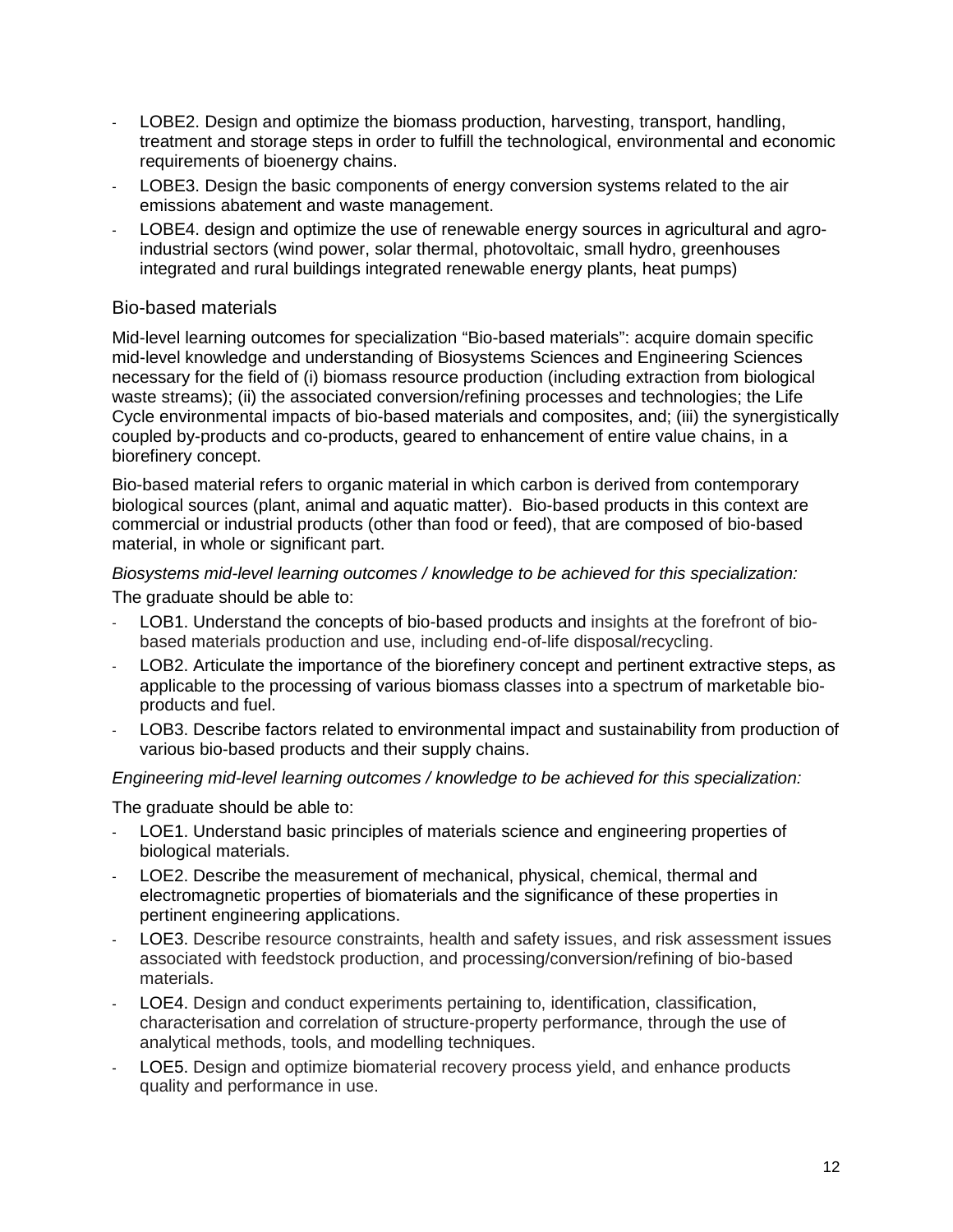#### *Mid-level skills for specialization "Bio-based materials": acquire domain specific mid-level skills in integrating and applying principles of Biosystems Sciences and Engineering Sciences for this specialization.*

#### The graduate should be able to:

- LOBE1. Integrate knowledge, including *Biosystems* interaction with technologies associated with other disciplines and professions, based on the principles of sustainability, ecoefficiency, industrial ecology, and green chemistry.
- LOBE2. Understand the economic, financial, institutional and commercial considerations related to innovation and marketing of bio-based materials and products.

#### Biosystems Informatics and Analysis

Mid-level learning outcomes for specialization "Biosystems Informatics and Analysis in Biosystems Engineering": acquire domain specific mid-level knowledge and understanding of Biosystems Sciences and Engineering Sciences necessary for the topics of (i) systems level thinking and understanding; (ii) procedural methods for deriving solutions for problems in systems of agriculture, food, energy, and the environment; (iii) concepts and numerical techniques of engineering economics and systems modeling/simulation/optimization; (iv) recent developments in heuristic and uncertainty analyses; and (v) formulation and provision of decision support .

# *Biosystems mid-level learning outcomes to be achieved for this specialization:*

The graduate should be able to:

- LOB1. Describe the scope of systems, subsystems, and components of bio-based production and processing systems.
- LOB2. Recognize the systems level issues and problems to be addressed and solved. Examples include managing and utilizing resources to produce food, feed, fiber, and fuel while ensuring a sustainable natural environment; laborious operations under conditions not conducive to human productivity; advancement of technologies in other industries inevitably increase the threat of attracting labor forces away from agriculture; market demand for product quality is increasing; modernization of agriculture (using information and technologies) is necessary; employing human intelligence and machine power in a sustainable and economically viable manner (i.e. sustainability and competitiveness) is highly desirable.
- LOB3. Explain the unique challenges in integration of biosystems including systems informatics, modeling, analysis, decision support, design and specification, logistics, modelbased control, and concurrent science, engineering, and technology (ConSEnT).

## *Engineering mid-level learning outcomes to be achieved for this specialization:*

The graduate should be able to:

- LOE1. Understand systems approach for conducting quantitative analysis and providing engineering solutions for problems in agriculture, food, energy, and the environment.
- LOE2. Know how to organize and execute systems analyses that require strong engineering and computational methods including informatics (concept diagrams, database design, application programmers interface, etc.), modeling and analysis (simulation and optimization models, agent-based models, and model application and analysis, etc.), and decision support system (web-based decision support system, integration with models, databases, and user interfaces, etc.).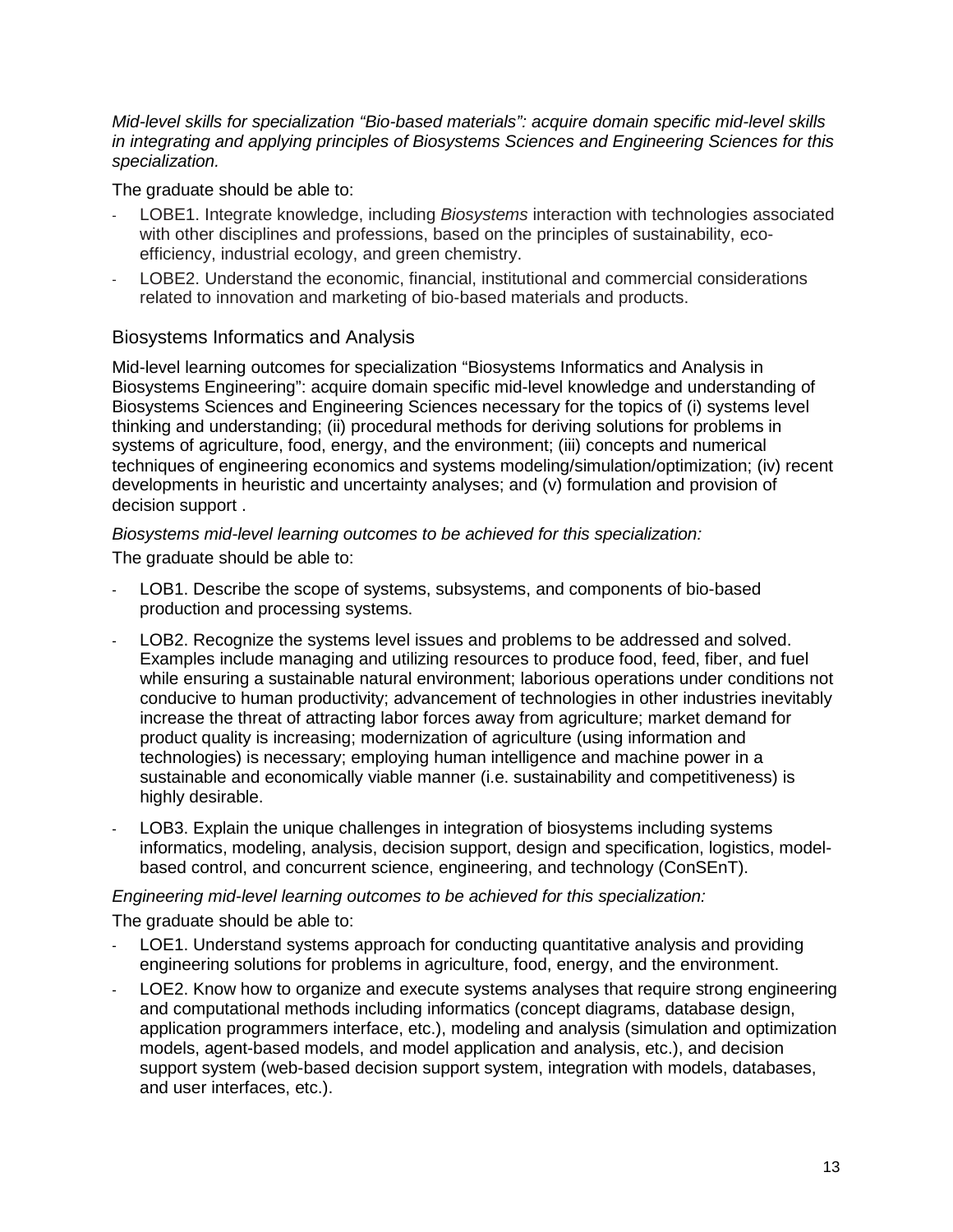- LOE3. Employ mathematical, logical, and heuristic reasoning algorithms to derive computational solutions for complex systems level problems.

*Mid-level skills for specialization "Biosystems Informatics and Analysis in Biosystems Engineering": acquire domain specific mid-level skills in integrating and applying principles of Biosystems Sciences and Engineering Sciences in analyzing, optimizing, planning, design, management, and operating various biosystems.*

- LOBE1. Apply engineering economics principles to evaluate economic viability of the biosystems under consideration and conduct what-if type of trade studies for various design scenarios.
- LOBE2. Identify key parameters and variables and evaluate the extent of their influence on the overall performance of biosystems under consideration.
- LOBE3. Illustrate the utility and effectiveness of systems informatics and analysis methodology through case studies on contemporary biosystems.
- LOBE4. Formulate and present outcomes and conclusions of systems analysis, as well as feasible engineering solutions, in appropriate forms for targeted audiences.

#### Structural systems, materials and environment for biological systems

Mid-level learning outcomes for specialization "Structural Systems, Materials and Environment in Biosystems Engineering": acquire domain specific mid-level knowledge and understanding of Biosystems Sciences and Engineering Sciences necessary for the fileds of structural systems, materials and environment in various Biosystems Engineering applications.

*Biosystems mid-level learning outcomes to be achieved for this specialization:*

The graduate should be able to:

- LOB1. Describe the physicochemical, mechanical and biological characteristics of living organisms to that affect the design parameters and the microenvironment and operation of structural systems.
- LOB2. Recognize the main environmental issues for selecting and using materials and creating sustainable structural systems.
- LOB3. Understand the basics of waste characteristics, biological reactions and the biological treatment alternatives

#### *Engineering mid-level learning outcomes to be achieved for this specialization:*

The graduate should be able to:

- LOE1. Understand the composition, atomic and crystal structure and chemical bond types of structural materials, especially concrete, wood, ceramics, polymers and metallic materials.
- LOE2. Know and distinguish the mechanical and physicochemical characteristics of conventional and innovative alternative materials used in structural systems.
- LOE4. Understand the actions in structures and the associated loads.
- LOE3. Understand the soil mechanics related design aspects of the structural systems
- LOE6. Deal with structural and materials related codes and specifications
- LOE5. Understand the behaviour of various structural components and systems, identify their main elements, and develop numerical models to simulate structural systems

*Mid-level skills for specialization "Structural Systems, Materials and Environment for Biological systems in Biosystems Engineering": acquire domain specific mid-level skills in integrating and applying principles of Biosystems Sciences and Engineering Sciences in various Biosystems*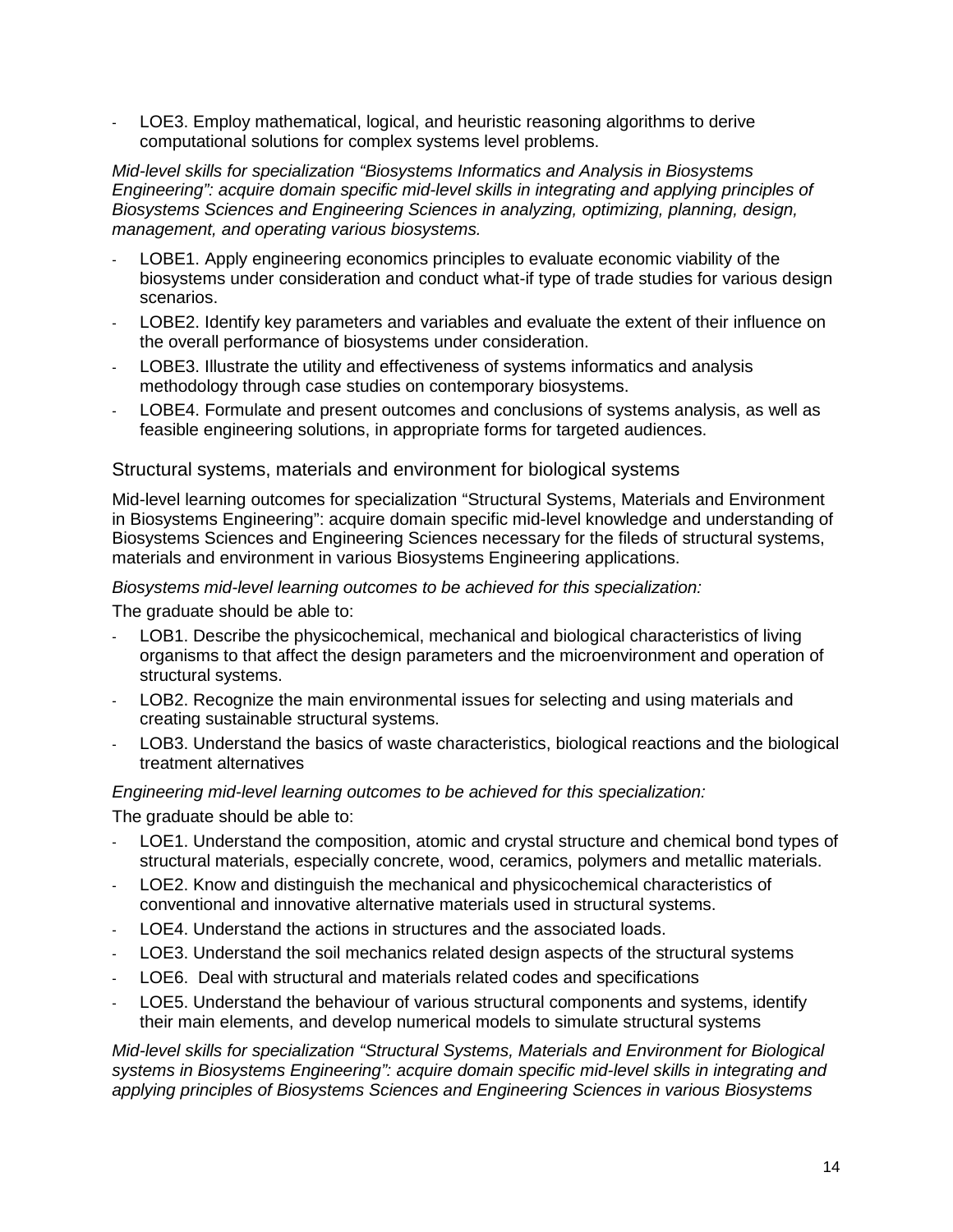*Engineering analysis and design applications and projects related to the specialization of structural systems, materials and environment.*

- LOBE1. Design and optimize the main elements of structural systems, by applying the specifications contained in standards
- LOBE2. Design and optimize the micro-environment of the structural system
- LOBE3. Design the basic components of the structural system related to the waste management system

#### Water Resources Engineering

Mid-level learning outcomes for specialization "Water Resources Engineering": acquire domain specific mid-level knowledge and understanding of Biosystems Sciences and Engineering Sciences necessary for the field of Water Resources Engineering in various Biosystems Engineering applications.

#### *Biosystems mid-level learning outcomes to be achieved for this specialization:*

The graduate should be able to:

- LOB1. Describe the physicochemical and biological characteristics of living organisms and the micro-meteorological and micro-environmental parameters that affect the design parameters, simulation and operation of hydraulic systems such as irrigation and drainage systems.
- LOB2. Understand the relations between soil, water, contaminants or pollutants and living organisms for the design of hydraulic and hydrological systems.
- LOB3. Recognize the main environmental issues for selecting and using materials and creating sustainable hydraulic systems.
- LOB4. Know the fundamentals of nonpoint source pollution and understand the basics of waste characteristics, biological reactions and the biological treatment alternatives

#### *Engineering mid-level learning outcomes to be achieved for this specialization:*

The graduate should be able to:

- LOE1. Understand the soil physics and soil mechanics and know their physical and hydraulic characteristics related to the design aspects of hydraulic and hydrological systems.
- LOE2. Understand the principles of water movement in porous media and conveyed elements.
- LOE3. Know and distinguish the mechanical and physicochemical characteristics of conventional materials used in hydraulic systems.
- LOE4. Know the design and technical characteristics of the different irrigation systems, and the related equipment such as pumps, valves, or flow measuring devices.
- LOE5. Distinguish the characteristics and design principles related to water facilities.
- LOE6. Develop numerical models to simulate hydraulic and hydrological systems.
- LOE7. Identify the main elements of structural and geotechnical systems used to design water facilities and deal with structural, materials related codes and specifications

*Mid-level learning outcomes for specialization "Water Resources Engineering": acquire domain specific mid-level skills in integrating and applying principles of Biosystems Sciences and Engineering Sciences in various Biosystems Engineering analysis and design applications and projects related to the field of Water Resources Engineering.*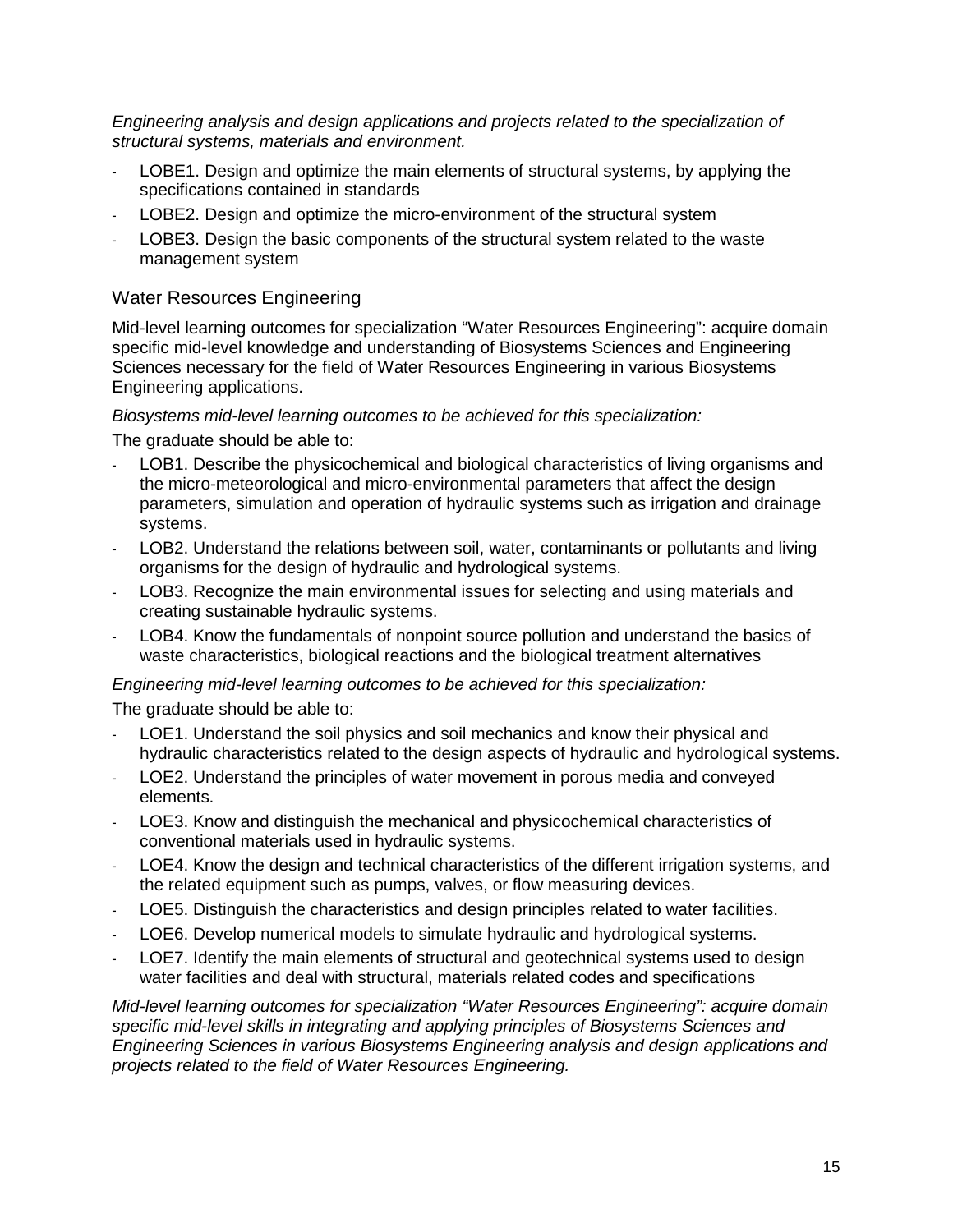- LOBE1. Apply geographical information system techniques and numerical modeling to assess environmental risks associated to hydraulic works and diffusion of contaminants and pollution.
- LOBE2. Understand the principles of water and environmental laws and apply them for the planning, design and management of water resources.
- LOBE3. Design elements and systems to prevent soil erosion and to restore stream and riparian areas.
- LOBE4. Design the basic components of the hydraulic system related to the waste management system.

## *Knowledge Associated with the Learning Outcomes for Each Specific Specialization*

The tables in the Appendix contain the knowledge associated to the learning mid-level outcomes defined in the previous section. Three different levels have been identified for each specialization: Basic, Intermediate and Advanced. The knowledge associated to level 1 (Basic) is supposed to have been achieved through the core curriculum requirements (refer to the core curriculum of USAEE (2007)).

# **Conclusion**

The core concepts, or threads, of Biosystems Engineering (BSEN) have never been unequivocally defined due to the early stage of development of the discipline. This makes communication and teaching difficult compared to other well established engineering subjects.

Biosystems Engineering is a field of Engineering which integrates engineering science and design with applied biological, environmental and agricultural sciences. It represents an evolution of the Agricultural Engineering discipline applied to all living organisms not including biomedical applications. Therefore, Biosystems Engineering is 'the branch of Engineering that applies Engineering Sciences to solve problems involving biological systems' (ERABEE TN). Biosystems Engineering excludes Biomedical Engineering (with human biology background prerequisite; also referred to as Bioengineering<sup>[4](#page-16-0)</sup>) and Biotechnology.

The very basic key element for the emerging EU Biosystems Engineering program of studies is to ensure that it offers essential minimum fundamental engineering knowledge and competences (POMSEBES, 2008). On this basis, the (USAEE-TN, 2007) core curriculum, approved by FEANI (FEANI-EMC, 2007), has been used as benchmark for both, Agricultural and Biosystems Engineering studies in Europe and has been adopted by ERABEE TN. The core curriculum is available at the site of USAEE 2007. The Atlantis POMSEBES project and Erasmus Network ERABEE) have worked towards defining the common basis of the core curriculum for the discipline across the Atlantic, but this needs to be taken further by defining the threads that link courses together. This would especially help in USA to clearly differentiate Biosystems Engineering programs of studies from others that are really focused on Agricultural Engineering or Biomedical Engineering.

The first structural step in developing compatible programs of the Biosystems Engineering discipline in Europe is the definition of a minimum of desired competences comprising the Biosystems Engineering core competencies. Core competences regard the general

<span id="page-16-0"></span><sup>4</sup> Bioengineering (also encompasses Biomedical Engineering and Medical Engineering) is an application of engineering principles and design to challenges in human health and medicine [http://en.wikipedia.org/wiki/Bioengineering].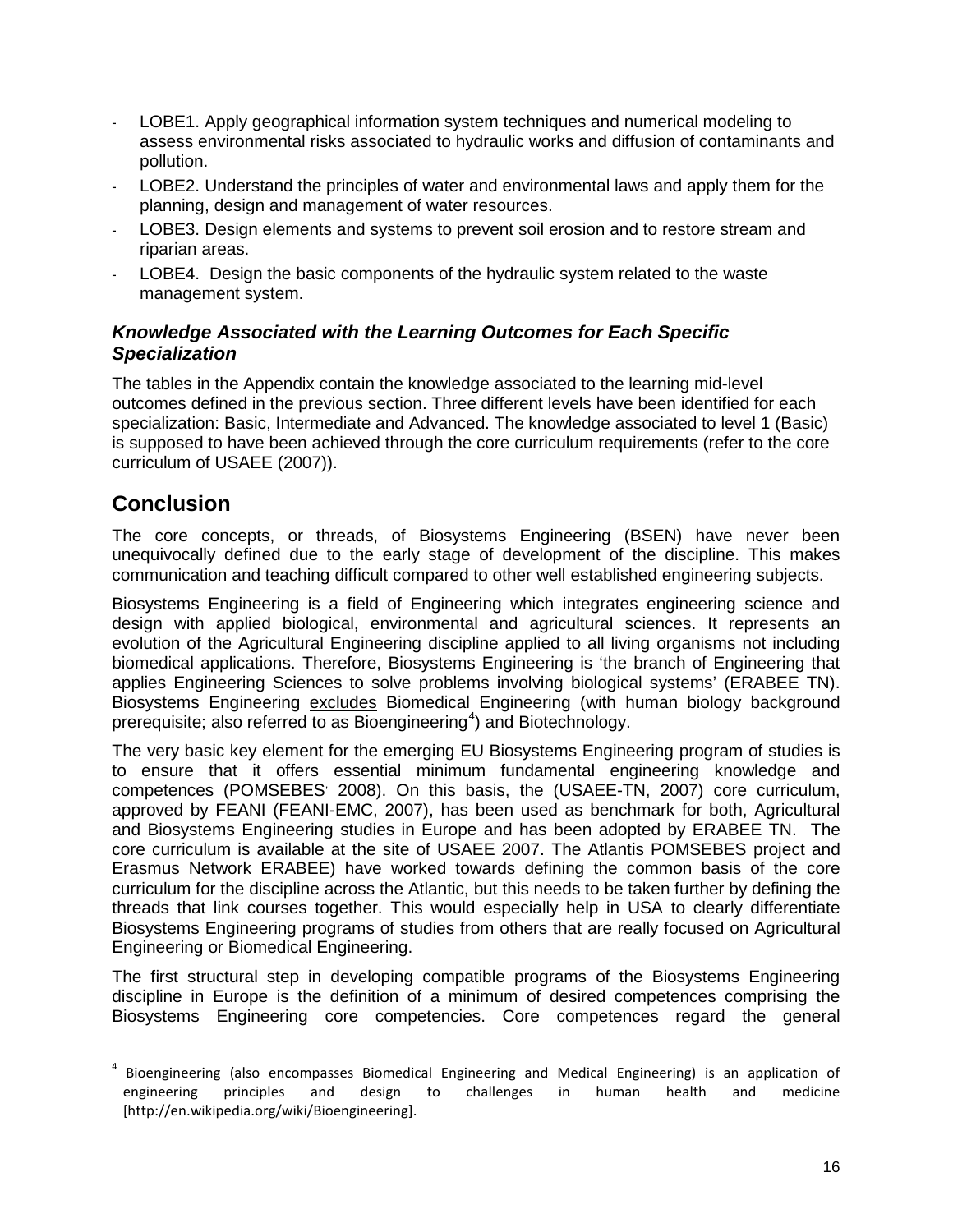competences (i.e. mostly related to basic sciences, and to generic competencies of the graduate related to communication, cooperation, design ability, etc.) and the core competences referring to Engineering and Agricultural/Biological Sciences part of the Biosystems Engineering program of studies.

The core curriculum of Biosystems Engineering studies in Europe (ERABEE TN) includes core competences, but does not include mid-level competences (specialisations dependent) related to applied Biosystems Engineering topics, which are defined by the individual programs of studies.

The present paper presents a structured approach to define the Threads of Biosystems Engineering. The definition of the mid-level competences and the associated learning outcomes has been one of the objectives of the Atlantis programme TABE.NET. The mid-level competences and the learning outcomes for each of six selected specializations of BSEN are defined while the domain-specific knowledge to be acquired for each outcome is also proposed. Once the proposed definitions are adopted, these threads will be available for global development of the BSEN.

## *Acknowledgements*

The present work has been carried out in the framework of the project TABE.NET (Trans-Atlantic Biosystems Engineering Curriculum and Mobility) funded by FIPSE and Education, Audiovisual and Culture Executive Agency (EACEA) through the EU-US Atlantis Programme

## **References**

- E4-TN SOCRATES/Erasmus Thematic Network. 2004 E4 Thematic Network: Enhancing Engineering Education in Europe edited by Claudio Borri and Francesco Maffioli,Firenze University Press, 2003, Available at: http://www.unifi.it/tree/dl/cd/E4\_Index.pdf Accessed 1 June 2012
- ERABEE TN 2007-2010 Education & Research in Biosystems Engineering in Europe; a Thematic Network; funded by the European Programme The Lifelong Learning Programme (LLP). Available at: http://www.erabee.aua.gr/ Accessed 1 June 2012
- FEANI, Fédération Européenne d'Associations Nationales d'Ingénieurs ;European Federation of National Engineering Associations ; European Monitoring Committee (EMC) ; Available at: http://www.feani.org/webfeani/ Accessed 1 June 2012
- Gallavara, G. Hreinsson, E. Kajaste, M. Lindesjöö, E. Sølvhjelm, C. Sørskår, A. K. Sedigh Zadeh M., 2008 Learning outcomes: Common framework – different approaches to evaluation learning outcomes in the Nordic countries Joint Nordic project 2007–2008, by the Nordic Quality Assurance Network for Higher Education (NOQA), European Association for Quality Assurance in Higher Education 2008, Helsinki
- POMSEBES 2006-2008 Policy Oriented Measures in Support of the Evolving Biosystems Engineering Studies in USA-EU, POMSEBES: Project No. 2006-4563/003-001-CPT-CPTUSA co-funded by the European Commission and the US Department of Education, Fund for the Improvement of Post Secondary education (FIPSE), under the ATLANTIS programme (Actions for Transatlantic Links and Academic Networks for Training and Integrated Studies). Available at: http://www.pomsebes.aua.gr/ Accessed 1 June 2012
- TANE.NET, Trans-Atlantic Biosystems Engineering Curriculum and Mobility; co-funded by the European Commission and the US Department of Education, Fund for the Improvement of Post Secondary education (FIPSE), under the ATLANTIS programme (Actions for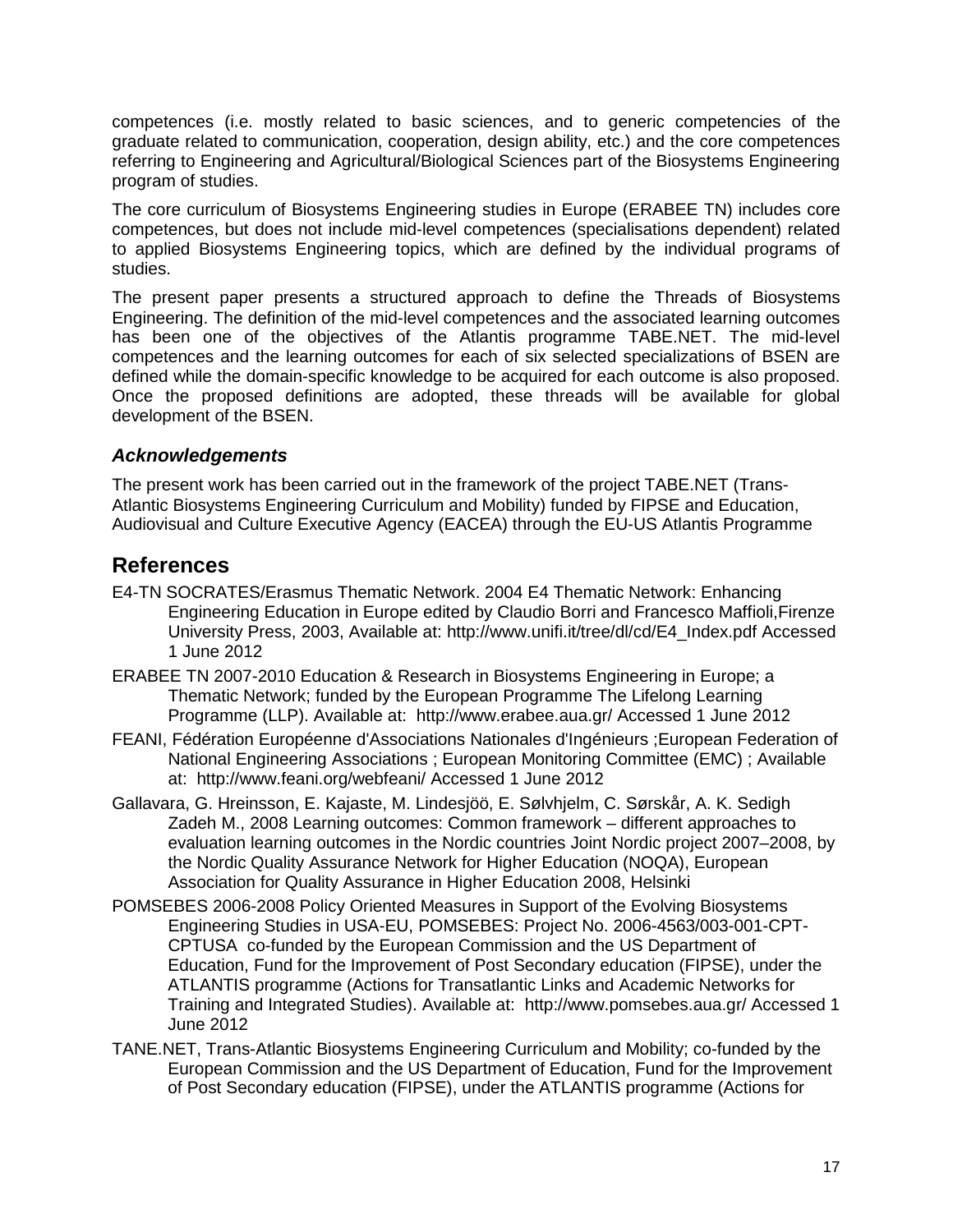Transatlantic Links and Academic Networks for Training and Integrated Studies). Available at: http://www.ucd.ie/tabe/ Accessed 1 June 2012

- USAEE TN 2002-2006 University Studies of Agricultural Engineering in Europe: funded by the European Programme The Lifelong Learning Programme (LLP). Available at: http://www.hostforce.co.uk/nondrup/usaee/usaee-tn.htm Accessed 1 June 2012
- USAEE Core Curriculum; 2007 University Studies of Agricultural Engineering in Europe: funded by the European Programme The Lifelong Learning Programme (LLP). Available at: http://www.hostforce.co.uk/nondrup/usaee/files/USAEE%20Core%20Curricula%20Pivot %20FEANI\_final%20version.pdf Accessed 1 June 2012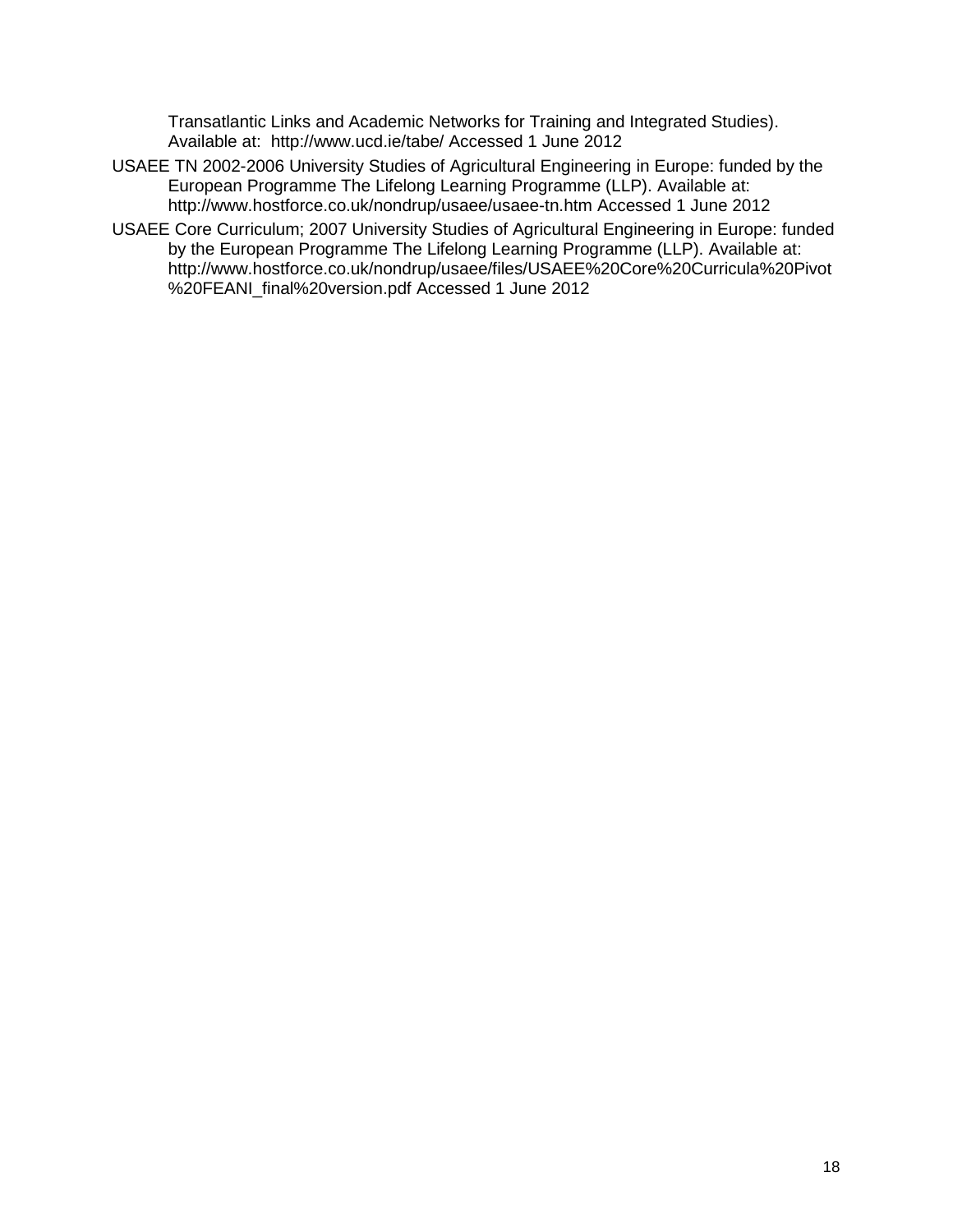# **Appendix. Knowledge associated with the learning outcomes defined for each specialization**

Knowledge for the specializations under consideration: the following tables contain the knowledge associated to the learning outcomes defined in this paper. Three different levels have been identified for each specialization: Basic, Intermediate and Advanced. The knowledge associated to level 1 (Basic) is supposed to have been achieved through the core curriculum requirements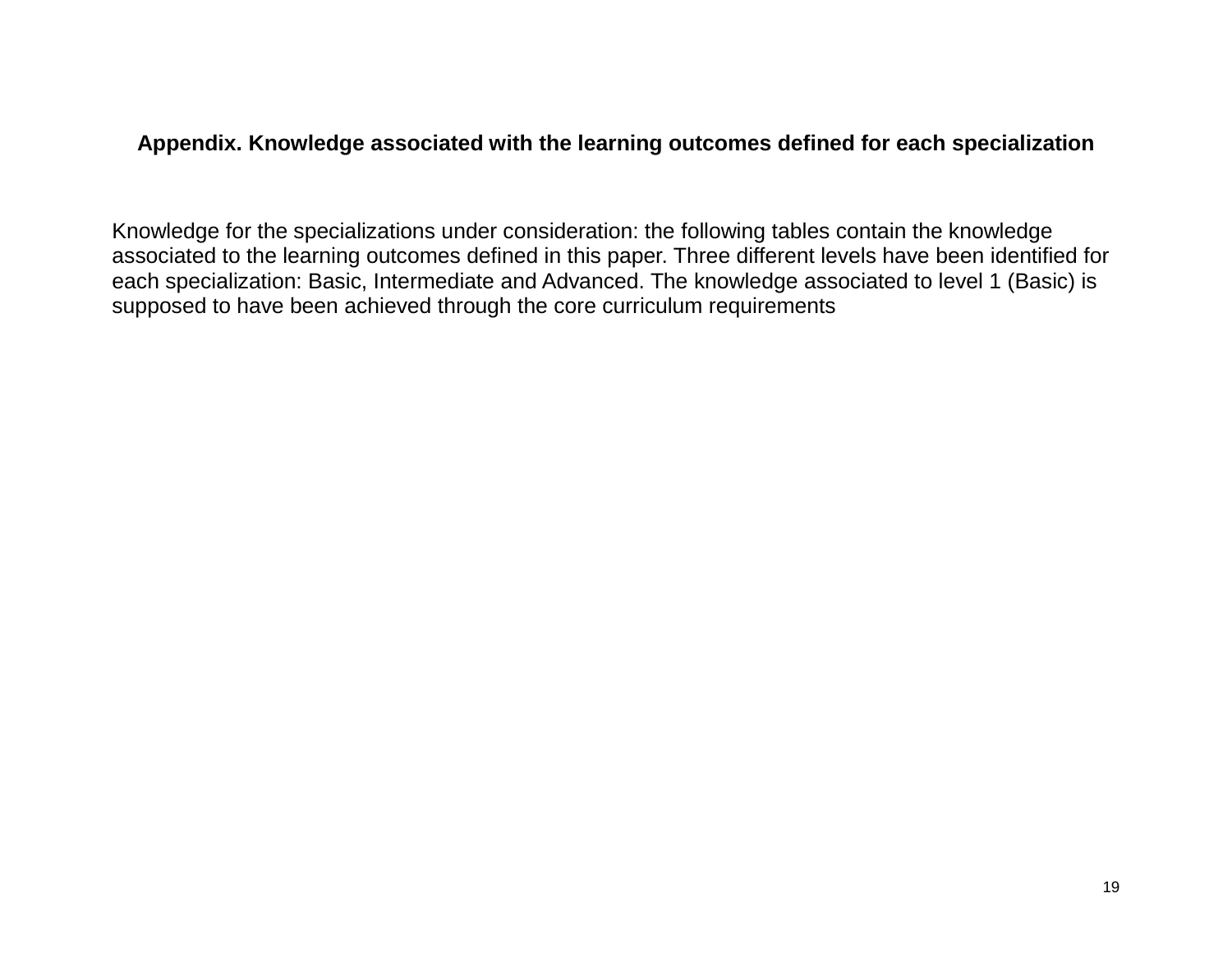## Specialization: Bioprocess engineering

*Knowledge for specialization "Bioprocess engineering": the following tables contain the knowledge associated to the previously defined learning outcomes. Three different levels have been identified: Basic, Intermediate and Advanced. The knowledge associated to level 1 (Basic) is supposed to have been achieved through the core curriculum requirements.* 

| <b>Component</b>  | <b>Learning Outcome</b>                                                                                                                                                                                                                                    |          | Knowledge for each learning outcome                                                                                                                                                       |                                                                                                                                                                                                                                                                 |  |  |  |
|-------------------|------------------------------------------------------------------------------------------------------------------------------------------------------------------------------------------------------------------------------------------------------------|----------|-------------------------------------------------------------------------------------------------------------------------------------------------------------------------------------------|-----------------------------------------------------------------------------------------------------------------------------------------------------------------------------------------------------------------------------------------------------------------|--|--|--|
|                   |                                                                                                                                                                                                                                                            | Level 1* | Level 2 (Intermediate)                                                                                                                                                                    | Level 3 (Advanced)                                                                                                                                                                                                                                              |  |  |  |
|                   | LOB1. Describe the physicochemical, mechanical and<br>biological characteristics of living organisms to that<br>affect the design parameters and the process<br>conditions of bioprocessing operations.                                                    |          | 1. Describe biological growth characteristics,<br>specifically on microorganisms<br>2. Describe role of enzymes in a reaction<br>Describe ways to inhibit/control enzyme in a<br>reaction | 1. Explain the metabolic pathways in living organisms,<br>specifically on microorganisms<br>2. Explain the characteristics of enzymes and<br>microorganisms<br>3. Describe the process of isolation of enzymes from<br>specific microorganisms                  |  |  |  |
| <b>Biosystems</b> | LOB2. Describe types of biochemical reactions<br>(exothermic/endothermic) and reaction kinetics of<br>enzyme mediated reactions in production of value<br>added bio-based products and explain relationships<br>between microorganisms and their products. |          | 1. Describe chemical reactions and explain reaction<br>rate theory<br>Describe enzyme catalysis reactions<br>2.<br>Explain the role of enzymes in biochemical<br>reactions                | 1. Explain relationships between microorganisms and<br>their products<br>Describe the biochemical reactions in living systems<br>2.<br>Identify of the products from biochemical reactions<br>in living systems.                                                |  |  |  |
|                   | LOB3. Describe the process of isolation of enzymes<br>from specific microorganisms in relation to<br>production of value added bio-based products.                                                                                                         |          | 1. Explain relationships between enzymes and their<br>products<br>2. Describe the biochemical processes involving<br>enzymes in living systems                                            | 1. Explain relationships between microorganisms and<br>their products<br>2. Describe the processes of extraction and isolation<br>of enzymes from living systems (microorganisms,<br>fungi and plant and animal tissues                                         |  |  |  |
|                   | LOB4. Understand<br>the<br>basics<br>bio-waste<br>-of<br>characteristics, thermochemical and the biological<br>treatment alternatives                                                                                                                      |          | Characterize various by-products from biochemical 1.<br>reactions<br>2. Describe biological methods to treat wastes from<br>bioprocess operations                                         | Describe biochemical reactions in biological<br>systems to treat biowaste<br>2. Design biological treatment systems to convert<br>biowaste into alternate value products                                                                                        |  |  |  |
|                   | LOB5. Explain factors related to environmental<br>impact and sustainability from production of various<br>bio-based products and their supply chains.                                                                                                      |          | 1. Understand the environmental implications from<br>biobased industries<br>2. Describe economic issues related to environmental<br>impact from bio-waste management                      | 1. Explain regulatory (e.g. OSHA, GMP, HACCP),<br>environmental and ethical issues and<br>considerations<br>2. Conduct life cycle analysis on bio-based products<br>Identify sustainable solutions for value added<br>3.<br>bioproducts and their supply chains |  |  |  |
| <b>Component</b>  | <b>Learning Outcome</b>                                                                                                                                                                                                                                    |          | Knowledge for each learning outcome                                                                                                                                                       |                                                                                                                                                                                                                                                                 |  |  |  |
|                   |                                                                                                                                                                                                                                                            | Level 1* | Level 2 (Intermediate)                                                                                                                                                                    | Level 3 (Advanced)                                                                                                                                                                                                                                              |  |  |  |
|                   | LOE1: Draw and analyze process flow diagrams,<br>define a system and draw the system boundaries for<br>mass and energy balance                                                                                                                             |          | Define what a process is;<br>Draw simple process flow sheets;<br>2.<br>Differentiate between a unit operation and a                                                                       | 1. Draw block diagrams for a processing plant<br>Design a plant layout for processing<br>3. Identify major process units in a processing                                                                                                                        |  |  |  |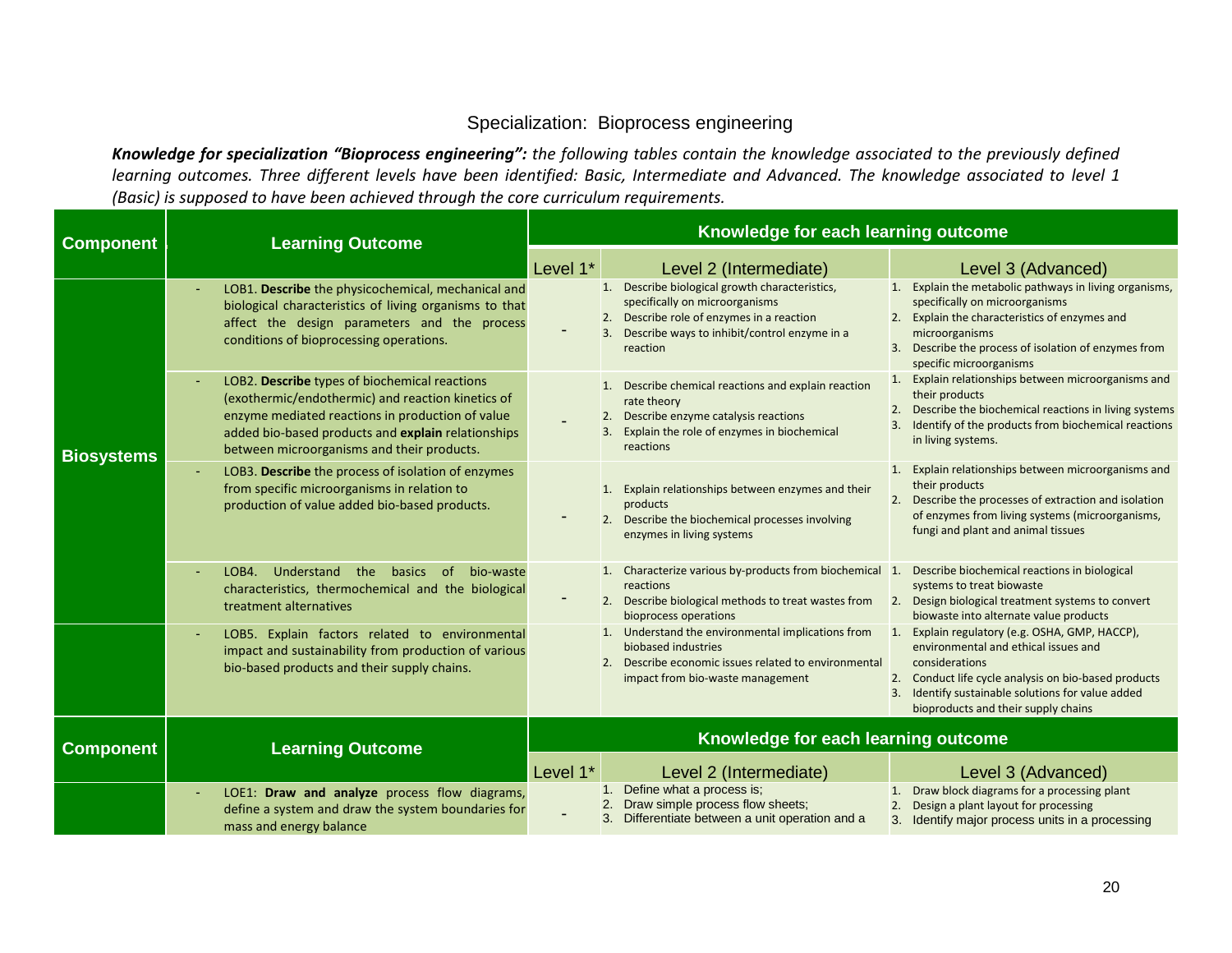|                    |                                                                                                                                                                                                               |                            | process;<br>4. Identify the building blocks (unit operations) of<br>a process;                                                                                                                      | 4.<br>5.<br>6. | plant<br>Describe material flow through the processing plant<br>Perform advanced mass balance for unit<br>operations;<br>optimize the flow of the material through the plant                                                                                        |
|--------------------|---------------------------------------------------------------------------------------------------------------------------------------------------------------------------------------------------------------|----------------------------|-----------------------------------------------------------------------------------------------------------------------------------------------------------------------------------------------------|----------------|---------------------------------------------------------------------------------------------------------------------------------------------------------------------------------------------------------------------------------------------------------------------|
|                    | knowledge<br>$LOE2$ :<br>gained<br>from<br>the<br><b>Apply</b><br>ч.<br>thermodynamics and<br>phenomena to<br>transport<br>design various unit operations technologies in<br>processing biological materials. | 2.<br>4                    | Identify the components and modes of operation of 1<br>a bioreactor<br>Describe the functions of a bioreactor<br>Perform mass and energy balance for unit<br>operations;                            |                | Perform advanced mass balance for unit operations<br>Perform energy balance for unit operations                                                                                                                                                                     |
|                    | LOE3: Design unit operation steps to achieve a given<br>ч.<br>task in the process of producing value added bio-<br>based materials.                                                                           | 2.<br>3.<br>$\overline{4}$ | Understand the principles and applications of<br>various unit operations;<br>Perform mass and energy balance for unit<br>operations;<br>Evaluate the economics of unit operations                   | 4.             | Design a complete process;<br>Identify appropriate unit operations for a given<br>task;<br>Design a unit operation step to achieve a given<br>task;<br>Perform economic analysis for processes                                                                      |
| <b>Engineering</b> | LOE4: Understand the effect of process parameters<br>in designing an enzyme reactor for the production of<br>various bio-based products.                                                                      |                            | List the process parameters in bioreactors<br>Describe the effect of process parameters on<br>bioreactor output<br>Explain the role of process parameters on<br>production of selected bio-products | 2.             | Optimize the bioreactor for maximum performance<br>Optimize the bioreactor for maximum production<br>of bio-based products<br>Select the process parameters for process<br>optimization<br>4. Analyse the effect of process parameters on<br>bioreactor performance |
|                    | LOE5: Apply process kinetics principles to design<br>fermenters and bioreactors                                                                                                                               |                            | Describe various types of reactions and<br>reaction rate<br>Describe role of enzymes in a reaction                                                                                                  |                | Describe modes of bio-reactor operation<br>Describe the impact of reaction parameters on<br>microbial systems<br>Monitor reaction parameters effectively                                                                                                            |
|                    | LOE6: Utilize computational models to simulate<br>bioprocess operations as they are related to value<br>added bio-based product supply chains.                                                                |                            | 1. Utilize simulation tools to simulate simple<br>bioprocess operations<br>2. Conduct what-if scenarios using simulation<br>models                                                                  |                | Simulate the processes and process control using<br>software such as SuperPro                                                                                                                                                                                       |

| <b>Component</b>                                         | <b>Learning Outcome</b>                                                                                                                                                                                                    | Knowledge for each learning outcome |                                                                                                                                                                                                                                                |                                                                                                                                                                                                             |  |  |
|----------------------------------------------------------|----------------------------------------------------------------------------------------------------------------------------------------------------------------------------------------------------------------------------|-------------------------------------|------------------------------------------------------------------------------------------------------------------------------------------------------------------------------------------------------------------------------------------------|-------------------------------------------------------------------------------------------------------------------------------------------------------------------------------------------------------------|--|--|
|                                                          |                                                                                                                                                                                                                            | Level 1*                            | Level 2 (Intermediate)                                                                                                                                                                                                                         | Level 3 (Advanced)                                                                                                                                                                                          |  |  |
| Integration<br><b>Biosystems -</b><br><b>Engineering</b> | LOBE1. Integrate knowledge, including Biosystems<br>interaction with technologies associated with other<br>disciplines, based on the principles of sustainability,<br>ecological impacts, toward developing a biorefinery. |                                     | 1. Sustainability fundamentals.<br>2. Bioremediation, biodegradation, and biological<br>waste management fundamentals.<br>3. Roles of microorganisms and plants in<br>bioprocessing.<br>4. Strategies and technologies for waste minimisation. | Bioprocessing case studies e.g., biopolymers,<br>biochemicals, biofuel, pharmaceuticals, food and<br>feed supplements, etc.<br>Metabolic engineering applications for improved<br>bioprocessing operations. |  |  |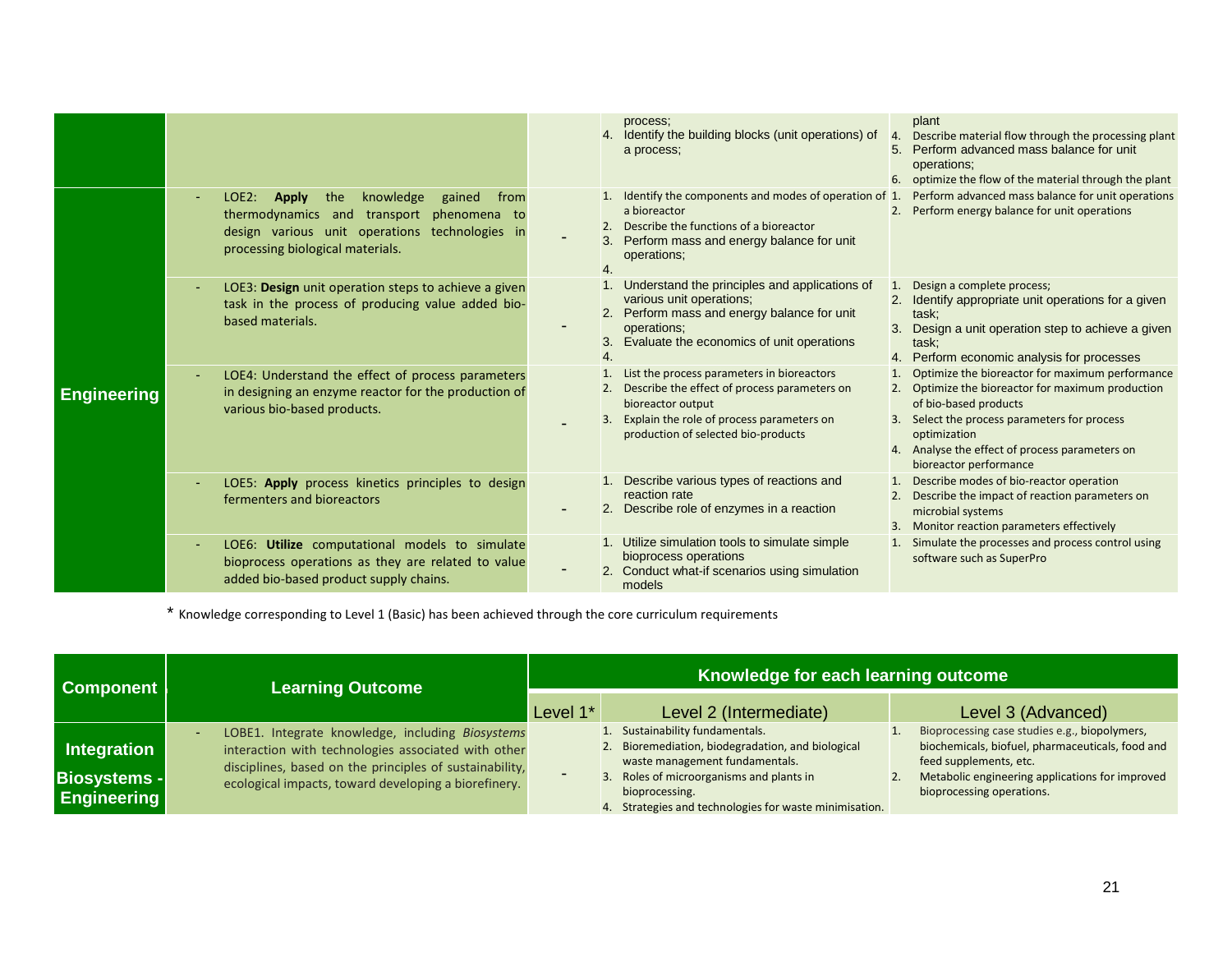|--|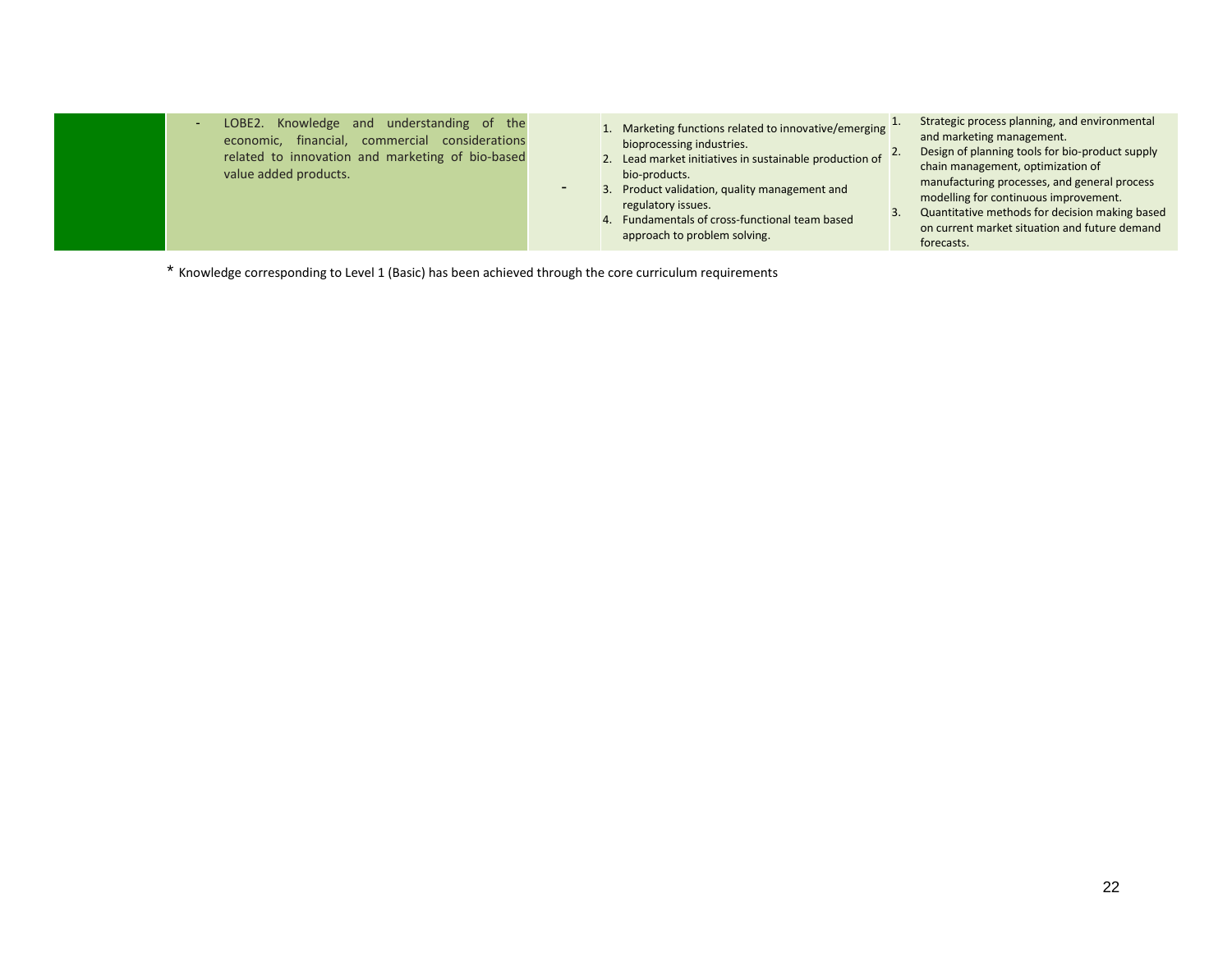## Specialization: Bioenergy systems

*Knowledge for specialization "Bioenergy systems": the following tables contain the knowledge associated to the previously defined learning outcomes. Three different levels have been identified: Basic, Intermediate and Advanced. The knowledge associated to level 1 (Basic) is supposed to have been achieved through the core curriculum requirements.* 

| <b>Component</b>  | <b>Learning Outcome</b>                                                                                                                                                                                                                             | Knowledge for each learning outcome |                                                                                                                                                                                                                                                                                                                                                                                                                                                                                                                                                                                                                                                                                                                                                                                                 |                            |                                                                                                                                                                                                                                                                                                                                                                                                                                                                                                                                                                                                                                                                                                                                                                         |
|-------------------|-----------------------------------------------------------------------------------------------------------------------------------------------------------------------------------------------------------------------------------------------------|-------------------------------------|-------------------------------------------------------------------------------------------------------------------------------------------------------------------------------------------------------------------------------------------------------------------------------------------------------------------------------------------------------------------------------------------------------------------------------------------------------------------------------------------------------------------------------------------------------------------------------------------------------------------------------------------------------------------------------------------------------------------------------------------------------------------------------------------------|----------------------------|-------------------------------------------------------------------------------------------------------------------------------------------------------------------------------------------------------------------------------------------------------------------------------------------------------------------------------------------------------------------------------------------------------------------------------------------------------------------------------------------------------------------------------------------------------------------------------------------------------------------------------------------------------------------------------------------------------------------------------------------------------------------------|
|                   |                                                                                                                                                                                                                                                     | Level 1*                            | Level 2 (Intermediate)                                                                                                                                                                                                                                                                                                                                                                                                                                                                                                                                                                                                                                                                                                                                                                          |                            | Level 3 (Advanced)                                                                                                                                                                                                                                                                                                                                                                                                                                                                                                                                                                                                                                                                                                                                                      |
|                   | LOB1. Describe the physicochemical, mechanical and<br>biological characteristics of living organisms to that<br>affect the<br>design<br>parameters<br>and<br>the<br>microenvironment and operation of energy systems.                               |                                     | 1. Identify and describe the principles for animal<br>physiology and nutrition.<br>2. Describe the systems for animal husbandry and fish<br>farming, identifying their main constraints and<br>requirements.<br>3. Identify and quantify the micro-environmental<br>parameters to be met by various animal and fish<br>production and housing systems.<br>4. Describe the main physiological functions of the<br>different crops and other plants and biological<br>systems (e.g. mushrooms, algae and other micro-<br>organisms) in protected production systems.<br>5. Introduce the management principles and micro-<br>environmental requirements in relation to<br>protected crop and other biosystems production.<br>6. Identify and describe the principles for biosystems<br>nutrition. | 1.<br>2.<br>3.<br>4.<br>5. | Types of animal production, components, inputs<br>and organisation of enterprises for cattle, sheep,<br>pigs, poultry, rabbits etc.<br>Analyse and quantify the sources of losses and<br>quality and productivity problems arisen with the<br>management of animals and measures to<br>overcome them.<br>Identify and describe the main components,<br>inputs and organisation of protected crop<br>production systems.<br>Identify and describe the main algae, and other<br>microorganisms and biosystems production<br>systems.<br>Analyse and quantify the sources of damages,<br>quality and productivity losses and problems<br>arisen with the management of crops, fruits, or<br>horticultural products and other bisosystems and<br>measures to overcome them. |
| <b>Biosystems</b> | LOB2. Recognize the main environmental issues for<br>selecting and using biomass sources for energy<br>production and main environmental impact of<br>biomass based energy generation plants<br>Understand the basics<br>bio-waste<br>LOB3.<br>of . |                                     | 1. Identify and describe the main characteristics of<br>environmental components (air, soil, water, cultural 2.<br>or socioeconomic) in relation to the impacts derived<br>from activities related to energy conversion of<br>biomass.<br>3. Introduce the environmental impact assessment<br>process and explain the main evaluation methods.<br>4. Introduce the life cycle assessment method of<br>bioenergy supply chains and energy conversion<br>systems<br>5. Describe the fundamentals of the main impacts:<br>noise, water, air pollution, biological, cultural and<br>land-use and landscape.<br>1. Description of the main characteristics associated to 1.<br>waste materials derived from animal and plant                                                                         | 1.<br>3.<br>4.             | Design an impact assessment technique<br>Calculate and assess pollutant loading on the<br>environment<br>Evaluate the socioeconomic impact on the<br>environment of energy generation systems and<br>energy demand in agro-industrial and agricultural<br>sectors<br>Design bioenergy pre-treatment, processing and<br>conversion plans to minimize the environmental<br>impacts and propose measures in order to correct<br>the impacts generated.<br>Introduction to microbiology and biochemistry of<br>liquid wastes.                                                                                                                                                                                                                                               |
|                   | characteristics, thermochemical and the biological<br>treatment alternatives for energy generation                                                                                                                                                  |                                     | management and from agro-industrial sector.<br>2. Identify the sources and categories of waste<br>materials.                                                                                                                                                                                                                                                                                                                                                                                                                                                                                                                                                                                                                                                                                    | 2.                         | Contamination of soil and water due to residues:<br>processes, consequences and strategies to be<br>adopted.                                                                                                                                                                                                                                                                                                                                                                                                                                                                                                                                                                                                                                                            |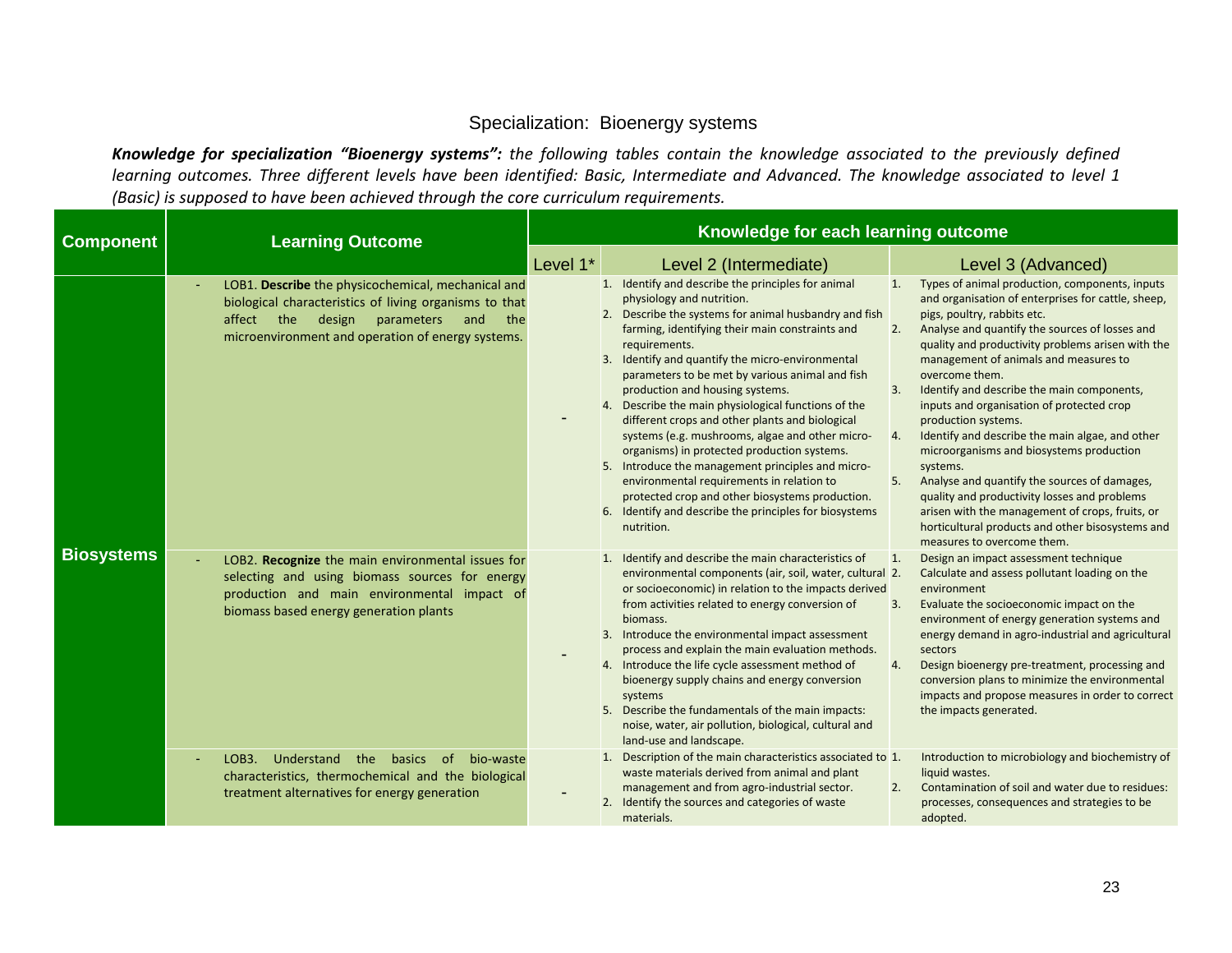|                  |                                                                                                                                                                                                                                                 | 3. Describe the legal framework of environmental<br>issues, including general laws and major legislation<br>related to waste management.<br>4. Identify and describe the characteristics of the main<br>waste management technology options, e.g.,<br>biological treatment, composting, recycling or<br>energy recovery.<br>5. Introduction to the main physicochemical processes<br>associated to the management of waste materials<br>and the associated biological reactions.                         | Design a waste management plan in the<br>3.<br>framework of a project or activity.<br>4.<br>Analysis of energy conversion options of<br>biodegradable wastes from agricultural, agro-<br>industrial and zootechnical sectors                                                                                                                                                                                                                                                                                                                                         |
|------------------|-------------------------------------------------------------------------------------------------------------------------------------------------------------------------------------------------------------------------------------------------|----------------------------------------------------------------------------------------------------------------------------------------------------------------------------------------------------------------------------------------------------------------------------------------------------------------------------------------------------------------------------------------------------------------------------------------------------------------------------------------------------------|----------------------------------------------------------------------------------------------------------------------------------------------------------------------------------------------------------------------------------------------------------------------------------------------------------------------------------------------------------------------------------------------------------------------------------------------------------------------------------------------------------------------------------------------------------------------|
| <b>Component</b> | <b>Learning Outcome</b>                                                                                                                                                                                                                         | Knowledge for each learning outcome                                                                                                                                                                                                                                                                                                                                                                                                                                                                      |                                                                                                                                                                                                                                                                                                                                                                                                                                                                                                                                                                      |
|                  |                                                                                                                                                                                                                                                 | Level 1*<br>Level 2 (Intermediate)                                                                                                                                                                                                                                                                                                                                                                                                                                                                       | Level 3 (Advanced)                                                                                                                                                                                                                                                                                                                                                                                                                                                                                                                                                   |
|                  | LOE1. Understand the composition, physical and<br>chemical characteristics of organic-based materials<br>suitable for energy production, especially wood,<br>agricultural and forestry residues, agro-industrial by-<br>products, energy crops. | 1. Low heating values of various typologies of<br>biomasses.<br>Bulk density, energy density<br>2.<br>3. Ash contents<br>4. Influence of biomass physical and chemical<br>parameters in storage<br>5. Metals in biomass: typologies and influence in<br>energy conversion processes<br>6. BOD and COD of fermentable biomasses<br>7. Chemical and physical parameters of biofuels from 5.<br>biomass processing<br>Bioliquids: viscosity, oleic acid contents, chemical<br>8.<br>and physical parameters | Techniques to measure the ashes melting point.<br>1.<br>Fouling and slugging problems in boilers due to<br>2.<br>low melting point of biomass ashes.<br>Bonding processes in pelletization, effect of<br>3.<br>naturar binders, lignin behaviour at various<br>temperatures and moisture contents in<br>pelletization<br>Techniques to measure biogas yield in anaerobic<br>4.<br>digestion processes: batch tests<br>Acidity of bio-oils and effects of storage on bio-oil<br>quality.                                                                              |
|                  | LOE2. Know and distinguish the biological and<br>thermochemical energy conversion processes and<br>the main thermodynamic energy cycles for energy<br>conversion of biomasses into heat, cool, power and<br>fuels for transport.                | 1. Basic principles of thermodynamics<br>2. Basics of thermal cycles<br>3. Basic principles of combustion, gasification,<br>pyrolysis processes,<br>4. Basic principles of anaerobic digestion<br>Basic principles of hydrolysis, esterification,<br>5.<br>distillation                                                                                                                                                                                                                                  | Use of biofuels in transport: technologies and<br>1.<br>biofuel upgrading processes<br>Use of biogas in transport: upgrading<br>2.<br>technologies, environmental balances<br>Enzimatic hydrolisys of lignocellulosic biomass<br>3.<br>2 <sup>nd</sup> generation processes for lignocellulosic<br>4.<br>biomass: FT processes<br>2 <sup>nd</sup> generation processes for bioliquids:<br>5.<br>hydrogenation of bio-oils<br>Dark fermentation and anaerobic fuel cells<br>6.<br>Biorefinery concept and: biochemical and<br>7.<br>thermochemical bioenergy pathways |
|                  | LOE3. Know and distinguish the fundamental<br>principles of operation and efficiencies of boilers,<br>heat exchangers, engines, turbines, compressors,<br>electrical machines, adsorption chillers                                              | 1. Basic principles of boilers, heat exchangers, heat<br>distribution systems and district heating<br>2. Adsorption chillers technologies<br>3. Basic principles of thermal machines, internal<br>combustion engines, gas turbines<br>4. Basic principles of electrical machines.                                                                                                                                                                                                                        | Joule cycles: small and large scale turbines,<br>1.<br>typology of biofuels suitable, dual-fuelling and<br>cofiring options, cogeneration options, externally<br>fired gas turbines, environmental impacts<br>2.<br>Rankine cycles: efficiencies and technologies with<br>steam and organic fluids, environmental impacts<br>Internal combustion engines: spark ignition and<br>3.<br>diesel cycles, dual fuelling options, air emission                                                                                                                             |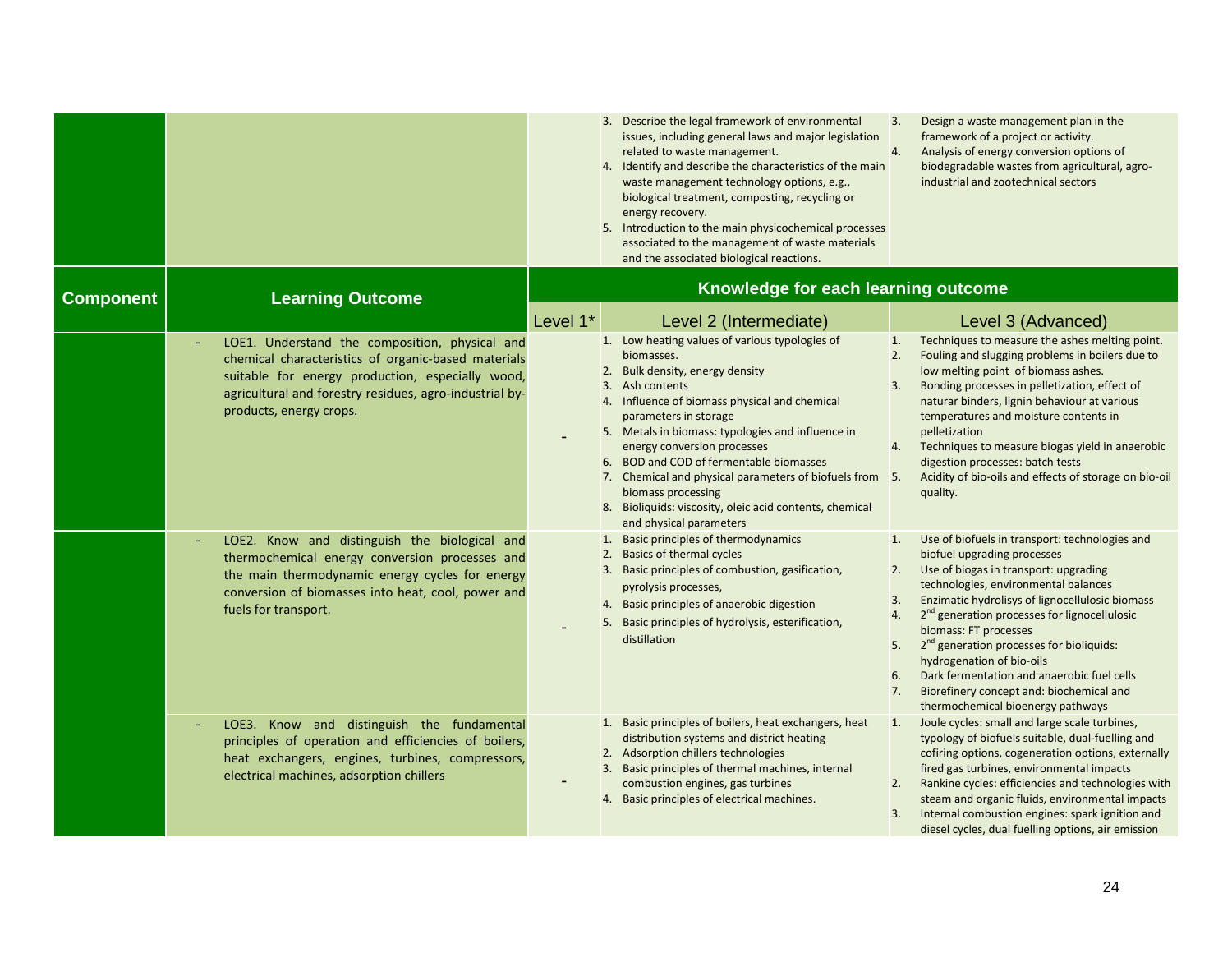| <b>Engineering</b> | LOE4. Understand the main biomass harvesting,<br>loading, transport, drying, storage, densification and<br>upgrading techniques required in bioenergy chains.                                                                           | 4. | Basic principles of biomass drying processes<br>Biomass harvesting, loading and transport<br>techniques.<br>Biomass storage techniques as a function of<br>biomass typology<br>Biomass chipping and grinding modes<br>Biomass densification techniques                                                | 4.<br>2.<br>$\overline{3}$<br>4.<br>5     | levels, noise and other environmental impacts,<br>efficiencies vs size vs fuel options, cogeneration<br>configurations<br>Fuel cells for biofuels and biological fuel cells<br>Costs assessment and environmental assessment<br>of biomass logistics: transport and storage<br>Costs and environmental impact of biomass<br>chipping and drying: on site vs centralized options<br><b>Biomass torrefaction</b><br>Hydrotreatment processes<br>Biomass mechanical and chemical pre-treatments |
|--------------------|-----------------------------------------------------------------------------------------------------------------------------------------------------------------------------------------------------------------------------------------|----|-------------------------------------------------------------------------------------------------------------------------------------------------------------------------------------------------------------------------------------------------------------------------------------------------------|-------------------------------------------|----------------------------------------------------------------------------------------------------------------------------------------------------------------------------------------------------------------------------------------------------------------------------------------------------------------------------------------------------------------------------------------------------------------------------------------------------------------------------------------------|
|                    | LOE5. Understand the techniques to estimate the<br>biomass energy potentials of a given territory, as<br>regards both dedicated energy crops and residual<br>biomass.                                                                   | 3. | Energy crops yield and influencing factors<br>Biomass energy potentials estimates: techniques<br>and classifications<br>Seasonality of biomass availability and influence on<br>bioenergy routes<br>4. GIS aided tools for potentials estimates<br>Alternative uses of biomass and cost supply curves | $\overline{2}$ .<br>$\overline{3}$ .<br>5 | for anaerobic digestion processes<br>Energy crops potential estimates: short rotation<br>forestry<br>Energy crops potential estimates: annual<br>herbaceous crops<br>Energy crops potential estimates: silage crops<br>Energy crops potential estimates: oleagineous<br>crops<br>Case studies of agricultural residues estimates<br>Case studies of forestry residues estimates<br>Case studies of agro-industrial residues estimates.                                                       |
|                    | LOE6. Deal with biomass standards, specifications<br>٠<br>and classifications, power plants emission standards<br>and regulations, codes and specifications of energy<br>conversion devices (boilers, turbines, engines, fuel<br>cells) | 2. | Introduction to the technical standards for biomass<br>classification<br>Introduction to the standards for biomass physical<br>and chemical measurements.<br>Standards for energy conversion processes.                                                                                               | 2.<br>$\overline{3}$ .                    | Specific standards for biogas: threads and trends<br>Specific standards for bio-liquids: sustainability<br>issues and LCA implication at global level<br>Specific standards for solid biomass.:<br>standardization of pellets, torrefied pellet and<br>wood chips                                                                                                                                                                                                                            |

| <b>Component</b>                                                | <b>Learning Outcome</b>                                                                                                                     | Knowledge for each learning outcome |                                                                                                                                                                                                                                                                                                                 |                                                                                                                                                                                                                                                                                                                                                                                                                                                                                                                                                                                                                       |  |  |
|-----------------------------------------------------------------|---------------------------------------------------------------------------------------------------------------------------------------------|-------------------------------------|-----------------------------------------------------------------------------------------------------------------------------------------------------------------------------------------------------------------------------------------------------------------------------------------------------------------|-----------------------------------------------------------------------------------------------------------------------------------------------------------------------------------------------------------------------------------------------------------------------------------------------------------------------------------------------------------------------------------------------------------------------------------------------------------------------------------------------------------------------------------------------------------------------------------------------------------------------|--|--|
|                                                                 |                                                                                                                                             | Level 1*                            | Level 2 (Intermediate)                                                                                                                                                                                                                                                                                          | Level 3 (Advanced)                                                                                                                                                                                                                                                                                                                                                                                                                                                                                                                                                                                                    |  |  |
| <b>Integration</b><br><b>Biosystems -</b><br><b>Engineering</b> | LOBE1. Design and optimize the main elements of<br>energy conversion systems fired by biomass fuels for<br>heat, power and transport fuels. |                                     | 1. Design thermal biomass plants components<br>according to the corresponding design codes.<br>2. Design digestor and biogas treatment and<br>upgrading according to the corresponding design<br>codes<br>3. Design electrical machines for biomass power<br>plants and basic elements of grid connection rules | 1. Optimise the design of storage, boiler size, heat<br>exchanger size on the basis of the energy demand<br>2. Optimize diameters, insulation level, temperature<br>and pressure of district heating networks on the<br>basis of length, energy demand and techno-<br>economic parameters<br>3. Optimize the moisture content of biomasss for<br>energy conversion under various constraints and<br>techno-economic parameters<br>4. Optimize the size of biomass CHP plants and boilers<br>on the basis of techno-economic parametrrs and<br>energy demand.<br>5. Operational issues of CHP plants: baseload vs peak |  |  |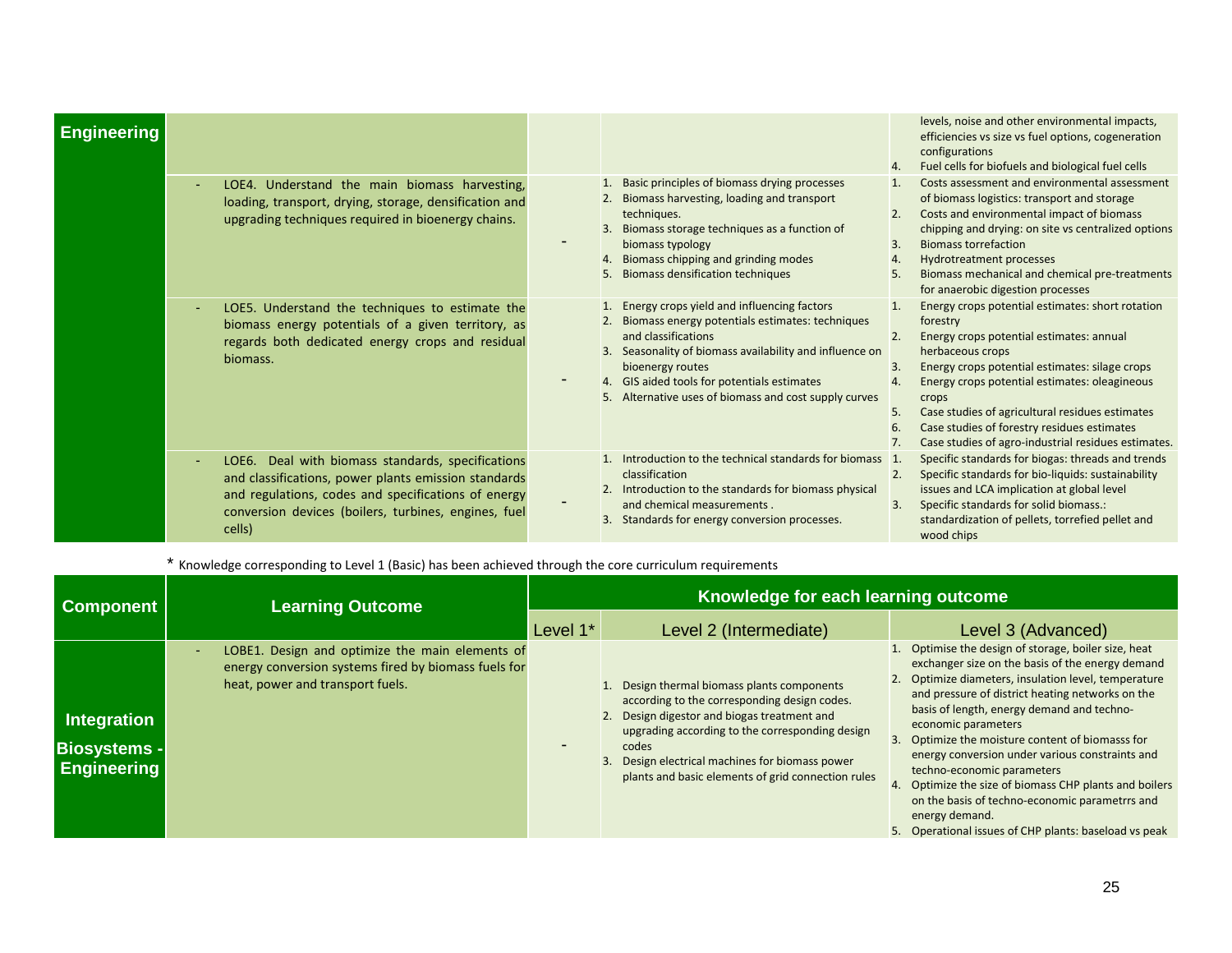|                                                                                                                                                                                                                                                                             |                                                                                                                                                                                                                                                            | vs on-off operations                                                                                                                                       |
|-----------------------------------------------------------------------------------------------------------------------------------------------------------------------------------------------------------------------------------------------------------------------------|------------------------------------------------------------------------------------------------------------------------------------------------------------------------------------------------------------------------------------------------------------|------------------------------------------------------------------------------------------------------------------------------------------------------------|
| LOBE2. Design and optimize the biomass production,<br>harvesting, transport, handling, treatment and<br>storage steps in order to fulfill the technological,<br>environmental and economic requirements of<br>bioenergy chains.                                             | 1. Optimal sizing of biomass conversion plants on the<br>basis of supply chain transport costs, economies of<br>scale, efficiency dynamics, end uses.<br>Decoupling of biomass processing and biofuel<br>energy conversion: opportunities and case studies | MILP tools for optimal location and sizing of<br>bioenergy conversion plants<br>Optimal selection of biomass transport and storage<br>modes by MILP tools. |
| LOBE3. Design the basic components of energy<br>conversion systems related to the air emissions<br>abatement and waste management.                                                                                                                                          | Air emission abatement systems for biomass boilers $1$ .<br>2. Air emission abatement systems for engines and<br>turbines                                                                                                                                  | Air emission regulations and costs assessment of<br>optimal air emission abatement levels                                                                  |
| LOBE4. design and optimize the use of renewable<br>energy sources in agricultural and agro-industrial<br>sectors (wind power, solar thermal, photovoltaic,<br>small hydro, greenhouses integrated and rural<br>buildings integrated renewable energy plants, heat<br>pumps) | Basics of wind energy<br>2. Basics of solar thermal<br>Basics of photovoltaics<br>3.<br>Basics of small hydro plants<br>4.<br>Elements of energy efficiency in rural buildings<br>Energy efficiency in agro-industrial sector                              | Integration of solar thermal and biomass boilers<br>Integration of bioenergy systems and heat pumps<br>Energy efficiency and bioenergy routes              |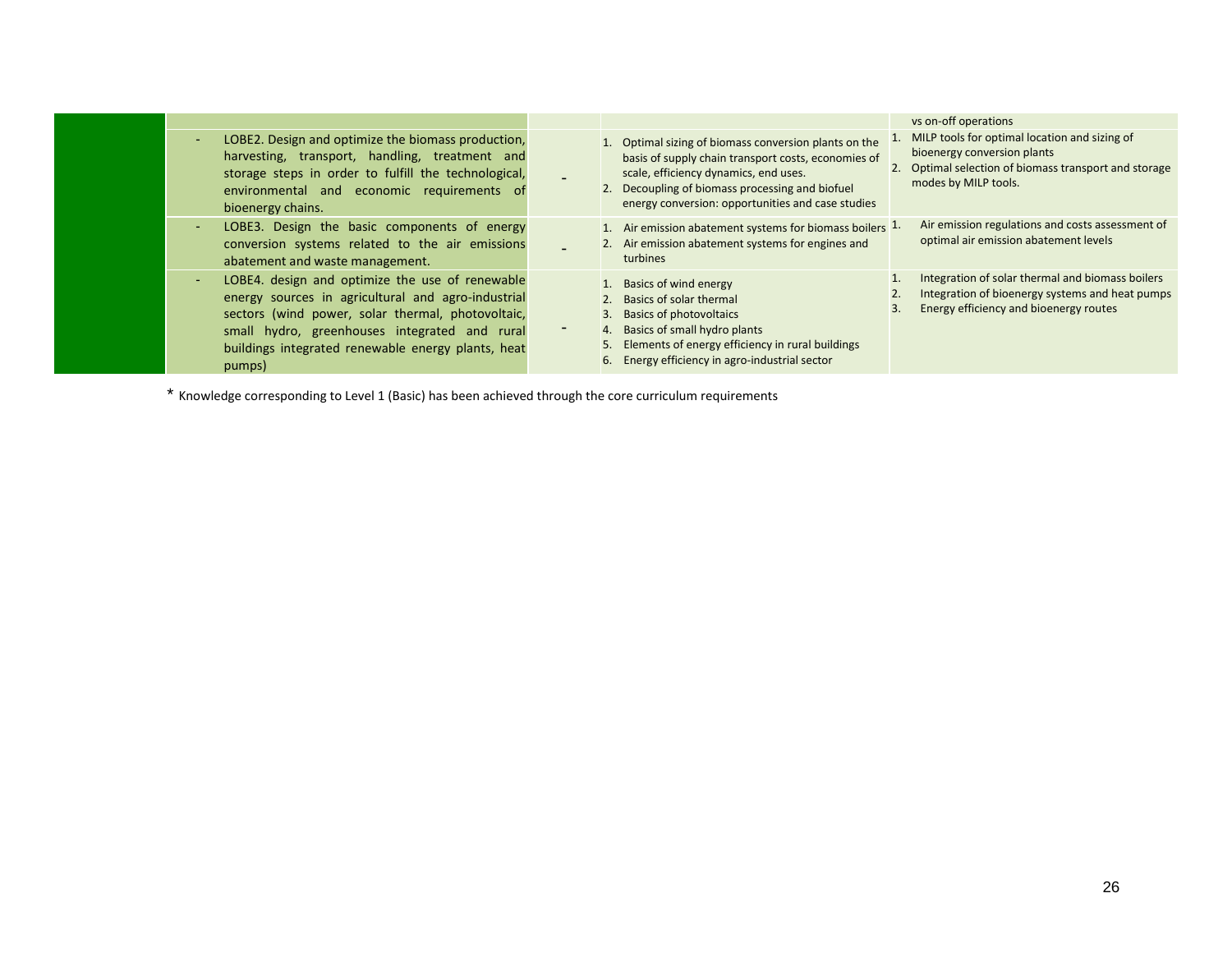## Specialization: Bio-based materials

*Knowledge for specialization "Bio-based materials": the following tables contain the knowledge associated to the previously defined learning outcomes. Three different levels have been identified: Basic, Intermediate and Advanced. The knowledge associated to level 1 (Basic) is supposed to have been achieved through the core curriculum requirements.* 

| <b>Component</b>  | <b>Learning Outcome</b>                                                                                                                                                                                                 | Knowledge for each learning outcome |                                                                                                                                                                                                                                                                                                                                                                                                                                                                   |                            |                                                                                                                                                                                                                                                                                                                                                                                                                                                                                                                                       |  |
|-------------------|-------------------------------------------------------------------------------------------------------------------------------------------------------------------------------------------------------------------------|-------------------------------------|-------------------------------------------------------------------------------------------------------------------------------------------------------------------------------------------------------------------------------------------------------------------------------------------------------------------------------------------------------------------------------------------------------------------------------------------------------------------|----------------------------|---------------------------------------------------------------------------------------------------------------------------------------------------------------------------------------------------------------------------------------------------------------------------------------------------------------------------------------------------------------------------------------------------------------------------------------------------------------------------------------------------------------------------------------|--|
|                   |                                                                                                                                                                                                                         | Level 1*                            | Level 2 (Intermediate)                                                                                                                                                                                                                                                                                                                                                                                                                                            |                            | Level 3 (Advanced)                                                                                                                                                                                                                                                                                                                                                                                                                                                                                                                    |  |
|                   | LOB1. Understand the concepts of bio-based<br>products and insights at the forefront of bio-based<br>materials production and use, including end-of-life<br>disposal/recycling.                                         |                                     | 1. Definition and classifications of bio-based material. 1.<br>2. Technologies for primary feedstock processing,<br>feedstock physical properties influencing biomaterial<br>production processes.<br>3. Process monitoring, control and biomaterial yield<br>optimisation.<br>4. Biomaterial co-products and byproducts of primary 4.<br>biomass processing to biofuel and biochemicals.<br>5. Commercial bio-based and part bio-based material<br>formulations. | $\overline{2}$<br>3.<br>5. | Biomaterial physiochemical processes and<br>interaction with living organisms.<br>Enzyme-catalysed oxidation reactions and<br>biodegradation rates.<br>Understanding of biodegradability characteristic<br>of substances, including system conditions for<br>biodegradation.<br>Standardized Tests for biodegradability; readily<br>biodegradable, inherently biodegradable and non-<br>biodegradable.<br>Standards for sustainable bio-based materials and<br>products.                                                              |  |
| <b>Biosystems</b> | LOB2. Articulate the importance of the biorefinery<br>concept and pertinent extractive steps, as applicable<br>to the processing of various biomass classes into a<br>spectrum of marketable bio-products and biofuels. |                                     | 1. Selective separation processes for the isolation of<br>useful fractions from primary feedstock.<br>2. Processing water footprint, energy efficiency,<br>environmental impacts (health/toxicity, safety and<br>risk issues).<br>3. Energy recovery from unit processes and material<br>process waste stream, hence; minimisation of the<br>consumption of non-renewable energy resources.                                                                       | 1.<br>2.                   | Process optimisation for multiple product<br>recovery from biomass at reduced environmental<br>burden, hence achieving sustainability of the bio-<br>based economy (viz., biopolymer, biopolymer<br>fractions, lipids, phytochemical extraction etc).<br>Process chain integration to include carbon<br>capture and storage, and phycoremediation of<br>process wastewaters.                                                                                                                                                          |  |
|                   | LOB3. Describe factors related to environmental<br>impact and sustainability from production of various<br>bio-based products and their supply chains.                                                                  |                                     | 1. Life Cycle Assessment fundamentals.<br>2. Environmental regulations and guidelines governing<br>to life cycle process emissions.<br>3. Green chemistry concept for environmentally<br>friendly design of chemical processes and products. 2.                                                                                                                                                                                                                   | 1.<br>3.                   | Life Cycle Assessment (LCA) of bio-based materials<br>production process pathways-bioresource,<br>material production, manufacturing, and use to<br>end-of-life treatment.<br>Identification and evaluation of latent<br>environmental impact factors-e.g., global<br>warming, ozone depletion, acidification,<br>eutrophication, resource depletion, toxicity, smog<br>formation, etc.<br>Benchmarking of product/process performance to<br>limit shift of environmental burdens between unit<br>operations in the processing steps. |  |
| <b>Component</b>  | <b>Learning Outcome</b>                                                                                                                                                                                                 | Knowledge for each learning outcome |                                                                                                                                                                                                                                                                                                                                                                                                                                                                   |                            |                                                                                                                                                                                                                                                                                                                                                                                                                                                                                                                                       |  |
|                   |                                                                                                                                                                                                                         | Level 1*                            | Level 2 (Intermediate)                                                                                                                                                                                                                                                                                                                                                                                                                                            |                            | Level 3 (Advanced)                                                                                                                                                                                                                                                                                                                                                                                                                                                                                                                    |  |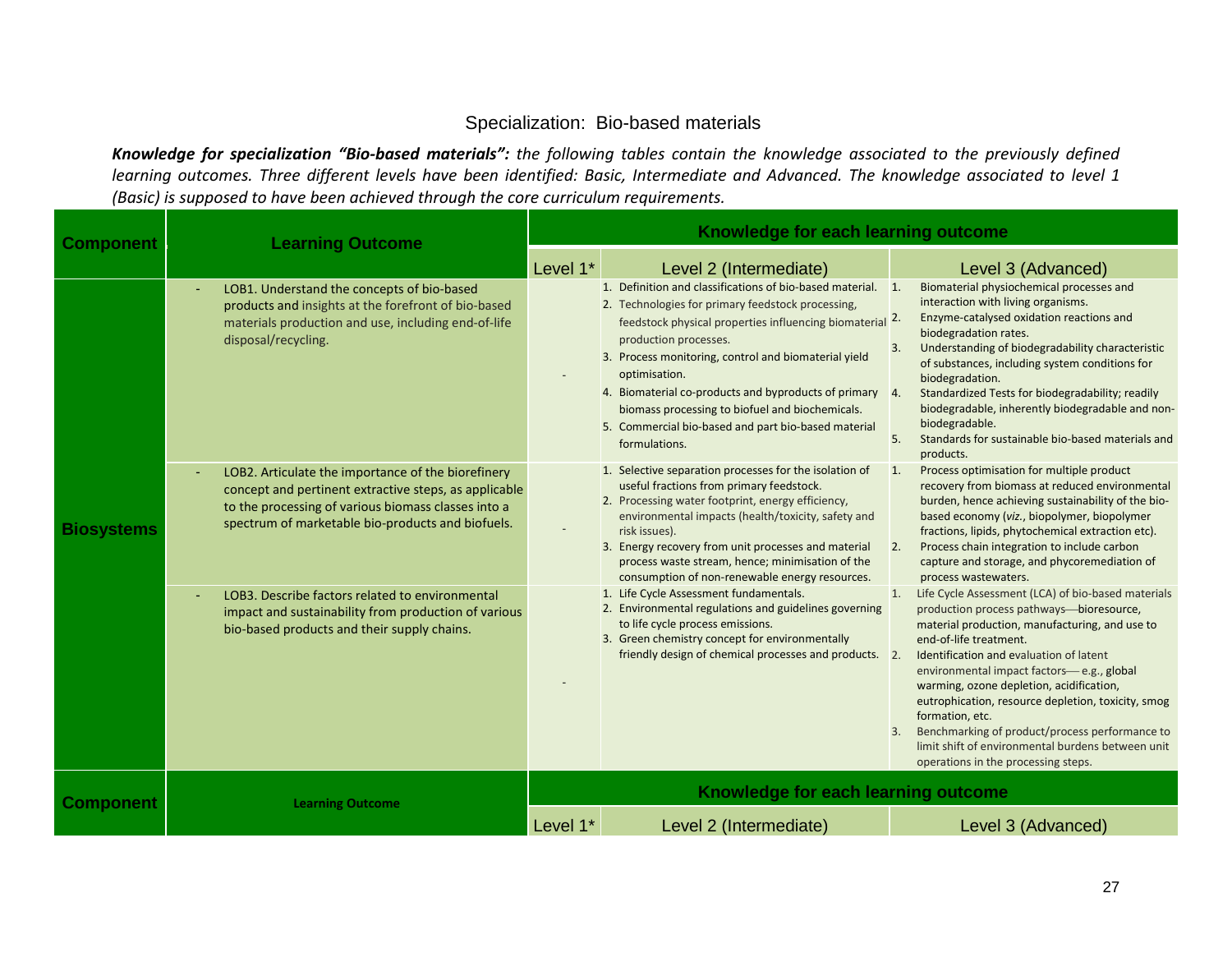|                    | LOE1. Understand basic principles of materials<br>science and engineering properties of biological<br>material.                                                                                                                             | 1. Relationships between composition, structure, and 1.<br>properties of biomaterials, including food plant and<br>animal tissues.<br>2. In situ and non-destructive material characterization<br>techniques.<br>3. Properties of biomaterials, smart materials and eco-<br>materials, including unique attributes and<br>performance characteristics. | Modelling of properties and applications of<br>biomaterials and composites.<br>2.<br>Design, development and maintenance of<br>knowledge base pertaining to new and improved<br>biomaterial.                                                                                                                                                                                                                                                                                                                                        |
|--------------------|---------------------------------------------------------------------------------------------------------------------------------------------------------------------------------------------------------------------------------------------|--------------------------------------------------------------------------------------------------------------------------------------------------------------------------------------------------------------------------------------------------------------------------------------------------------------------------------------------------------|-------------------------------------------------------------------------------------------------------------------------------------------------------------------------------------------------------------------------------------------------------------------------------------------------------------------------------------------------------------------------------------------------------------------------------------------------------------------------------------------------------------------------------------|
| <b>Engineering</b> | LOE2. Describe the measurement of mechanical,<br>physical, chemical, thermal and electromagnetic<br>properties of biomaterials and the significance of<br>these properties in pertinent engineering<br>applications.                        | 1. Composition, structure and properties of industrial, 1.<br>biological and environmental materials and<br>processes.<br>2. Range, significance and limitations of material<br>variability.<br>3. Use of sensors and rapid assessment techniques for<br>resource characterization and yield optimization.                                             | Develop tools and reference measurement<br>procedures, reference materials, critically<br>evaluated data, and best practice guides for<br>measurement quality assurance.<br>2. Design and development of sensors and rapid<br>assessment techniques for in-situ characterization<br>of biomass resource and useful byproducts for<br>optimization of desirable characteristics.<br>Biomaterial composites property optimisation.<br>3.                                                                                              |
|                    | LOE3. Describe resource constraints, health and<br>safety issues, and risk assessment issues associated<br>with feedstock production, and<br>processing/conversion/refining of bio-based<br>materials.                                      | 1. Environmental and sustainability limitations.<br>2. Chemical reactions and exposure limits of humans<br>and other organisms to toxicity process materials<br>and emissions.<br>3. Knowledge and understanding of active codes of<br>practice and industry standards, and the need for<br>their application to bio-based materials.                  | Bioresource mapping for quantity and utilisation<br>1.<br>options.<br>2.<br>Industrial chemical reactions in biomaterials<br>processing and by-products extraction.<br>3.<br>Design of material resource conversion process<br>monitoring and control.                                                                                                                                                                                                                                                                              |
|                    | LOE4. Design and conduct experiments pertaining<br>to, identification, classification, characterisation and<br>correlation of structure-property performance,<br>through the use of analytical methods, tools, and<br>modelling techniques. | Bio-based content verification.<br>1.<br>2. Biodegradability.<br>Environmental performance criteria.<br>3.<br>4. Identification and evaluation of ethical issues and<br>concerns.                                                                                                                                                                      | Unit operations of biomaterial and bio-products<br>1.<br>engineering and manufacture.<br>Heat and mass transfer as applying to biomaterial<br>2.<br>processing<br>3.<br>Industrial research with biomaterials and<br>composites.                                                                                                                                                                                                                                                                                                    |
|                    | LOE5. Design and optimize biomaterial recovery<br>process yield, and enhance products quality and<br>performance in use.                                                                                                                    | 1. Needs and range of applications of<br>biomaterials in packaging, structural<br>material, energy, etc.<br>2. Evaluation of quality and performance of bio-<br>materials based products<br>3. Fundamentals of Nanotechnology &<br>Nanomanufacture as applying to biomaterials.                                                                        | Purification, modification and performance<br>1.<br>enhancement of biomaterials;<br>Development of technologies for enhancing<br>2.<br>biodegradability, and for eco-efficient recycling<br>and/or disposal.<br>Design of molecular and nano-scale manipulation<br>3.<br>technologies of biopolymer structures;<br>Nanotechnology standards for bio-material<br>4.<br>characterization for health (occupational<br>exposure), safety (toxicity/hazard potential) and<br>the environmental performance (toxicological<br>screening). |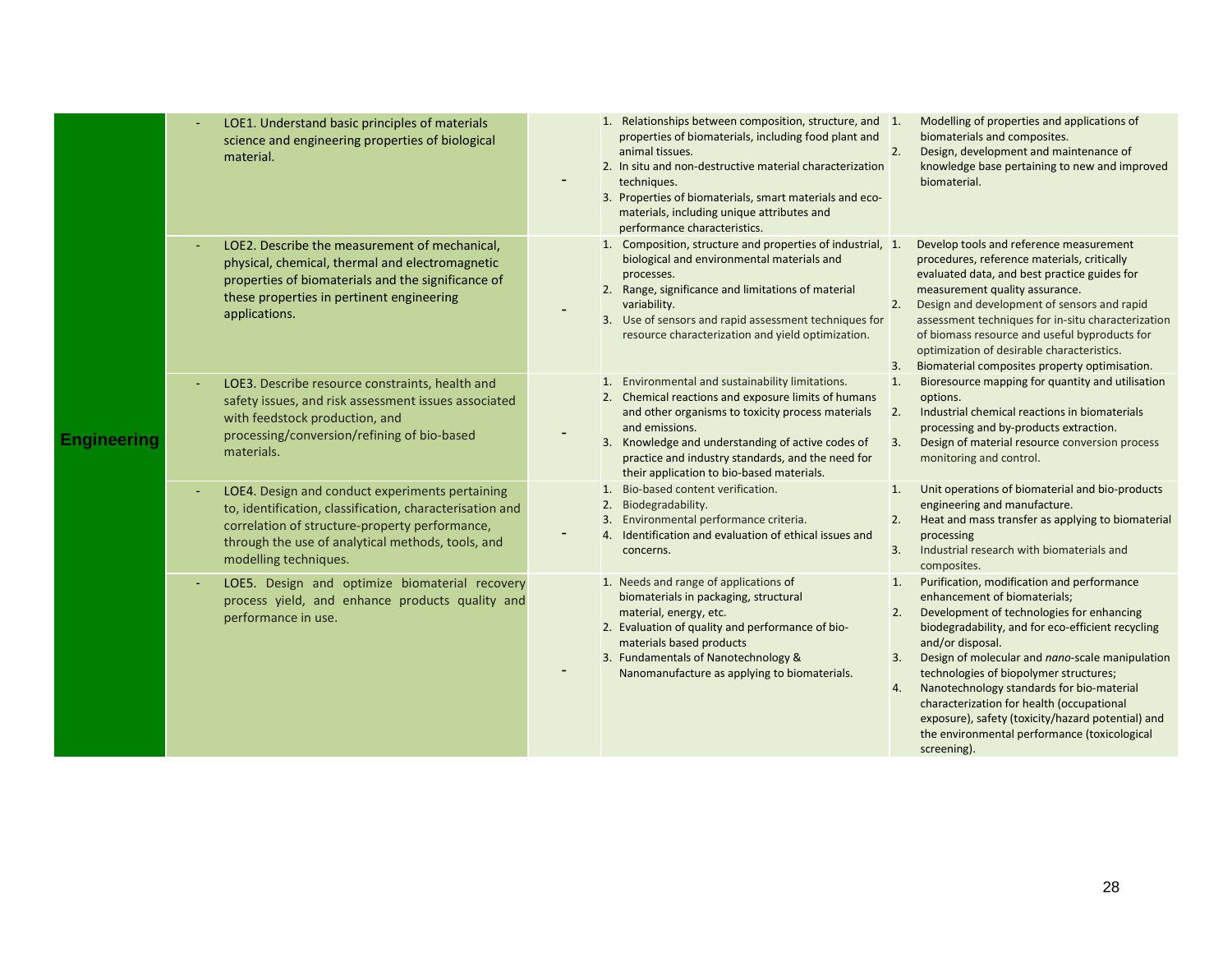| <b>Learning Outcome</b><br><b>Component</b> |                                                                                                                                                                                                                                                        |          | Knowledge for each learning outcome                                                                                                                                                                                                                                                                                                                                                                                                                   |    |                                                                                                                                                                                                                                                                                                                                                                         |  |
|---------------------------------------------|--------------------------------------------------------------------------------------------------------------------------------------------------------------------------------------------------------------------------------------------------------|----------|-------------------------------------------------------------------------------------------------------------------------------------------------------------------------------------------------------------------------------------------------------------------------------------------------------------------------------------------------------------------------------------------------------------------------------------------------------|----|-------------------------------------------------------------------------------------------------------------------------------------------------------------------------------------------------------------------------------------------------------------------------------------------------------------------------------------------------------------------------|--|
|                                             |                                                                                                                                                                                                                                                        | Level 1* | Level 2 (Intermediate)                                                                                                                                                                                                                                                                                                                                                                                                                                |    | Level 3 (Advanced)                                                                                                                                                                                                                                                                                                                                                      |  |
| <b>Integration</b>                          | LOBE1. Integrate knowledge, including Biosystems<br>٠<br>interaction with technologies associated with other<br>disciplines and professions, based on the principles<br>of sustainability, eco-efficiency, industrial ecology,<br>and green chemistry. |          | Sustainability fundamentals.<br>Bioremediation, biodegradation,<br>biotransformations, and biological waste treatment.<br>Roles of tissue culture and genetic engineering in<br>biomaterial synthesis.<br>Strategies and technologies for waste prevention<br>and minimisation of process energy requirement.                                                                                                                                         | 5. | Environmental biotechnology research.<br>Biomaterial production case studies e.g.,<br>biodegradable polymer, biopesticide, biofuel<br>generation, and biosyntheses of enzymatic<br>detergents, surfactants, biological dyes, food and<br>feed supplements etc.<br>Synthesis methods and applications for designer<br>biomaterials with unique physical properties.      |  |
| <b>Biosystems</b><br><b>Engineering</b>     | Knowledge and understanding of the<br>LOBE2.<br>٠<br>economic, financial, institutional and commercial<br>considerations related to innovation and marketing<br>of bio-based materials and products.                                                   |          | Marketing functions related to innovative/emerging 4.<br>biomaterials and bio-based products industries.<br>Lead market initiatives in sustainable construction, 5.<br>6<br>protective textiles, mulch for agriculture, recycling<br>(waste bags + shopping bags), and renewable<br>energy etc.<br>7. Product validation, quality management and<br>regulatory issues.<br>Fundamentals of cross-functional team based<br>approach to problem solving. | 6. | Strategic product planning and environmental<br>marketing management.<br>Design of planning tools for biomaterial supply<br>chain management, optimization of<br>manufacturing processes, and general process<br>modelling for continuous improvement.<br>Quantitative methods for decision making based<br>on current market situation and future demand<br>forecasts. |  |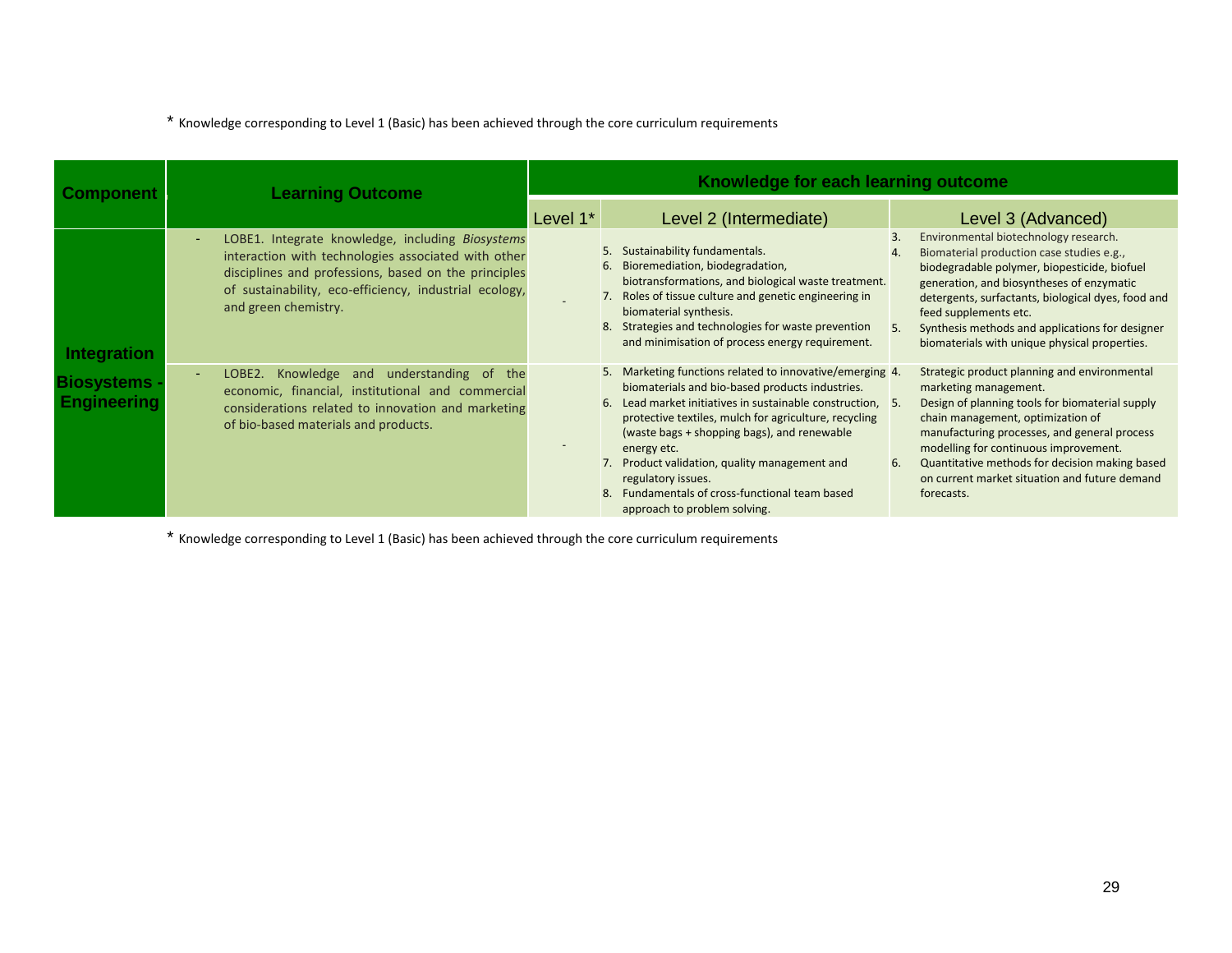## Specialization: Biosystems Informatics and Analysis

*Knowledge for specialization "Biosystems Informatics and Analysis": the following tables contain the knowledge associated to the previously defined learning outcomes. Three different levels have been identified: Basic, Intermediate and Advanced. The knowledge associated to level 1 (Basic) is supposed to have been achieved through the core curriculum requirements.* 

| <b>Component</b>  | <b>Learning Outcome</b>                                                                                                                                                                                                                                                                                                                                                                                                                                                                                                                                                                                                                                                                                                                                                                 | Knowledge for each learning outcome |                                                                                                                                                                                                                                                                                                                                                               |                                                                                                                                                                                                                                                                                                                                                                                                                                                                                                                |  |  |
|-------------------|-----------------------------------------------------------------------------------------------------------------------------------------------------------------------------------------------------------------------------------------------------------------------------------------------------------------------------------------------------------------------------------------------------------------------------------------------------------------------------------------------------------------------------------------------------------------------------------------------------------------------------------------------------------------------------------------------------------------------------------------------------------------------------------------|-------------------------------------|---------------------------------------------------------------------------------------------------------------------------------------------------------------------------------------------------------------------------------------------------------------------------------------------------------------------------------------------------------------|----------------------------------------------------------------------------------------------------------------------------------------------------------------------------------------------------------------------------------------------------------------------------------------------------------------------------------------------------------------------------------------------------------------------------------------------------------------------------------------------------------------|--|--|
|                   |                                                                                                                                                                                                                                                                                                                                                                                                                                                                                                                                                                                                                                                                                                                                                                                         | Level 1*                            | Level 2 (Intermediate)                                                                                                                                                                                                                                                                                                                                        | Level 3 (Advanced)                                                                                                                                                                                                                                                                                                                                                                                                                                                                                             |  |  |
|                   | LOB1. Describe the scope of systems, subsystems,<br>÷,<br>and components of bio-based production and<br>processing systems.                                                                                                                                                                                                                                                                                                                                                                                                                                                                                                                                                                                                                                                             |                                     | Boundaries and components of a system.<br>1.<br>2.<br>Underlying concept of system abstraction.<br>3.<br>Tasks, processes, and operations within bio-based<br>production systems.<br>External factors influencing bio-based systems.<br>4.                                                                                                                    | Develop graphical representations of systems<br>1.<br>Apply object oriented approach to system<br>2.<br>abstraction.<br>3.<br>Formulate quantitative and qualitative<br>descriptions of tasks, processes, and operations.<br>Describe interfaces of the system with its external<br>4.<br>environment.                                                                                                                                                                                                         |  |  |
| <b>Biosystems</b> | LOB2. Recognize the systems level issues and<br>problems to be addressed and solved. Examples<br>include managing and utilizing resources to produce<br>food, feed, fiber, and fuel while ensuring a<br>sustainable<br>natural environment;<br>laborious<br>operations under conditions not conducive to<br>human productivity; advancement of technologies in<br>other industries inevitably increase the threat of<br>attracting labor forces away from agriculture;<br>market demand for product quality is increasing;<br>modernization of agriculture (using information and<br>technologies) is necessary; employing human<br>intelligence and machine power in a sustainable and<br>economically viable manner (i.e. sustainability and<br>competitiveness) is highly desirable. |                                     | The concept of local versus global system issues. 1.<br>1.<br>2.<br>Objectives of the bio-based system under study. 2.<br>3.<br>Measurement of system's performance towards 3.<br>achieving its goals.<br>Data and information required for system<br>4.<br>analysis.<br>5.<br>Methods for data and information processing.                                   | Determine the criticality of each system objective.<br>Identify system constraints.<br>Understand the reliability of data and<br>information.<br>Understand the limitation of data and information<br>4.<br>processing algorithms and methods.<br>Understand the unique characteristics and<br>5.<br>practical expectations of bio-based systems.                                                                                                                                                              |  |  |
|                   | LOB3. Explain the unique challenges in integration of<br>biosystems including systems informatics, modeling,<br>analysis, decision support, design and specification,<br>logistics, model-based control, and concurrent<br>science, engineering, and technology (ConSEnT).                                                                                                                                                                                                                                                                                                                                                                                                                                                                                                              |                                     | System descriptors in a form useful for its<br>1.<br>analysis, design, integration, and operation.<br>Interrelationships of tasks, processes, and<br>2.<br>operations.<br>Analysis in physical space versus informational<br>3.<br>space.<br>Models that represent the real bio-based<br>4.<br>systems.<br>Mathematical models versus physical models.<br>-5. | Understand the concept of sufficient and<br>1.<br>complete set of system descriptors.<br>Establish correlation of component interactions<br>2.<br>using mathematical, logical, relational, and<br>heuristic methods.<br>Identify parameters and variables, as well as their<br>3.<br>relationships (e.g. equations and formulas).<br>Understand and emphasize concurrency of bio-<br>4.<br>based systems in their analyses and operations.<br>Implement information environment for decision<br>5.<br>support. |  |  |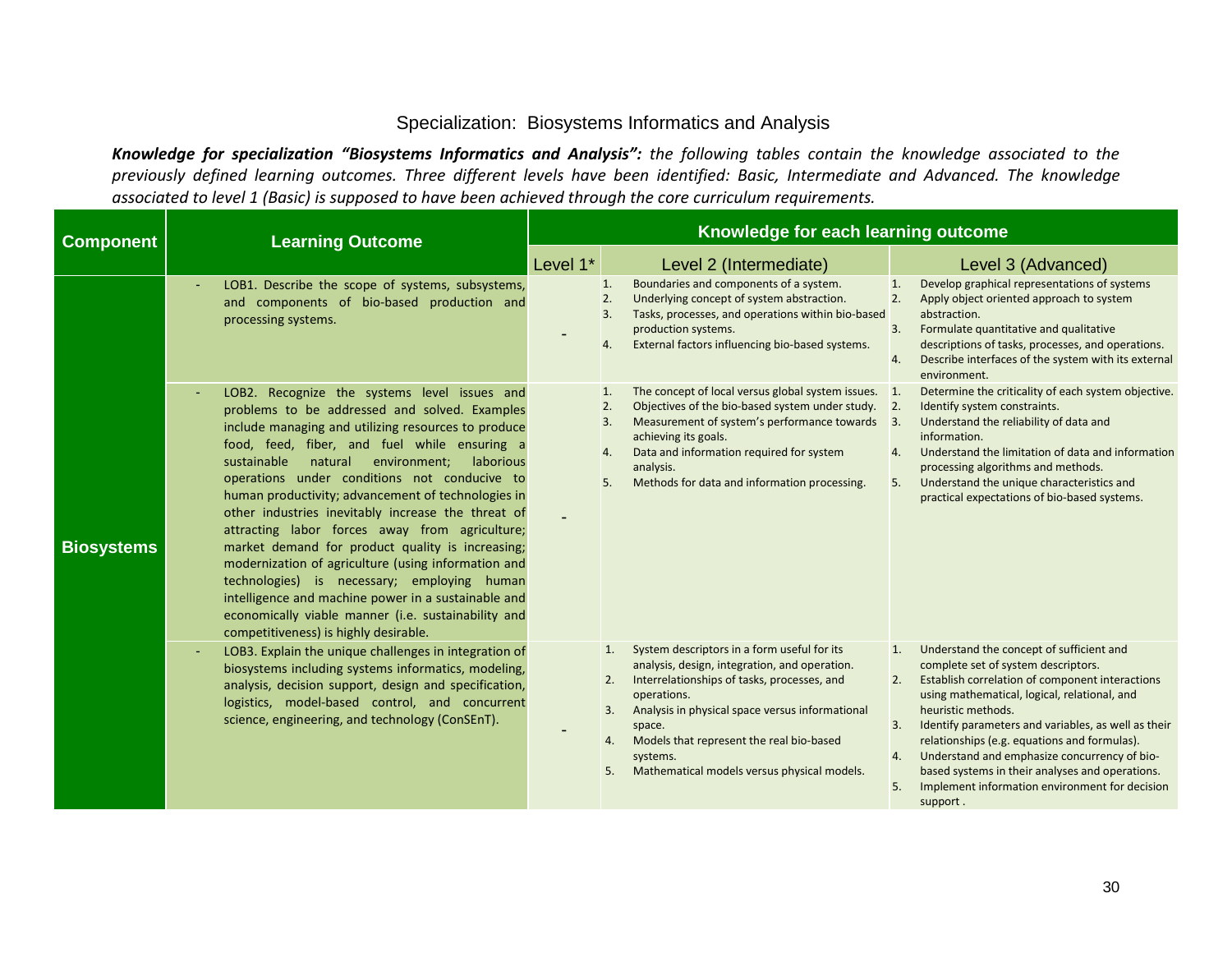| <b>Component</b>   | <b>Learning Outcome</b>                                                                                                                                                                                                                                                                                                                                                                                                                                                                                            | Knowledge for each learning outcome |                                                                                                                                                                                                                                        |                                    |                                                                                                                                                                                                                                                                                           |  |
|--------------------|--------------------------------------------------------------------------------------------------------------------------------------------------------------------------------------------------------------------------------------------------------------------------------------------------------------------------------------------------------------------------------------------------------------------------------------------------------------------------------------------------------------------|-------------------------------------|----------------------------------------------------------------------------------------------------------------------------------------------------------------------------------------------------------------------------------------|------------------------------------|-------------------------------------------------------------------------------------------------------------------------------------------------------------------------------------------------------------------------------------------------------------------------------------------|--|
|                    |                                                                                                                                                                                                                                                                                                                                                                                                                                                                                                                    | Level 1*                            | Level 2 (Intermediate)                                                                                                                                                                                                                 |                                    | Level 3 (Advanced)                                                                                                                                                                                                                                                                        |  |
|                    | LOE1. Understand systems approach for conducting<br>٠<br>quantitative analysis and providing engineering<br>solutions for problems in agriculture, food, energy,<br>and the environment.                                                                                                                                                                                                                                                                                                                           |                                     | Critical problems in the systems of agriculture,<br>$\mathbf{1}$<br>food, energy, and the environment.<br>Steps involved in systems analysis.<br>$\overline{2}$<br>$\overline{3}$<br>Concepts and principles of problem solving.       | 2.<br>3                            | Recognize typical cases that are representatives of<br>current systems of agriculture, food, energy, and<br>the environment.<br>Apply computational methods to carry out<br>systems analysis steps.<br>Apply engineering analysis and design methods to<br>solving system level problems. |  |
| <b>Engineering</b> | LOE2. Know how to organize and execute systems<br>٠<br>analyses that require strong engineering and<br>methods including informatics<br>computational<br>(concept diagrams, database design, application<br>programmers interface, etc.), modeling and analysis<br>(simulation and optimization models, agent-based<br>models, and model application and analysis, etc.),<br>and decision support system (web-based decision<br>support system, integration with models, databases,<br>and user interfaces, etc.). |                                     | Mathematical models that contains descriptors<br>$\mathbf{1}$<br>and their relationships of systems.<br>Digital computing techniques for solving<br>2<br>equations.<br>Concept of decision support and its theoretical<br>foundations. | $\mathbf{1}$ .<br>2.<br>3.         | Develop computerized mathematical models.<br>Apply computer models to simulate system's<br>performance and, possibly carry out optimization<br>algorithms.<br>Develop decision support tools and contents for<br>use by decision makers.                                                  |  |
|                    | LOE3. Employ mathematical, logical, and heuristic<br>٠<br>reasoning algorithms to derive computational<br>solutions for complex systems level problems.                                                                                                                                                                                                                                                                                                                                                            |                                     | Numerical methods for solving equations.<br>$\mathbf{1}$<br>Methods for handling incomplete and uncertain<br>2.<br>data and information<br>The concept of conducting "experiments" using<br>3.<br>computer models.                     | 1.<br>2.<br>$\overline{3}$ .<br>4. | Conduct stochastic simulation.<br>Develop artificial neural networks.<br>Perform fuzzy reasoning.<br>Perform optimization using genetic algorithms.                                                                                                                                       |  |

| Component | <b>Learning Outcome</b>                                                                                                                                                                             | Knowledge for each learning outcome |                                                                                                                                                                              |                                                                                                                                                                                                                                                                                                 |  |  |
|-----------|-----------------------------------------------------------------------------------------------------------------------------------------------------------------------------------------------------|-------------------------------------|------------------------------------------------------------------------------------------------------------------------------------------------------------------------------|-------------------------------------------------------------------------------------------------------------------------------------------------------------------------------------------------------------------------------------------------------------------------------------------------|--|--|
|           |                                                                                                                                                                                                     | Level 1*                            | Level 2 (Intermediate)                                                                                                                                                       | Level 3 (Advanced)                                                                                                                                                                                                                                                                              |  |  |
|           | LOBE1. Apply engineering economics principles to<br>evaluate economic viability of the biosystems under<br>consideration and conduct what-if type of trade<br>studies for various design scenarios. |                                     | Critical problems in the systems of agriculture,<br>food, energy, and the environment.<br>Steps involved in systems analysis.<br>Concepts and principles of problem solving. | Recognize typical cases that are representatives of<br>current systems of agriculture, food, energy, and<br>the environment.<br>Apply computational methods to carry out<br>systems analysis steps.<br>Apply engineering analysis and design methods to<br>3.<br>solving system level problems. |  |  |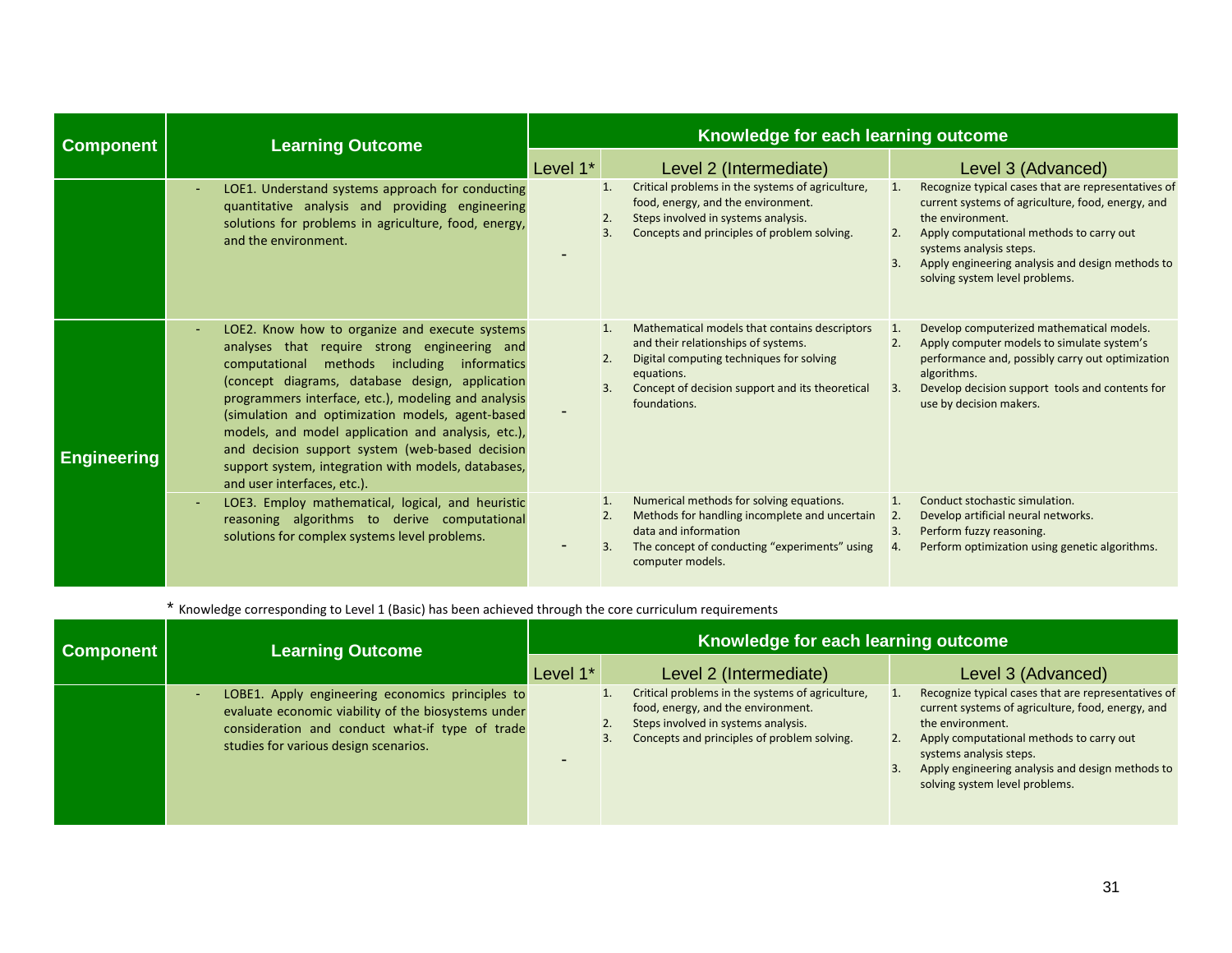| Integration<br><b>Biosystems -</b><br><b>Engineering</b> | LOBE2. Identify key parameters and variables and<br>$\overline{\phantom{a}}$<br>evaluate the extent of their influence on the overall<br>performance of biosystems under consideration. |                          | Mathematical models that contains descriptors<br>and their relationships of systems.<br>Digital computing techniques for solving<br>equations.<br>Concept of decision support and its theoretical<br>foundations. | 2.<br>3.       | Develop computerized mathematical models.<br>Apply computer models to simulate system's<br>performance and, possibly carry out optimization<br>algorithms.<br>Develop decision support tools and contents for<br>use by decision makers. |
|----------------------------------------------------------|-----------------------------------------------------------------------------------------------------------------------------------------------------------------------------------------|--------------------------|-------------------------------------------------------------------------------------------------------------------------------------------------------------------------------------------------------------------|----------------|------------------------------------------------------------------------------------------------------------------------------------------------------------------------------------------------------------------------------------------|
|                                                          | LOBE3. Illustrate the utility and effectiveness of<br>systems informatics and analysis methodology<br>through case studies on contemporary biosystems.                                  |                          | Numerical methods for solving equations.<br>Methods for handling incomplete and uncertain<br>data and information<br>The concept of conducting "experiments" using<br>computer models.                            | 2.<br>3.<br>4. | Conduct stochastic simulation.<br>Develop artificial neural networks.<br>Perform fuzzy reasoning.<br>Perform optimization using genetic algorithms.                                                                                      |
|                                                          | LOBE4. Formulate and present outcomes and<br>conclusions of systems analysis, as well as feasible<br>engineering solutions, in appropriate forms for<br>targeted audiences.             | $\overline{\phantom{0}}$ | Principles for communicating outcomes of systems<br>analysis.                                                                                                                                                     |                | Prepare technical reports that clearly state the<br>scope and objectives of the system analysed, the<br>critical problems addressed, the methods used in<br>the analysis, and the results of the analysis.                               |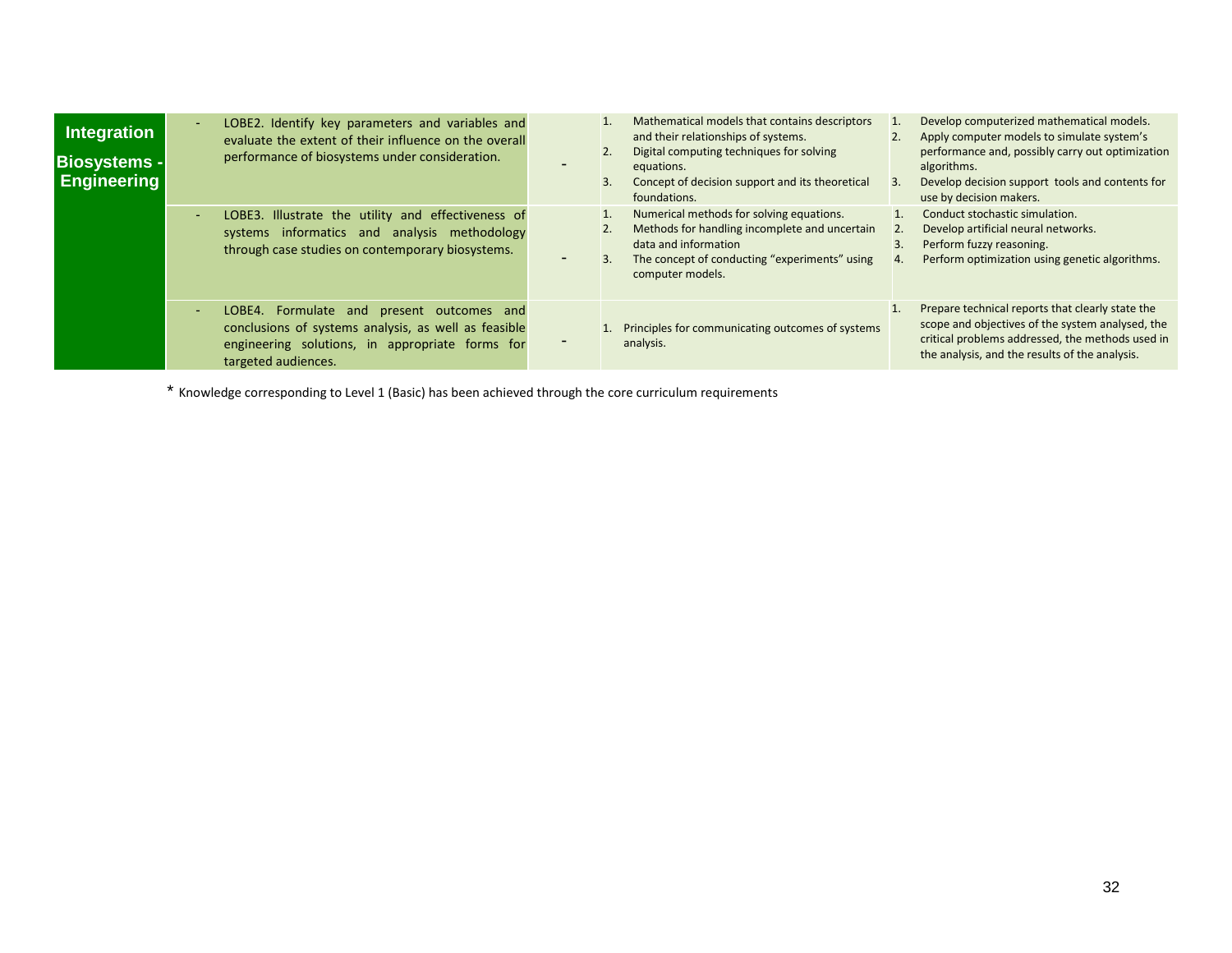## Specialization: Structural systems, materials and environment for biological systems

*Knowledge for specialization "structural systems, materials and environment for biological systems Biosystems Engineering": the following tables contain the knowledge associated to the previously defined learning outcomes. Three different levels have been identified: Basic, Intermediate and Advanced. The knowledge associated to level 1 (Basic) is supposed to have been achieved through the core curriculum requirements.* 

| <b>Component</b>  | <b>Learning Outcome</b>                                                                                                                                                                                    | Knowledge for each learning outcome |                                                                                                                                                                                                                                                                                                                                                                                                                                                                                                                                                                                                                                                                                                                                                                                                       |                                        |                                                                                                                                                                                                                                                                                                                                                                                                                                                                                                                                                                                                                                                                                                                                                                         |
|-------------------|------------------------------------------------------------------------------------------------------------------------------------------------------------------------------------------------------------|-------------------------------------|-------------------------------------------------------------------------------------------------------------------------------------------------------------------------------------------------------------------------------------------------------------------------------------------------------------------------------------------------------------------------------------------------------------------------------------------------------------------------------------------------------------------------------------------------------------------------------------------------------------------------------------------------------------------------------------------------------------------------------------------------------------------------------------------------------|----------------------------------------|-------------------------------------------------------------------------------------------------------------------------------------------------------------------------------------------------------------------------------------------------------------------------------------------------------------------------------------------------------------------------------------------------------------------------------------------------------------------------------------------------------------------------------------------------------------------------------------------------------------------------------------------------------------------------------------------------------------------------------------------------------------------------|
|                   |                                                                                                                                                                                                            | Level 1*                            | Level 2 (Intermediate)                                                                                                                                                                                                                                                                                                                                                                                                                                                                                                                                                                                                                                                                                                                                                                                |                                        | Level 3 (Advanced)                                                                                                                                                                                                                                                                                                                                                                                                                                                                                                                                                                                                                                                                                                                                                      |
| <b>Biosystems</b> | LOB1. Describe the physicochemical, mechanical and<br>biological characteristics of living organisms that affect the<br>design parameters and the microenvironment and operation<br>of structural systems. |                                     | Identify and describe the principles for animal<br>1.<br>physiology and nutrition.<br>2. Describe the systems for animal husbandry and fish<br>farming, identifying their main constraints and<br>requirements.<br>Identify and quantify the micro-environmental<br>3.<br>parameters to be met by various animal and fish<br>production and housing systems.<br>4. Describe the main physiological functions of the<br>different crops and other plants and biological<br>systems (e.g. mushrooms, algae and other micro-<br>organisms) in protected production systems.<br>5. Introduce the management principles and micro-<br>environmental requirements in relation to<br>protected crop and other biosystems production.<br>6. Identify and describe the principles for biosystems<br>nutrition. | $\mathbf{1}$ .<br>2.<br>3.<br>4.<br>5. | Types of animal production, components, inputs<br>and organisation of enterprises for cattle, sheep,<br>pigs, poultry, rabbits etc.<br>Analyse and quantify the sources of losses and<br>quality and productivity problems arisen with the<br>management of animals and measures to<br>overcome them.<br>Identify and describe the main components,<br>inputs and organisation of protected crop<br>production systems.<br>Identify and describe the main algae, and other<br>microorganisms and biosystems production<br>systems.<br>Analyse and quantify the sources of damages,<br>quality and productivity losses and problems<br>arisen with the management of crops, fruits, or<br>horticultural products and other bisosystems and<br>measures to overcome them. |
|                   | LOB2. Recognize the main environmental issues for selecting<br>and using materials and creating sustainable structural<br>systems.                                                                         |                                     | 1. Identify and describe the main characteristics of<br>environmental components (air, soil, water, cultural 2.<br>or socioeconomic) in relation to the impacts derived<br>from activities related to materials selection and<br>use and structural design.<br>2. Introduce the environmental impact assessment<br>process and explain the main evaluation methods.<br>3. Introduce the life cycle assessment method of<br>analysis of materials<br>4. Describe the fundamentals of the main impacts:<br>noise, water, air pollution, biological, cultural and<br>land-use and landscape.                                                                                                                                                                                                             | 1.<br>3.<br>4.                         | Design an impact assessment technique<br>Calculate and assess pollutant loading on the<br>environment<br>Evaluate the socioeconomic impact on the<br>environment of structural systems and materials<br>Design plans to minimize the impacts derived<br>from structural systems and materials and<br>propose measures in order to correct the impacts<br>generated.                                                                                                                                                                                                                                                                                                                                                                                                     |
|                   | LOB3. Understand the basics of waste characteristics,<br>biological reactions and the biological treatment alternatives                                                                                    |                                     | Description of the main characteristics associated to 1.<br>1.<br>waste materials derived from animal and plant<br>management and that of other biosystems.                                                                                                                                                                                                                                                                                                                                                                                                                                                                                                                                                                                                                                           | 2.                                     | Introduction to microbiology and biochemistry of<br>liquid wastes.<br>Contamination of soil and water due to residues:                                                                                                                                                                                                                                                                                                                                                                                                                                                                                                                                                                                                                                                  |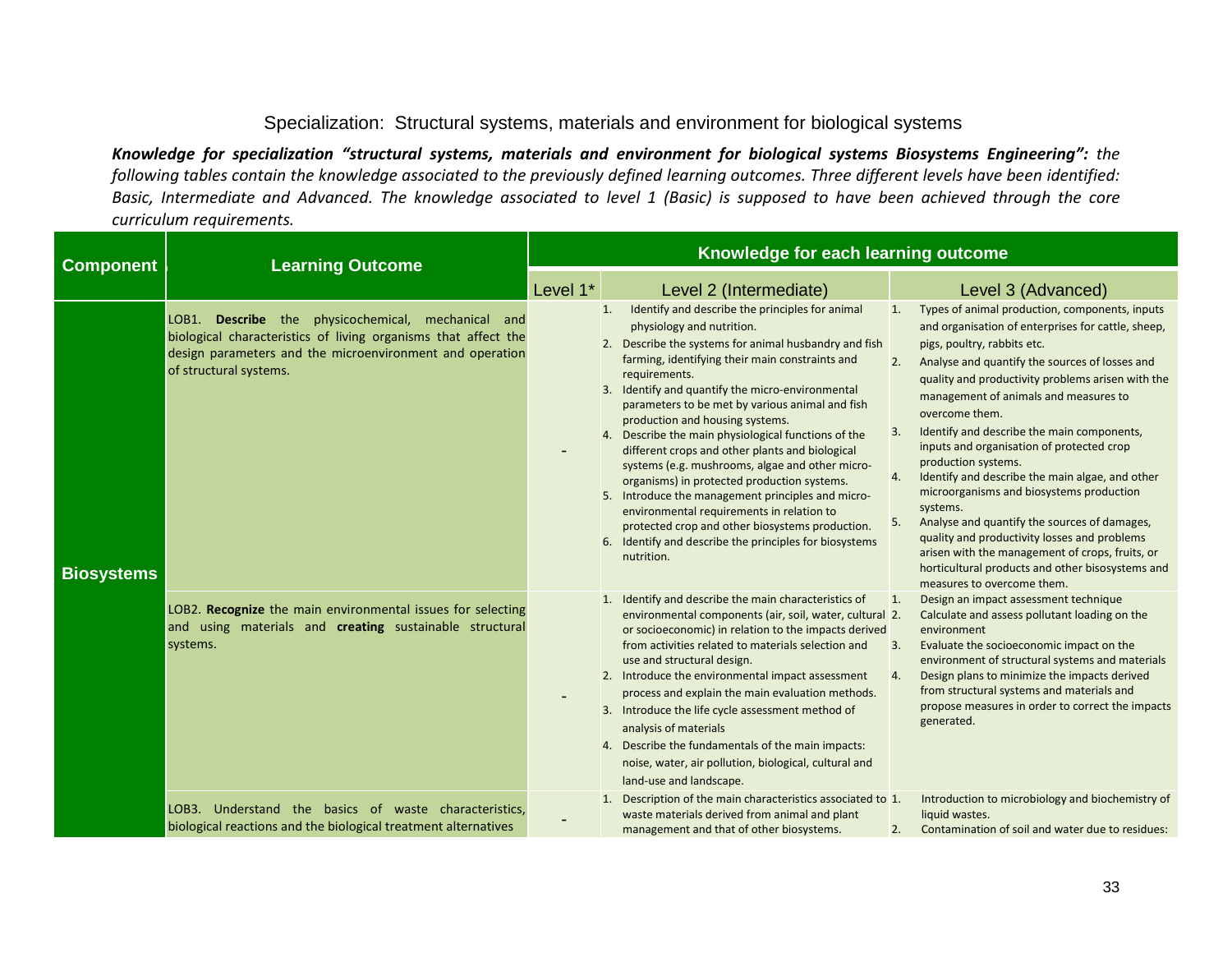|                    |                                                                                                                                                                                                        |          | 2. Identify the sources and categories of waste<br>materials.<br>3. Describe the legal framework of environmental<br>issues, including general laws and major legislation<br>related to waste management.<br>4. Identify and describe the characteristics of the main<br>waste management technology options, e.g.,<br>biological treatment, composting, recycling or<br>energy recovery.<br>Introduction to the main physicochemical processes<br>5.<br>associated to the management of waste materials<br>and the associated biological reactions. | 3.                   | processes, consequences and strategies to be<br>adopted.<br>Design a waste management plan in the<br>framework of a project or activity.                                                                                                                                                                                                                          |
|--------------------|--------------------------------------------------------------------------------------------------------------------------------------------------------------------------------------------------------|----------|------------------------------------------------------------------------------------------------------------------------------------------------------------------------------------------------------------------------------------------------------------------------------------------------------------------------------------------------------------------------------------------------------------------------------------------------------------------------------------------------------------------------------------------------------|----------------------|-------------------------------------------------------------------------------------------------------------------------------------------------------------------------------------------------------------------------------------------------------------------------------------------------------------------------------------------------------------------|
| <b>Component</b>   | <b>Learning Outcome</b>                                                                                                                                                                                |          | Knowledge for each learning outcome                                                                                                                                                                                                                                                                                                                                                                                                                                                                                                                  |                      |                                                                                                                                                                                                                                                                                                                                                                   |
|                    |                                                                                                                                                                                                        | Level 1* | Level 2 (Intermediate)                                                                                                                                                                                                                                                                                                                                                                                                                                                                                                                               |                      | Level 3 (Advanced)                                                                                                                                                                                                                                                                                                                                                |
|                    | LOE1. Understand the composition, atomic and crystal<br>structure and chemical bond types of structural materials,<br>especially concrete, wood, ceramics, polymers and metallic<br>materials.         |          | 1. Atomic structure and bonding in solids.<br>2. Crystal structures<br>Ceramics: structure, properties and processing<br>3.<br>Polymers: structure, characteristics and processing 3.<br>4.<br>5. Metals: phase diagrams and phase transformations,<br>thermal processing<br>6. Imperfections in solids                                                                                                                                                                                                                                              | 1.<br>2.<br>4.<br>5. | Composite materials: composition, moulding<br>methods, mechanical properties, applications.<br>Corrosion and degradation of materials.<br>Fatigue of materials, especially in concrete and<br>metallic materials.<br>Thermal, magnetic, electric and optical properties<br>of materials.<br>Material selection and design considerations.                         |
| <b>Engineering</b> | <b>Know</b><br>LOE2.<br>distinguish<br>mechanical<br>and<br>the<br>and<br>physicochemical<br>characteristics<br>of conventional<br>and<br>innovative alternative materials used in structural systems. |          | 1. Basic principles of constitutive equations for solids: 1.<br>classical elasticity, plasticity.<br>2. Fluids: idealized fluids, Newtonian fluids, laminar<br>and turbulent fluid.<br>3. Stress-strain diagrams of wood, steel, concrete,<br>polymers and other structural materials.<br>4. Basic mechanical properties and behaviour of<br>wood, steel, concrete and polymers.                                                                                                                                                                     | 2.                   | Mechanics of solids: Viscoelasticity, hypoelasticity,<br>and advanced concepts of plastiticity<br>(hypoplasticity, hardening and softening,<br>deformation theory).<br>Properties and behaviour of innovative or<br>alternative materials: composite materials, bio-<br>based materials, glass or aluminium.                                                      |
|                    | LOE3. Understand the soil mechanics related design aspects of<br>the structural systems                                                                                                                |          | 5. Characteristics of granular materials behaviour:<br>softening/hardening, permanent deformations,<br>influence of path loads or load rates.<br>6. Determine properties of soils through specific<br>laboratory tests and site examinations<br>7. Understand the practical significance of different<br>soil behaviour for the problems of design<br>foundation and construction<br>Calculate basic shallow foundations and earth-<br>8.<br>retaining walls.                                                                                        | 5.<br>6.<br>7.<br>8. | Understand the different soil mechanics theories<br>and the basic mechanic parameters applied to<br>soils.<br>Calculate slab-on-grade, and deep foundations<br>Know the different pathologies associated to<br>foundations due to construction.<br>Understand the principles of slope stability and its<br>applicability for calculating dams and<br>embankments. |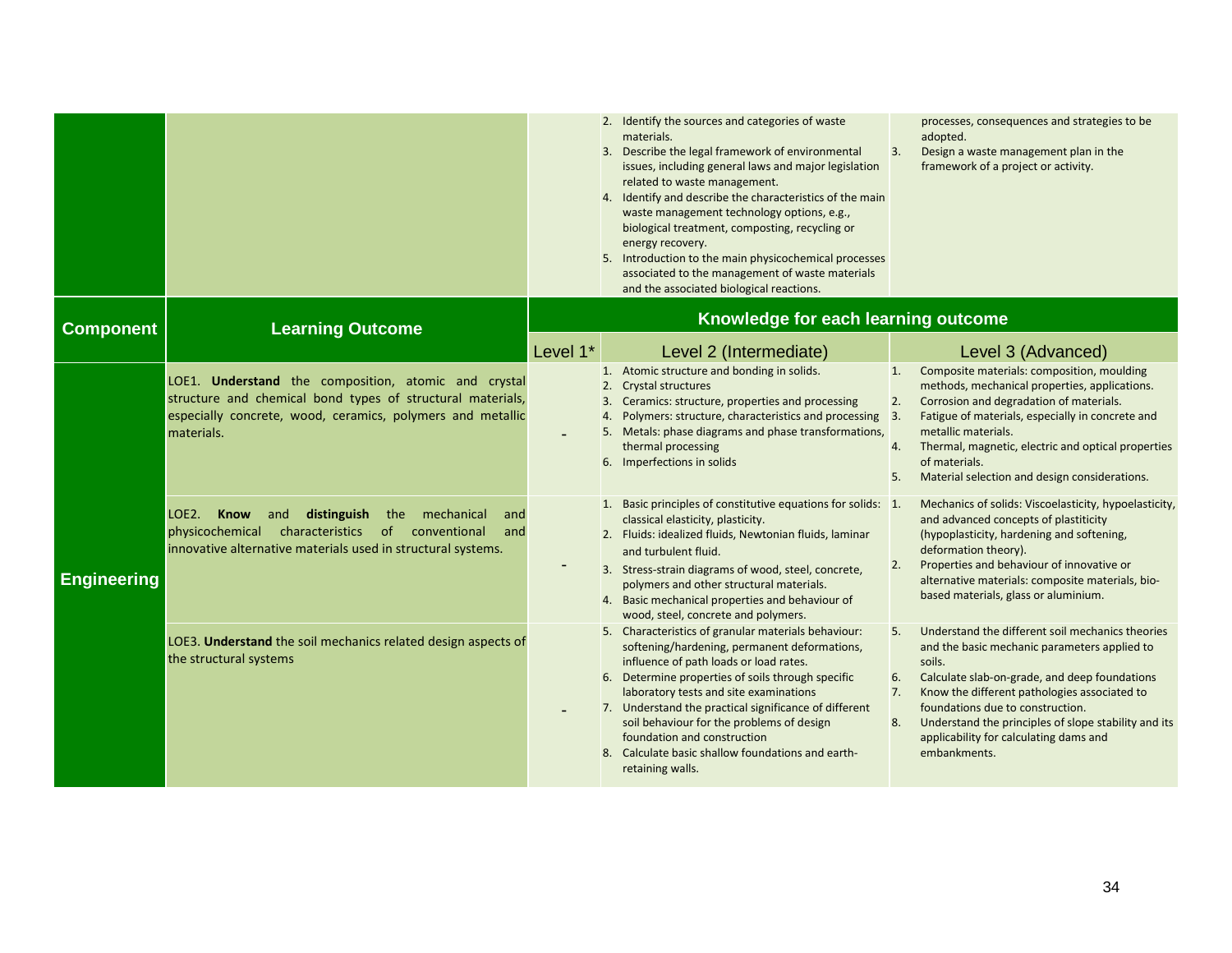| LOE4. Understand the actions in structures and the associated<br>loads.                                                                                                                    |    | Design philosophies: Load and Resistance Factor<br>Design (LRFD) and Allowable Strength Design (ASD).<br>2. Safety factors for materials and loads.<br>3. Concepts of stability and deformation.<br>4. Identify and determine static and pseudostatic<br>loads (live loads, use, snow and wind) and apply<br>them in structures.                                                                                                                                                                                                                                                                                                      | 1.<br>2.<br>3. | Calculate and apply dynamic loads (earthquake,<br>cyclic loads)<br>Principles and consequences of second order<br>analysis due to applied loads.<br>Calculation and effects of thermal loads in<br>structures. Particular case for fire in steel,<br>concrete and wood materials (influence on loads<br>and material properties). |
|--------------------------------------------------------------------------------------------------------------------------------------------------------------------------------------------|----|---------------------------------------------------------------------------------------------------------------------------------------------------------------------------------------------------------------------------------------------------------------------------------------------------------------------------------------------------------------------------------------------------------------------------------------------------------------------------------------------------------------------------------------------------------------------------------------------------------------------------------------|----------------|-----------------------------------------------------------------------------------------------------------------------------------------------------------------------------------------------------------------------------------------------------------------------------------------------------------------------------------|
| LOE5. <b>Understand</b> the behaviour of various structural<br>components and systems, <b>identify</b> their main elements, and<br>develop numerical models to simulate structural systems |    | Concepts of numerical solution techniques<br>Basic analysis techniques used to discretize<br>continuous systems<br>3. Common methods for solving equations, both linear 3.<br>and non-linear.<br>4. Fundamentals of computer-based analysis: matrix<br>equation solution techniques, least-square,<br>numerical integration, finite difference, time<br>integration.<br>5. Introduction to computational mechanics: static<br>and dynamic finite element analysis; control volume<br>in fluid flow.<br>6. Types and behaviour of main structural elements:<br>beams, shells and solids. Principles for Finite<br>Element formulation. | 2.<br>4.       | <b>Fundamentals of Discrete Element Method.</b><br>Development of a complete Finite Element Model<br>for a complex system with dynamic analysis.<br>Development of a complete CFD model for a<br>complex system.<br>Parametric analyses of mechanical or geometric<br>parameters of the model.                                    |
| LOE6. Deal with structural and materials related codes and<br>specifications                                                                                                               | 2. | Introduction to the structural Eurocodes system<br>Introduction to the EN standards for materials.<br>Specify the constraints and limitations imposed by<br>the standard applied to the problem in question.                                                                                                                                                                                                                                                                                                                                                                                                                          | 1.<br>2.       | Propose design changes to optimize the structural<br>design in agreements to the requirements of the<br>structural Eurocodes.<br>Identify alternative and simplified methods for<br>designing structural components meeting the<br>standard requirements.                                                                         |

| <b>Component</b> | <b>Learning Outcome</b>                                                                                                      | Knowledge for each learning outcome |                                                                                                                                                                                                                                                                |                                                                                                                                                                                                                                                        |  |  |
|------------------|------------------------------------------------------------------------------------------------------------------------------|-------------------------------------|----------------------------------------------------------------------------------------------------------------------------------------------------------------------------------------------------------------------------------------------------------------|--------------------------------------------------------------------------------------------------------------------------------------------------------------------------------------------------------------------------------------------------------|--|--|
|                  |                                                                                                                              | Level 1*                            | Level 2 (Intermediate)                                                                                                                                                                                                                                         | Level 3 (Advanced)                                                                                                                                                                                                                                     |  |  |
| Integration      | LOBE1. Design and optimize the main elements of structural<br>systems, by applying the specifications contained in standards |                                     | 1. Design structural components according to the<br>corresponding design codes.<br>2. Apply design procedure for a specific design project<br>3. Identify and apply landscape impact criteria in the<br>design using GIS based modelling                       | 1. Optimise the design of structural components<br>according to the corresponding design codes.<br>Apply the design optimisation procedure for a<br>specific design project                                                                            |  |  |
|                  | Biosystems -<br>Engineering LOBE2. Design and optimize the micro-environment of the<br>structural system                     |                                     | 1. Understand the fundamentals of achieving the<br>micro-environment requirements of various<br>biosystems (as defined in LOB1) by proper design of<br>the structural system and materials selection.<br>2. Design structural systems and materials adapted to | 1. Analyze the influence of biological and<br>environmental factors in the development of<br>structural systems in order to improve the designs<br>2. Optimise the design of structural systems and<br>materials selection to best meet the biological |  |  |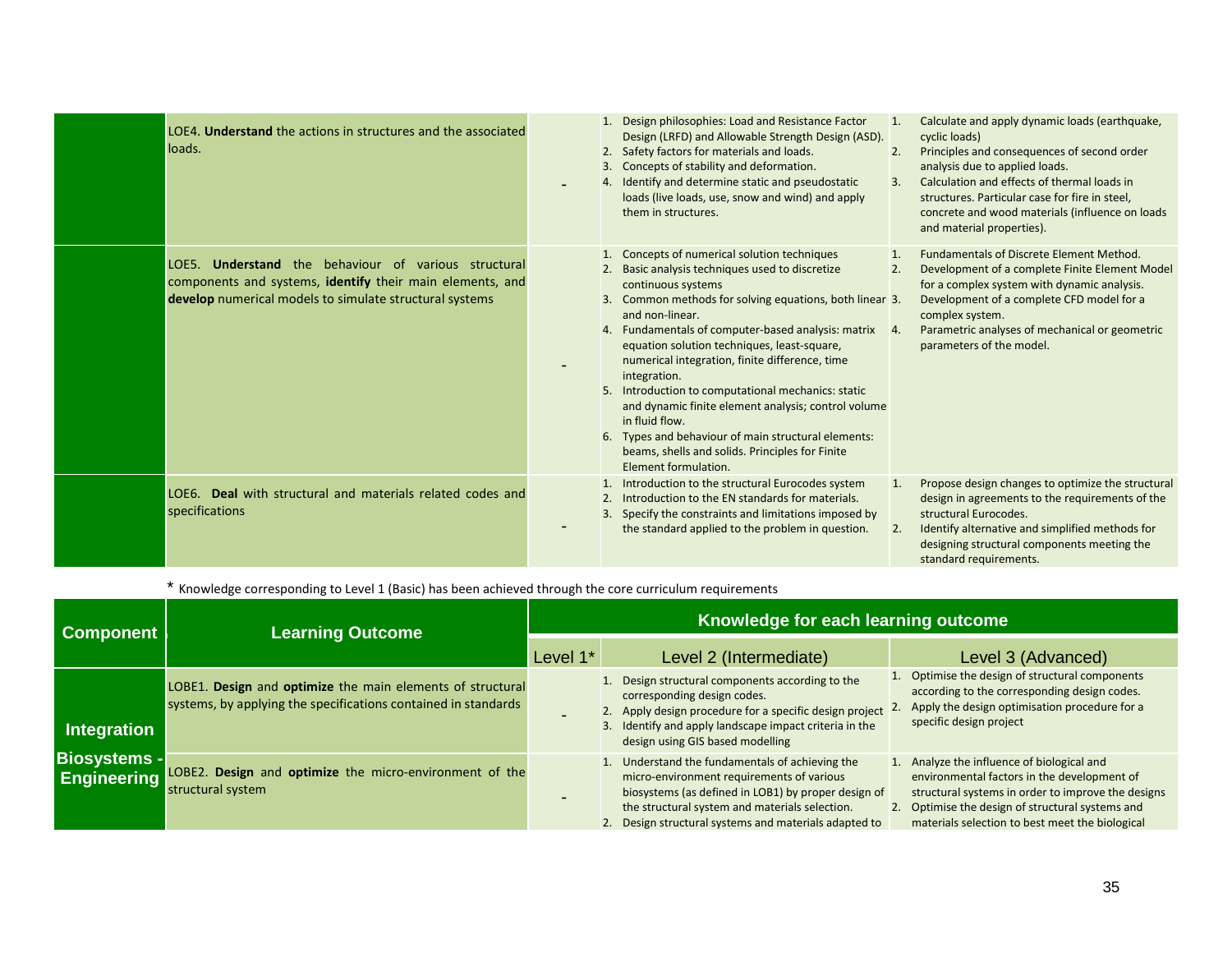| Specify the requirements of designed structural<br>Provide the fundamentals for planning site                                                                                                                                                                                                                                                                                                                                                                                                                                                                                                                                                   | micro-environment requirements. |
|-------------------------------------------------------------------------------------------------------------------------------------------------------------------------------------------------------------------------------------------------------------------------------------------------------------------------------------------------------------------------------------------------------------------------------------------------------------------------------------------------------------------------------------------------------------------------------------------------------------------------------------------------|---------------------------------|
| LOBE3. Design the basic components of the structural system<br>systems according to the type of the biosystems<br>investigations<br>related to the waste management system<br>2. Provide the basis for planning research in order to<br>waste managed.<br>analyze the effect of new uses or treatments of<br>2. Identify and design the structural system elements<br>residues on the structural design and the selection<br>related to alternative waste disposal management<br>systems for various biosystems<br>of materials.<br>3. Provide the basis to estimate waste disposal costs<br>as affected by the structural design and materials |                                 |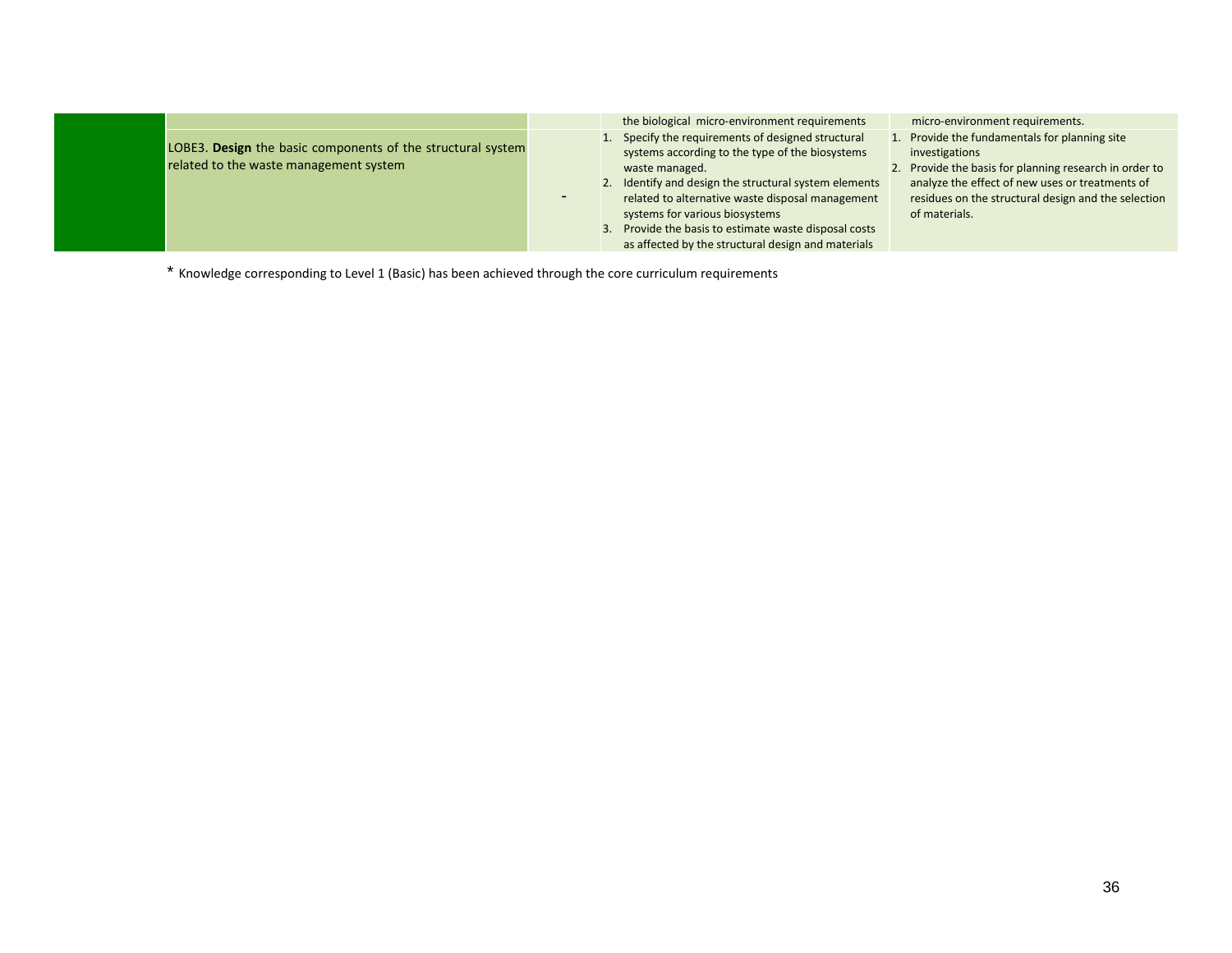## Specialization: Water Resources Engineering

*Knowledge for specialization "Water Resources Engineering": the following tables contain the knowledge associated to the previously defined learning outcomes. Three different levels have been identified: Basic, Intermediate and Advanced. The knowledge associated to level 1 (Basic) is supposed to have been achieved through the core curriculum requirements.* 

| Knowledge for each learning outcome<br><b>Learning Outcome</b><br><b>Component</b> |                                                                                                                                                                                                                                                                                                                 |          |                                                                                                                                                                                                                                                                                                                                                                                                                                                                                                                                                                                                                                                                                                                                                                                                                                                                                                                       |                      |                                                                                                                                                                                                                                                                                                                                                                                                                                                                                                                                                                                                                                                                                                                                                                                                                     |
|------------------------------------------------------------------------------------|-----------------------------------------------------------------------------------------------------------------------------------------------------------------------------------------------------------------------------------------------------------------------------------------------------------------|----------|-----------------------------------------------------------------------------------------------------------------------------------------------------------------------------------------------------------------------------------------------------------------------------------------------------------------------------------------------------------------------------------------------------------------------------------------------------------------------------------------------------------------------------------------------------------------------------------------------------------------------------------------------------------------------------------------------------------------------------------------------------------------------------------------------------------------------------------------------------------------------------------------------------------------------|----------------------|---------------------------------------------------------------------------------------------------------------------------------------------------------------------------------------------------------------------------------------------------------------------------------------------------------------------------------------------------------------------------------------------------------------------------------------------------------------------------------------------------------------------------------------------------------------------------------------------------------------------------------------------------------------------------------------------------------------------------------------------------------------------------------------------------------------------|
|                                                                                    |                                                                                                                                                                                                                                                                                                                 | Level 1* | Level 2 (Intermediate)                                                                                                                                                                                                                                                                                                                                                                                                                                                                                                                                                                                                                                                                                                                                                                                                                                                                                                |                      | Level 3 (Advanced)                                                                                                                                                                                                                                                                                                                                                                                                                                                                                                                                                                                                                                                                                                                                                                                                  |
| <b>Biosystems</b>                                                                  | physicochemical and biological<br>LOB1.<br><b>Describe</b><br>the<br>characteristics of<br>living organisms and the micro-<br>meteorological and micro-environmental parameters that<br>affect the design parameters, simulation and operation of<br>hydraulic systems such as irrigation and drainage systems. |          | 1. Identify and describe the principles of the<br>biosystems physiology and nutrition<br>2. Describe the main physiological functions of the<br>different crops and other plants and biological<br>systems (e.g. mushrooms, algae and other micro-<br>organisms) in relation to micro-meteorological and<br>micro-environmental parameters.<br>3. . Introduce the management principles and micro-<br>environmental requirements in relation to<br>protected crop and other biosystems production.<br>4. Identify and describe the principles for animal<br>physiology and nutrition.<br>5. Describe the systems for animal husbandry and fish 4.<br>farming, identifying their main constraints and<br>requirements especially with respect to waste<br>management issues.<br>6. Identify and quantify the micro-environmental<br>parameters to be met by various animal and fish<br>production and housing systems. | 1.<br>2.<br>3.<br>5. | Analyse and quantify the water needs of plants<br>(crops, tress, vegetables, vines) and other<br>bisosystems under various micro-meteorological<br>and micro-environmental conditions<br>Analyse and quantify the sources of damages,<br>quality and productivity losses and problems<br>arisen with the management of crops, trees, or<br>vegetables and other bisosystems and measures<br>to overcome them.<br>Identify and describe the main components,<br>inputs and organisation of protected crop<br>production systems.<br>Identify and describe the main algae, and other<br>microorganisms and biosystems production<br>systems.<br>Types of animal production, components, inputs<br>and organisation of enterprises for cattle, sheep,<br>pigs, poultry, rabbits etc and waste management<br>solutions. |
|                                                                                    | LOB2. Understand the relations between soil, water,<br>contaminants or pollutants and living organisms for the design<br>of hydraulic and hydrological systems.                                                                                                                                                 |          | 1. Identify and describe the plant nutrients contained 1.<br>in soils.<br>2. Distinguish the major groups of microorganisms in 2.<br>soil and water, their interrelationships and<br>responses to environmental changes, and their<br>interaction with plants and livestock.<br>Describe the effects of fertilizers, cover crops,<br>3.<br>compost and other soil improvement supplements<br>on plant productivity and soil quality.<br>4. Identify the plant principles of plant interactions<br>with soil and water environments (nutrient and<br>water uptake, transport or transpiration) and apply<br>them in crop and environmental management.<br>5. Identify and classify the sources and types of soil<br>and water contaminants and pollutants.<br>6. Describe the chemical and physical mechanisms for                                                                                                     | 3.<br>4.<br>5.       | Identify the soil fertility assays and procedures to<br>prevent soil from erosion and loss of fertility.<br>Describe the requirements of water quality for<br>plant and animal consumption.<br>Describe the techniques used to prevent plants<br>from water stress.<br>Describe the interactions existing between<br>contaminants and pollutants with biosystems.<br>Identify the main consequences of contaminants<br>and pollutants in biosystems.                                                                                                                                                                                                                                                                                                                                                                |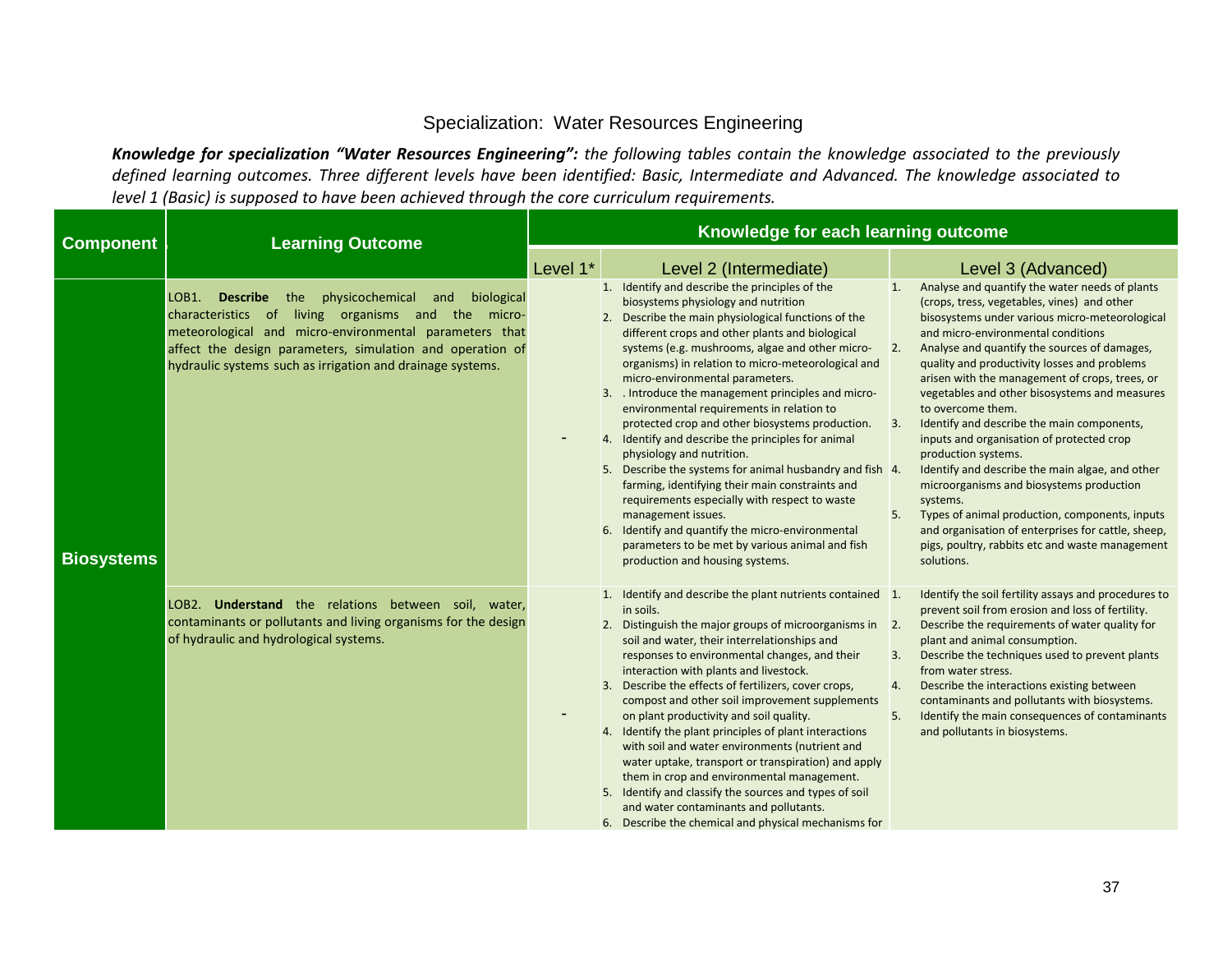|                  |                                                                                                                                                                                       |          | the diffusion of contaminants in soils and water.                                                                                                                                                                                                                                                                                                                                                                                                                                                                                                                                                                                                                                                                                                                                                                                                                                                                                                                                                                                                                                                                                                                                                                                                                                                                                |
|------------------|---------------------------------------------------------------------------------------------------------------------------------------------------------------------------------------|----------|----------------------------------------------------------------------------------------------------------------------------------------------------------------------------------------------------------------------------------------------------------------------------------------------------------------------------------------------------------------------------------------------------------------------------------------------------------------------------------------------------------------------------------------------------------------------------------------------------------------------------------------------------------------------------------------------------------------------------------------------------------------------------------------------------------------------------------------------------------------------------------------------------------------------------------------------------------------------------------------------------------------------------------------------------------------------------------------------------------------------------------------------------------------------------------------------------------------------------------------------------------------------------------------------------------------------------------|
|                  | LOB3. Recognize the main environmental issues for selecting<br>and using materials and creating sustainable hydraulic<br>systems.                                                     |          | 1. Identify and describe the main characteristics of<br>Design an impact assessment technique<br>1.<br>environmental components (air, soil, water, cultural 2.<br>Calculate and assess pollutant loading on the<br>or socioeconomic) in relation to the impacts derived<br>environment<br>from activities related to materials selection and<br>3.<br>Evaluate the socioeconomic impact on the<br>use in hydraulic systems.<br>environment of hydraulic systems and<br>2. Introduce the environmental impact assessment<br>construction materials used in them.<br>process and explain the main evaluation methods. 4.<br>Design plans to minimize the impacts derived<br>3. Introduce the life cycle assessment method of<br>from hydraulic systems and construction materials<br>analysis of materials<br>and propose measures in order to correct the<br>4. Describe the fundamentals of the main impacts:<br>impacts generated.<br>noise, water, air pollution, biological, cultural and<br>land-use and landscape.                                                                                                                                                                                                                                                                                                          |
|                  | LOB4. Know the fundamentals of nonpoint source pollution<br>and understand the basics of waste characteristics, biological<br>reactions and the biological treatment alternatives     |          | 1. Identify the sources and categories of waste<br>Introduction to microbiology and biochemistry of<br>materials.<br>liquid wastes.<br>Contamination of soil and water due to residues:<br>2. Identify the main causes of Nonpoint Source<br>2.<br>Pollution (NPS) and their transport mechanisms.<br>processes, consequences and strategies to be<br>3. Description of the main characteristics associated to<br>adopted.<br>Design a waste management plan in the<br>3.<br>waste materials and pollutants derived from<br>framework of a project or activity.<br>agricultural activities and that of other biosystems.<br>Evaluate and quantify the existence of NPS in the<br>4.<br>4. Describe the legal framework of environmental<br>framework of an agricultural activity.<br>issues, including general laws and major legislation<br>5.<br>Describe the main practices and techniques used<br>related to waste management.<br>to minimize NPS in plant and animal<br>5. Identify and describe the characteristics of the main<br>management.<br>waste management technology options, e.g.,<br>biological treatment, composting, recycling or<br>energy recovery.<br>6. Introduction to the main physicochemical processes<br>associated to the management of waste materials<br>and the associated biological reactions. |
| <b>Component</b> | <b>Learning Outcome</b>                                                                                                                                                               |          | Knowledge for each learning outcome                                                                                                                                                                                                                                                                                                                                                                                                                                                                                                                                                                                                                                                                                                                                                                                                                                                                                                                                                                                                                                                                                                                                                                                                                                                                                              |
|                  |                                                                                                                                                                                       | Level 1* | Level 3 (Advanced)<br>Level 2 (Intermediate)                                                                                                                                                                                                                                                                                                                                                                                                                                                                                                                                                                                                                                                                                                                                                                                                                                                                                                                                                                                                                                                                                                                                                                                                                                                                                     |
|                  | LOE1. Understand the soil physics and soil mechanics and<br>know their physical and hydraulic characteristics related to<br>the design aspects of hydraulic and hydrological systems. |          | 1. Distinguish the characteristics of granular materials 1.<br>Determine properties of soils through specific<br>behaviour: softening/hardening, permanent<br>laboratory tests and site examination<br>deformations, influence of path loads or load rates. 2.<br>Understand the different soil mechanics theories<br>2. Know and understand the main hydraulic properties<br>and the main parameters involved in each one.<br>of soil: permeability, electrical conductivity,<br>3.<br>Understand the practical significance of different<br>diffusivity, velocity gradient and dispersion.<br>soil behaviour for the problems of design<br>3. Know the basic theory of soil mechanics.<br>foundation and construction of water facilities.<br>Calculate basic shallow foundations and earth-<br>4. Understand the principles of slope stability and its<br>$\overline{4}$ .<br>applicability for calculating dams and<br>retaining walls.                                                                                                                                                                                                                                                                                                                                                                                      |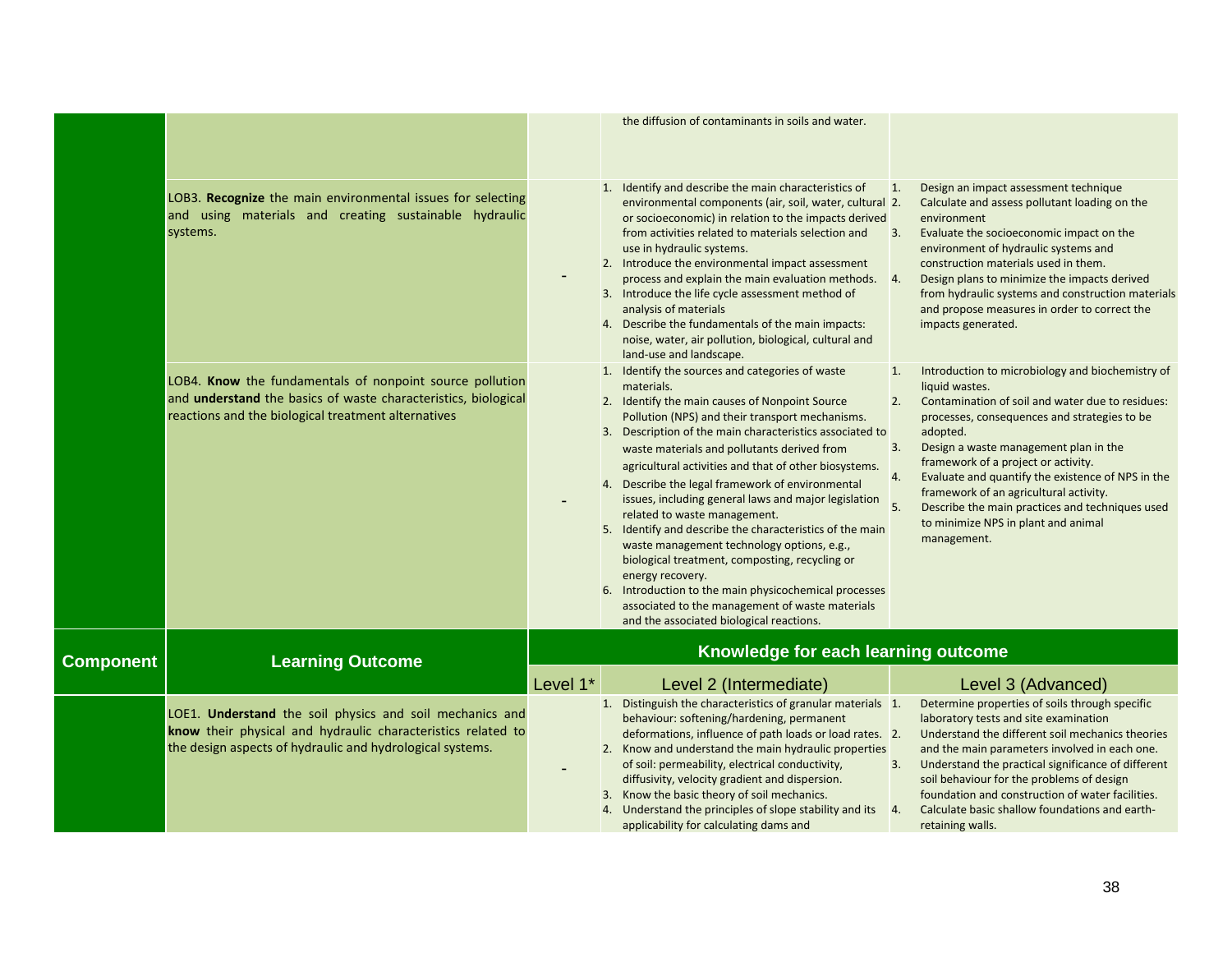|                    |                                                                                                                                                                            | embankments.                                                                                                                                                                                                                                                                                                                                                                                                                                                                                                                                                                                                                                                                                                                   |                |                                                                                                                                                                                                                                                                                                                                                                                                                                             |
|--------------------|----------------------------------------------------------------------------------------------------------------------------------------------------------------------------|--------------------------------------------------------------------------------------------------------------------------------------------------------------------------------------------------------------------------------------------------------------------------------------------------------------------------------------------------------------------------------------------------------------------------------------------------------------------------------------------------------------------------------------------------------------------------------------------------------------------------------------------------------------------------------------------------------------------------------|----------------|---------------------------------------------------------------------------------------------------------------------------------------------------------------------------------------------------------------------------------------------------------------------------------------------------------------------------------------------------------------------------------------------------------------------------------------------|
|                    |                                                                                                                                                                            |                                                                                                                                                                                                                                                                                                                                                                                                                                                                                                                                                                                                                                                                                                                                |                |                                                                                                                                                                                                                                                                                                                                                                                                                                             |
| <b>Engineering</b> | LOE2. Understand the principles of water movement in<br>porous media and conveyed elements.                                                                                | 1. Describe the principles of water flow and chemical 1.<br>transport in the vadose zone, including hydraulic<br>properties, diffusive and convective transport.<br>2. Distinguish the principles used for the design of<br>pipe systems and open channels.<br>3. Know and apply energy and momentum principles 3.<br>to fluid flow situations, and be able to solve<br>problems for forces in static and moving fluids. This<br>includes the different flow regimes (laminar and<br>turbulent), the concepts of energy loss in pipe<br>systems and open channels.<br>4. Know the principles that govern the geomorphology<br>of estuaries and deltas, with special attention to<br>sediment deposition and erosion phenomena. | 2.             | Understand and make calculations related to<br>drainage of saturated soils.<br>Apply standard energy approaches and formulas,<br>and be able to solve for and design pressure pipe<br>systems<br>Apply standard approaches and formulas, and be<br>able to solve for and design open-channel flow<br>systems                                                                                                                                |
|                    | distinguish the mechanical and<br>LOE3. <b>Know</b> and<br>physicochemical characteristics of conventional materials used<br>in hydraulic systems.                         | 1. Basic principles of constitutive equations for solids: 1.<br>classical elasticity, plasticity.<br>2. Fluids: idealized fluids, Newtonian fluids, laminar<br>and turbulent fluid.<br>3. Stress-strain diagrams of wood, steel, concrete,<br>polymers and other structural materials.<br>4. Basic mechanical properties and behaviour of<br>wood, steel and concrete.                                                                                                                                                                                                                                                                                                                                                         |                | Mechanics of solids: Viscoelasticity, hypoelasticity,<br>and advanced concepts of plastiticity<br>(hypoplasticity, hardening and softening,<br>deformation theory).                                                                                                                                                                                                                                                                         |
|                    | LOE4. Know the design and technical characteristics of the<br>different irrigation systems, and the related equipment such<br>as pumps, valves, or flow measuring devices. | 1. Distinguish the design characteristics and<br>components of the main irrigation systems: surface,<br>sprinkler or drip-irrigation.<br>2. Apply the principles of irrigation systems in the<br>design of networks.<br>3. Understand the basic elements of pump and<br>turbine flow, and be able to analyze and select the<br>pump needed for pressurizing situations.<br>4. Understand the principles used to measure flow in 4.<br>conveyed pipes and open channels.<br>5. Understand how to collect and interpret<br>information about the earth's surface through non<br>contact methods.                                                                                                                                 | 1.<br>2.<br>3. | Distinguish the interactions existing between<br>irrigation and drainage.<br>Apply mathematical models for the management<br>of vast irrigation areas.<br>Know the fundamentals of measurement systems,<br>including signal conditioning, systems response,<br>and data acquisition or interfacing<br>microcomputers.<br>Know the electrotechnics principles used in<br>pumps, valves or electrical equipment used in<br>hydraulic systems. |
|                    | LOE5. Distinguish the characteristics and design principles<br>related to water facilities.                                                                                | 1. Know the constrains and studies required to design 1.<br>water facilities, including climatologic data,<br>hydrological data, soil properties, land uses and<br>morphology, water requirements.<br>2. Distinguish the design requirements of usual water 3.<br>facilities such as dams, spillways, pipe networks,<br>sewer systems, ground-water dams, or canals.<br>3. Apply the analytical and hydraulic design                                                                                                                                                                                                                                                                                                           | 2.             | Know fundamentals of statistical treatment of<br>spatial data applied to hydrologic problems.<br>Distinguish the principles used in the analysis of<br>spatial processes.<br>Know the main groundwater exploration<br>techniques and apply them to assess water<br>quality.                                                                                                                                                                 |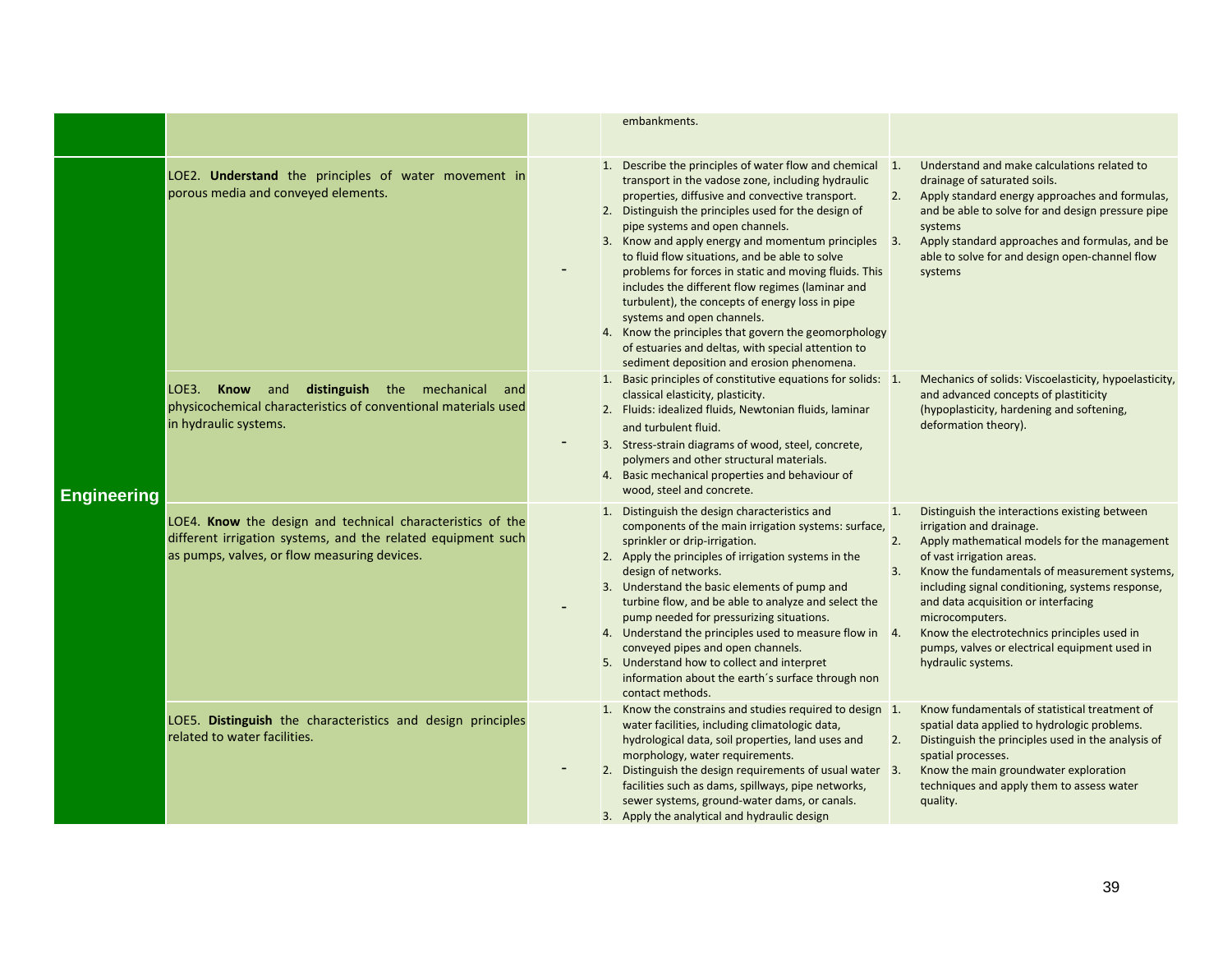|                                                                                                                                                                                    | approaches to common water facilities such as<br>culverts, spillways, pipe networks, sewer systems,<br>canals, and scour and sediment transport.                                                                                                                                                                                                                                                                                                                                                                                                                                                                                                                                                                                                                                                                                                                                                                                                                                                                                |
|------------------------------------------------------------------------------------------------------------------------------------------------------------------------------------|---------------------------------------------------------------------------------------------------------------------------------------------------------------------------------------------------------------------------------------------------------------------------------------------------------------------------------------------------------------------------------------------------------------------------------------------------------------------------------------------------------------------------------------------------------------------------------------------------------------------------------------------------------------------------------------------------------------------------------------------------------------------------------------------------------------------------------------------------------------------------------------------------------------------------------------------------------------------------------------------------------------------------------|
| Develop numerical models to simulate hydraulic<br>LOE6.<br>processes and hydrological systems.                                                                                     | 1. Know the principles and concepts associated to<br>Modelling of water flow in the vadose zone by<br>1.<br>applying numerical methods, such as finite<br>surface hydrology: hydrographs, precipitation and<br>runoff<br>element or finite differences, in unsaturated soils<br>2. Know the fundamentals for developing models to<br>Apply the principles of surface hydrology for the<br>2.<br>simulate groundwater flow and transport and<br>calculation of peak flows in storms or calculation<br>calibrating them.<br>of reservoir storage.<br>Principles for modelling watersheds related to the<br>Apply watershed models to analyse the influence<br>$\overline{3}$ .<br>of irrigation in aquifers, draw-wells or the<br>design of water facilities: damns, spillways, culverts<br>or ditches.<br>groundwater transport of contaminants and<br>4. Know and use empirical stream flow models for<br>pollutants.<br>simulating processes in surface hydrology.                                                             |
| LOE7. Identify the main elements of structural and<br>geotechnical systems used to design water facilities and deal<br>with structural, materials related codes and specifications | 1. Concepts of numerical solution techniques<br>Fundamentals of Discrete Element Method.<br>1.<br>Introduction to the structural Eurocode system<br>2.<br>Development of a complete Finite Element Model<br>2<br>3.<br>Specify the constraints and limitations imposed by<br>for a complex system with dynamic analysis.<br>the standard applied to the problem in question.<br>Development of a complete CFD model for a<br>4.<br>4. Fundamentals of computer-based analysis: matrix<br>complex system.<br>Propose design changes to optimize the structural<br>equation solution techniques, least-square,<br>5.<br>numerical integration, finite difference, time<br>design in agreements to the requirements of the<br>integration, finite element analysis, control volume<br>structural Eurocodes.<br>in fluid flow.<br>Types and behaviour of main structural elements:<br>beams, shells and solids. Principles for Finite<br>Element formulation.<br>Basic analysis techniques used to discretize<br>continuous systems |

| Component                                                | <b>Learning Outcome</b>                                                                                                                                                                             | Knowledge for each learning outcome |                                                                                                                                                                                                                                                                                                                           |                                                                                                                                                                                                                                                           |  |
|----------------------------------------------------------|-----------------------------------------------------------------------------------------------------------------------------------------------------------------------------------------------------|-------------------------------------|---------------------------------------------------------------------------------------------------------------------------------------------------------------------------------------------------------------------------------------------------------------------------------------------------------------------------|-----------------------------------------------------------------------------------------------------------------------------------------------------------------------------------------------------------------------------------------------------------|--|
|                                                          |                                                                                                                                                                                                     | Level 1*                            | Level 2 (Intermediate)                                                                                                                                                                                                                                                                                                    | Level 3 (Advanced)                                                                                                                                                                                                                                        |  |
| Integration<br><b>Biosystems -</b><br><b>Engineering</b> | LOBE1. Apply geographical information system techniques and<br>numerical modeling to assess environmental risks associated<br>hydraulic works and diffusion of contaminants and<br>to<br>pollution. |                                     | 1. Know the fundamentals of Geographical<br>Information Systems, including spatial database<br>structures, scripting, data models and errors.<br>2. Conduct in depth investigation of advanced topics<br>in remote sensing applications, measurements and<br>theory.<br>Develop basic GIS models to study runoff, erosion | Apply GIS and numerical models to assess risks<br>associated to failures in water facilities, e.g.,<br>damns, main pipes or ground-water damns.<br>Apply GIS and numerical models to study<br>$\mathbf{2}$<br>groundwater flow and contaminant transport. |  |